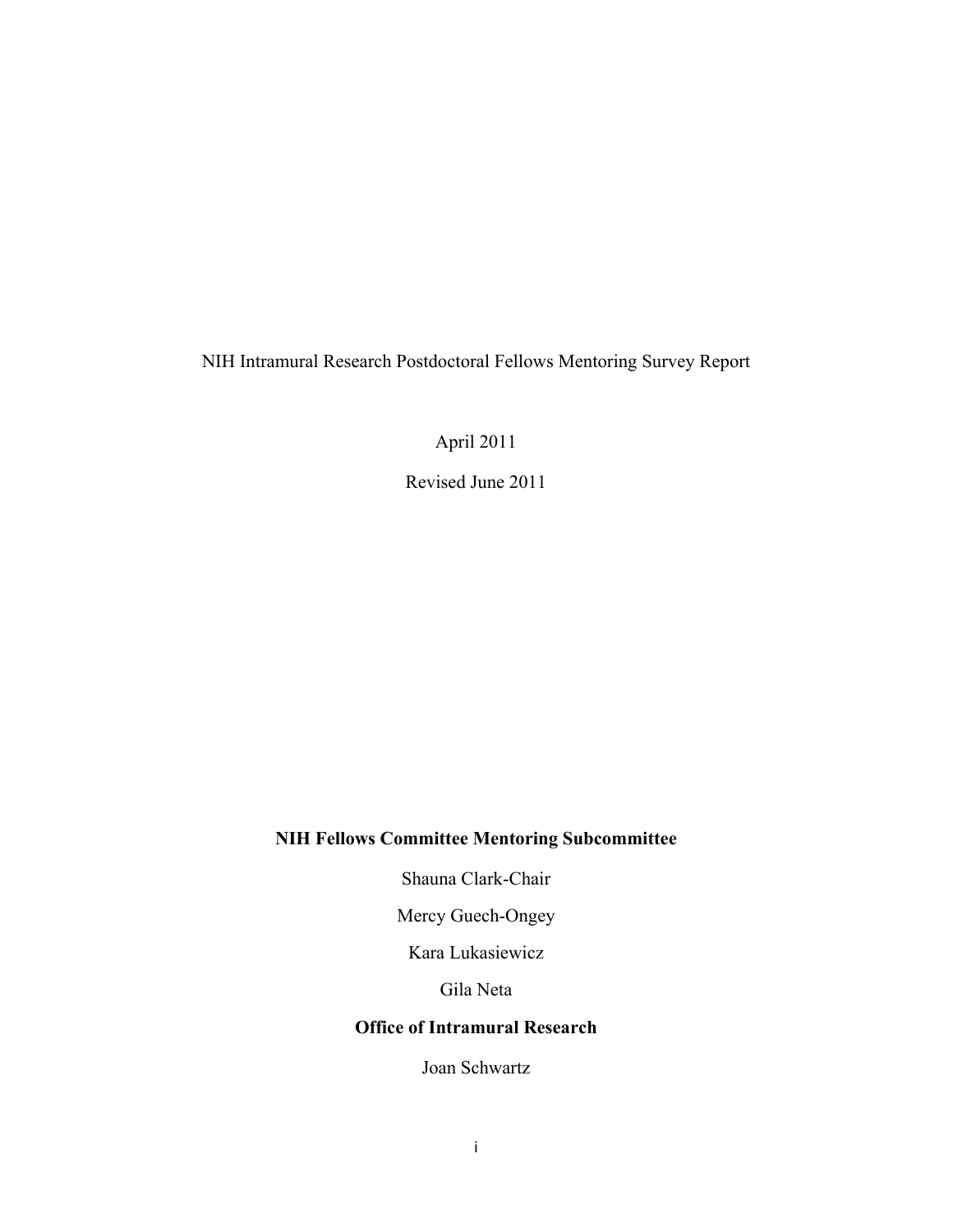### **Background**

In 1992, the Office of Intramural Research (OIR), Office of the Director (OD), established the Office of Education, which was reorganized and renamed as the Office of Intramural Training and Education (OITE) in 2004. The mission of the OIR, and its subsidiary office OITE, is to help prepare NIH trainees to become creative and productive leaders of the biomedical research community. To accomplish this mission, the OITE and Dr. Joan Schwartz, former Assistant Director of OIR, work with the NIH Fellows Committee (FelCom) to coordinate programs and provide individual assistance and resources to enhance the scientific, professional, and career development of NIH trainees and to ensure that all trainees receive appropriate mentoring. The OITE leads trans-NIH initiatives aimed at providing a comprehensive training experience for each trainee, from their arrival at NIH to their transition into the scientific workforce. These programs are complimented by the excellent programs offered by the 22 IC Intramural Research Programs through their Fellowship Offices. The expectation is that the NIH will lead the biomedical research community in promoting best mentoring practices and in developing outstanding and innovative training programs for all trainees.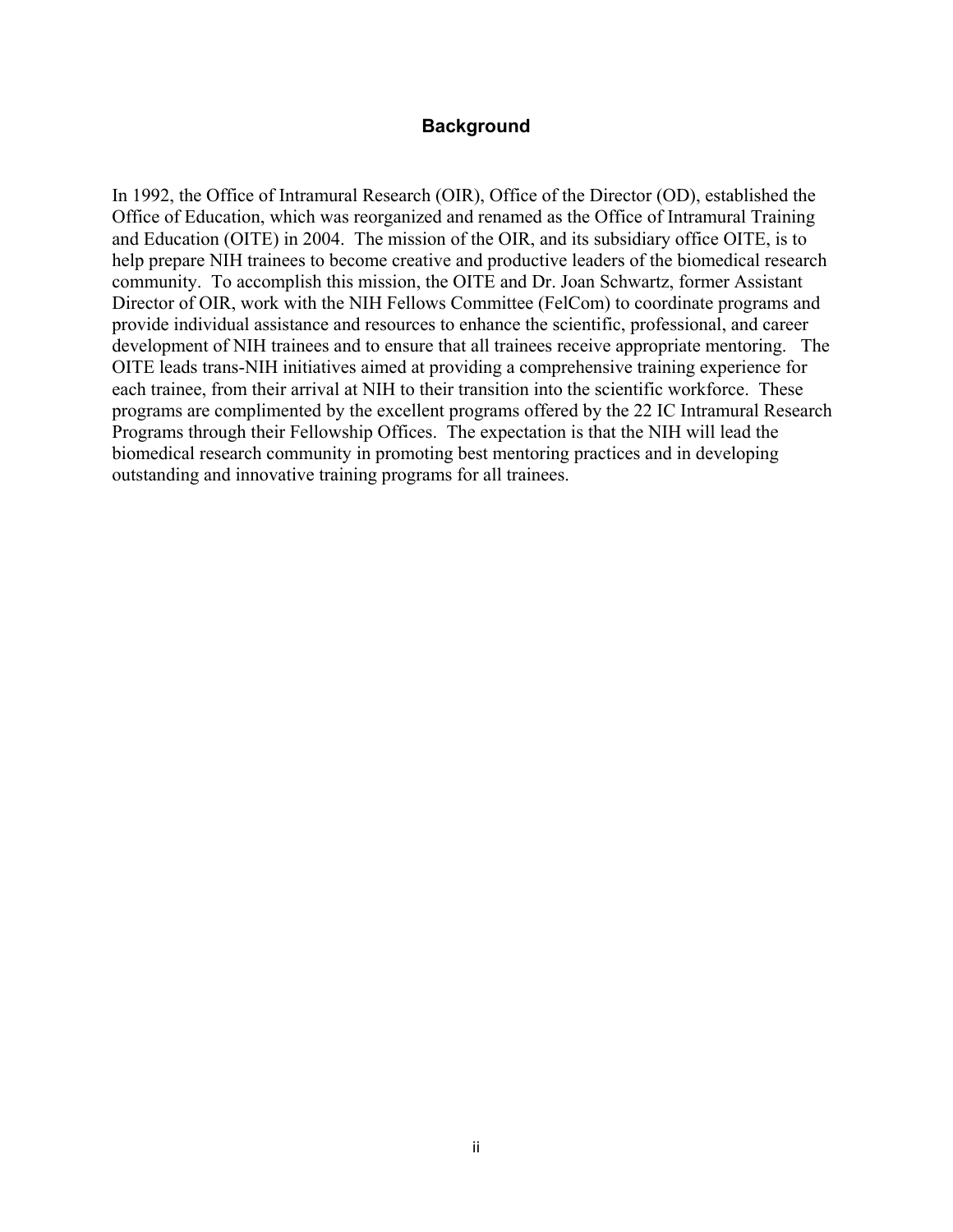| <b>ACKNOWLEDGEMENTS</b> | $\dots$ 24 |
|-------------------------|------------|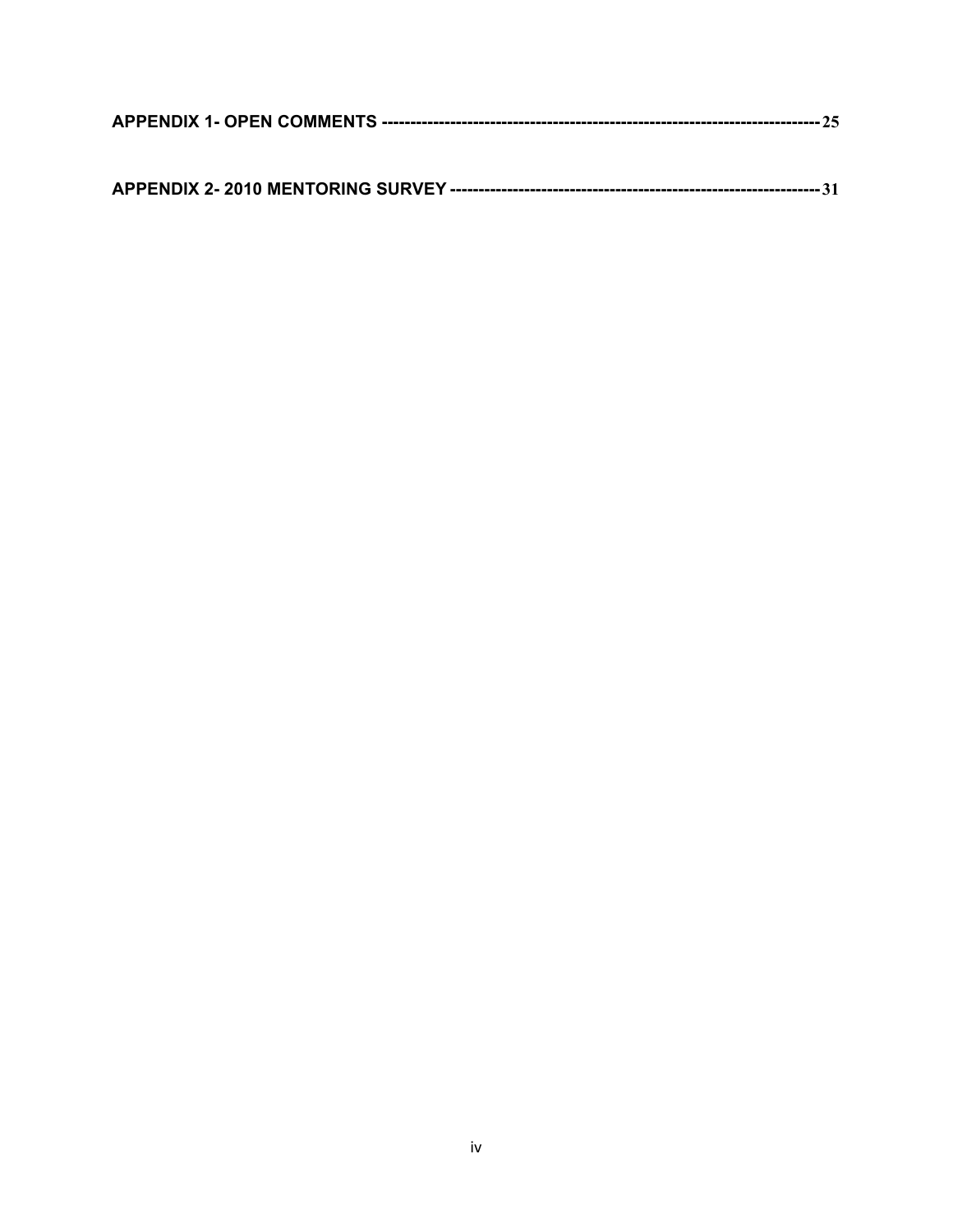## **List of Tables**

<span id="page-4-0"></span>

| Table 1 Demographic characteristics of NIH postdoctoral fellows who responded to the 2010 Mentoring          |  |
|--------------------------------------------------------------------------------------------------------------|--|
|                                                                                                              |  |
| Table 3 Have you discussed the extent and nature of scientific direction you receive with your mentor?6      |  |
|                                                                                                              |  |
|                                                                                                              |  |
| Table 6 How frequently do you receive a performance evaluation/progress review from your mentor and is       |  |
| Table 7 Have you presented at a scientific meeting; written a review or book chapter; performed most or all  |  |
| Table 8 Is your mentor helpful in promoting opportunities for networking with scientists outside your lab or |  |
| Table 9 Rate the quality of the mentoring you receive and indicate whether it has improved over the course   |  |
|                                                                                                              |  |
|                                                                                                              |  |
| Table 12 Have you and your mentor discussed your training goals and your career goals?10                     |  |
| Table 13 If you are considering a PI position, have you discussed the option of taking a part of a current   |  |
| Table 14 How would you characterize the level of scientific direction that your mentor gives you?11          |  |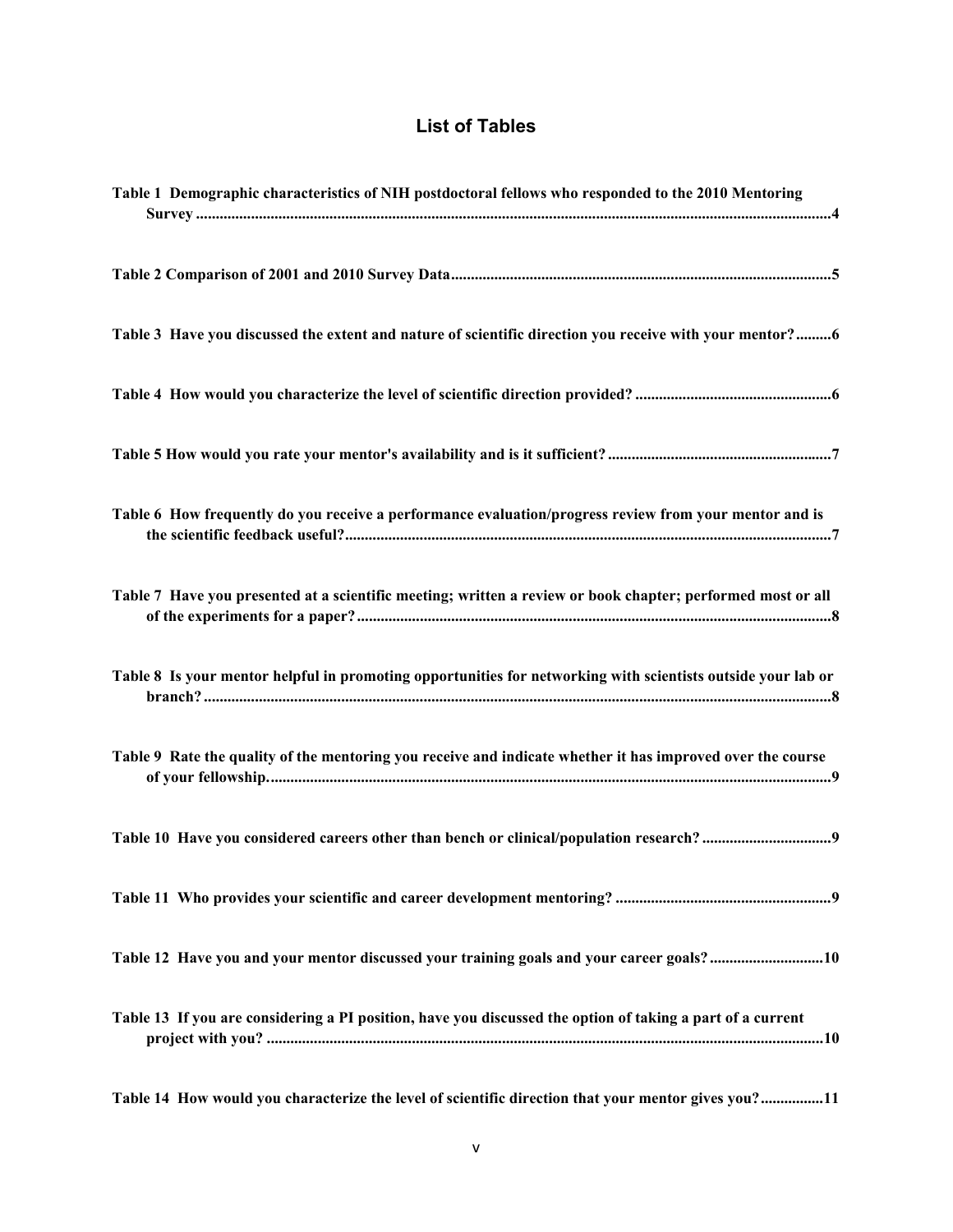| Table 15 In publications and in formal presentations by members of your lab including your mentor, do you         |
|-------------------------------------------------------------------------------------------------------------------|
|                                                                                                                   |
|                                                                                                                   |
|                                                                                                                   |
|                                                                                                                   |
|                                                                                                                   |
| Table 21 How frequently do you receive a performance evaluation/progress review from your mentor?15               |
| Table 22 Is your mentor helpful in promoting opportunities for networking with scientists outside your lab        |
|                                                                                                                   |
| Table 24 Rate the quality of mentoring you receive and indicate whether it has improved over the course of        |
| Table 25 If you are considering a PI position, have you discussed the option of taking a part of a current<br>.17 |
| Table 26 Have you considered careers other than bench or clinical/population research? 17                         |
|                                                                                                                   |
|                                                                                                                   |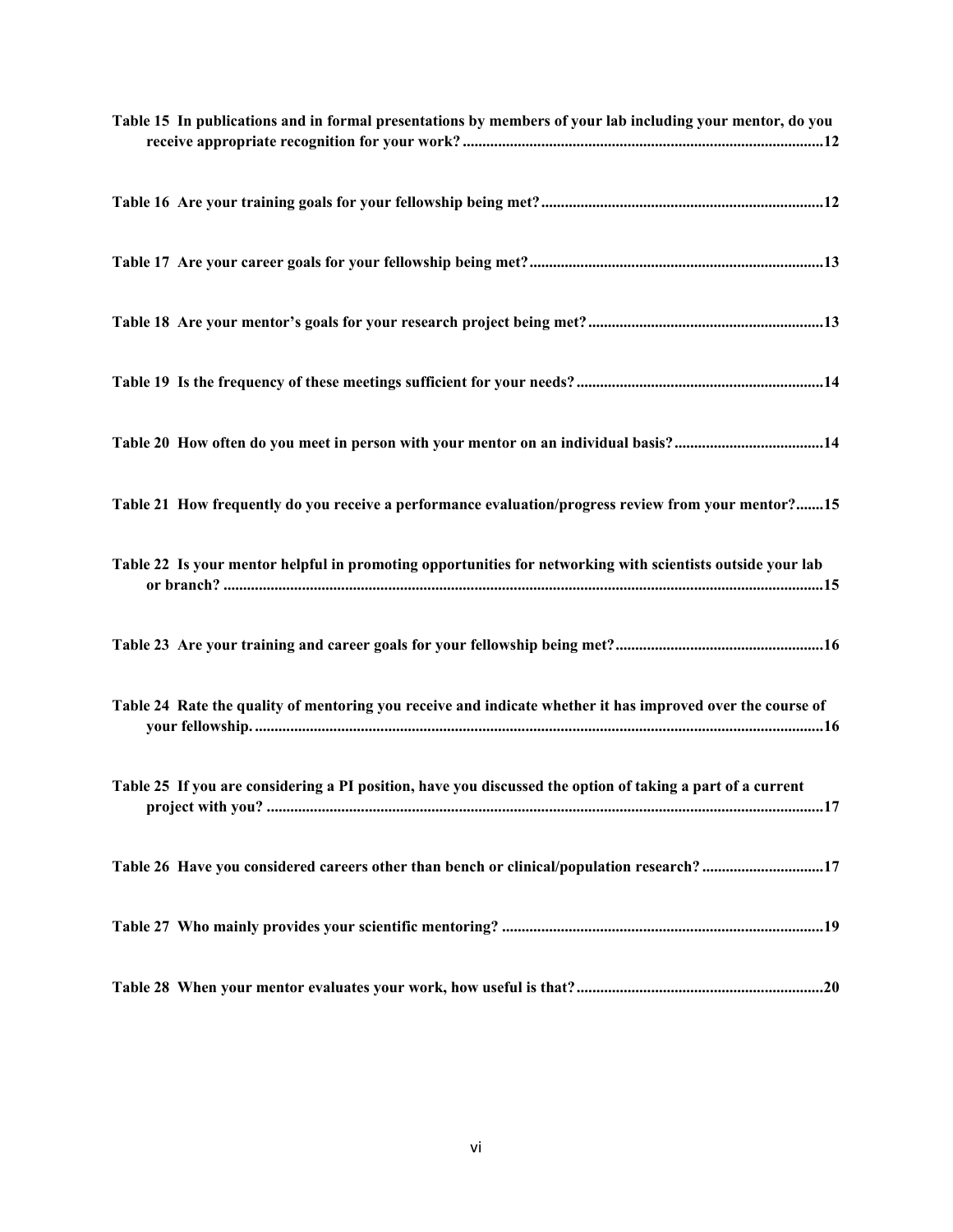# **List of Figures**

<span id="page-6-0"></span>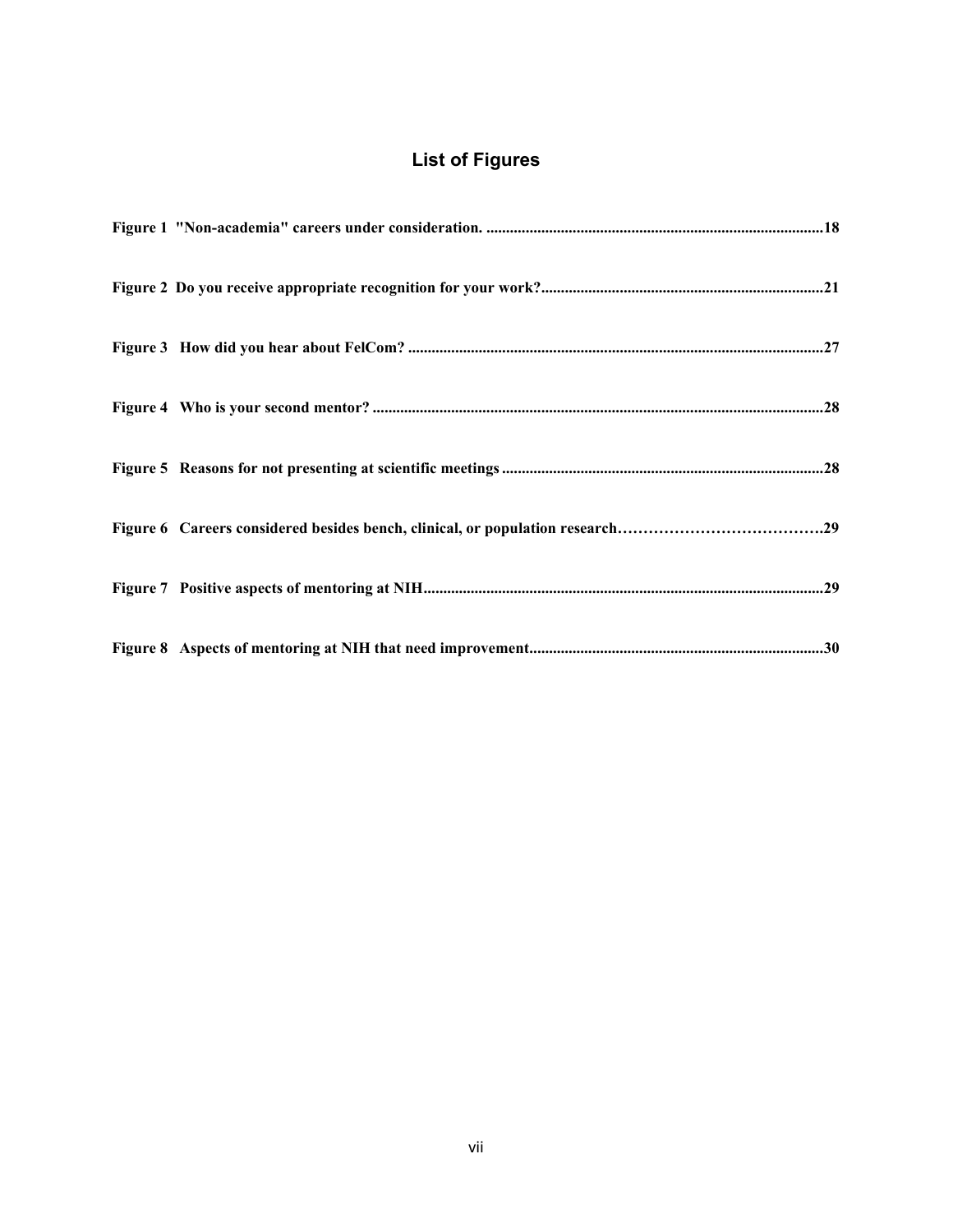### **Introduction**

<span id="page-7-0"></span>Whether a postdoctoral fellow perceives his/her mentoring to be of high quality largely depends on the expectations of that fellow and whether those expectations are being met. For postdoctoral fellows today the decrease in the number of academic positions available means that obtaining excellent mentoring and career advice from his/her supervisor(s) is even more essential. In order to determine the quality of mentoring at NIH, the Office of Intramural Research (OIR) in the Office of the Director (OD) and the Fellows Committee (FelCom) Mentoring Subcommittee have been regularly surveying the fellows' community since 1998. Several recommendations for improving mentoring at NIH were made after analysis of the 2001 mentoring survey results. Nearly a decade later, the FelCom Mentoring Subcommittee performed another survey to determine whether the recommendations made in 2001 have improved mentoring at NIH. In particular, the same questions from the 2001 survey were asked in the current survey, along with a few additional inquiries regarding the source and quality of mentoring and key issues like opportunities for networking and career development.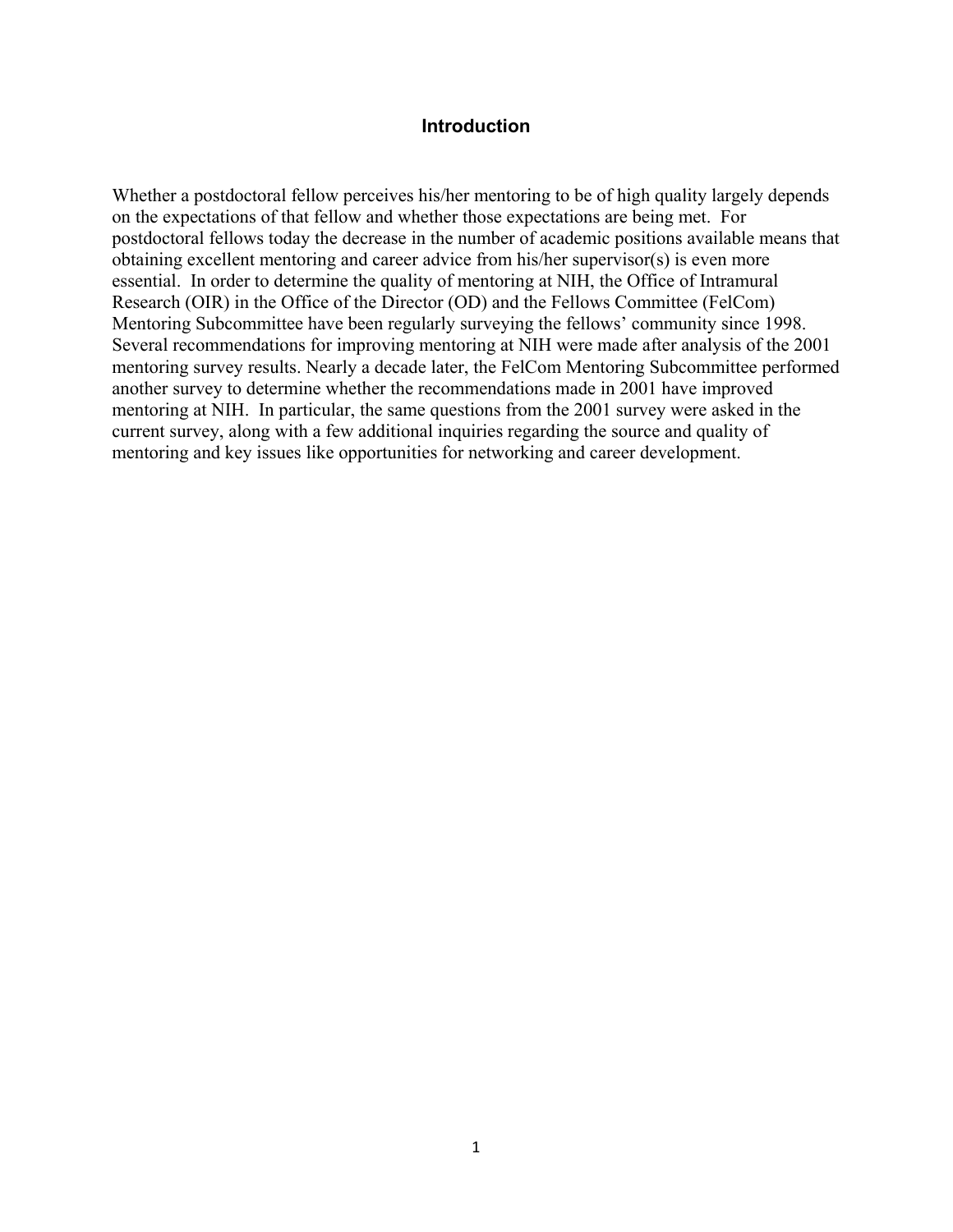### **Methods**

<span id="page-8-0"></span>We conducted a survey of NIH fellows to determine the level and quality of mentoring across all 22 NIH institutes with intramural research programs. Eligible participants were intramural postdoctoral NIH fellows as of March 31, 2010. Fellows included clinical, IRTA/CRTA, visiting, research and special volunteer fellows. Pre-doctoral and extramural fellows were excluded.

The survey was administered by a contractor (IMS) who ensured anonymity and confidentiality for survey participants. Prior to administering the survey to all NIH fellows, the questionnaire was pilot-tested on FelCom members. Based on responses from FelCom members, it was estimated that the survey took approximately 15 minutes to complete. The survey was a webbased self-administered questionnaire, access to which was sent on May 10, 2010 to all eligible participants using an NIH fellows' email list created by IMS, and which was open until June 7, 2010. During that period, several follow-up email reminders were sent to fellows who had not yet taken the survey. An incentive was provided to encourage participation: Amazon.com gift certificates (\$50) were randomly awarded to 200 respondents.

The survey included 64 questions, 56 of which covered seven major areas: awareness of resources (questions 1-5); defining the mentor relationship (questions 6-9); describing the level and quality of scientific direction and independence (questions 10-20); of mentor feedback and availability (questions 21-27); of recognition in publications and the lab (questions 28-37); of training and career development (questions 38-47); and of the overall quality of mentoring (questions 50-56). In addition, the survey included general questions to which participants could provide open-ended comments, as well as several optional questions on demographic characteristics of the respondent.

Results of the survey were analyzed by degree type, fellowship type, gender, race, age, and length of fellowship. In addition, comparisons were made between results from this survey and the survey administered in 2001. We also evaluated Institute or Center (IC) specific results. Chi-square tests were conducted for categorical data to estimate statistical significance at p < 0.05, comparing responses to questions by gender, race, type of fellow, type of degree, and time in fellowship. These were global tests to identify whether at least one specific group differed from the others with respect to a given question. In addition, where the global test indicated significant differences, follow-up t-tests were carried out to verify the differences.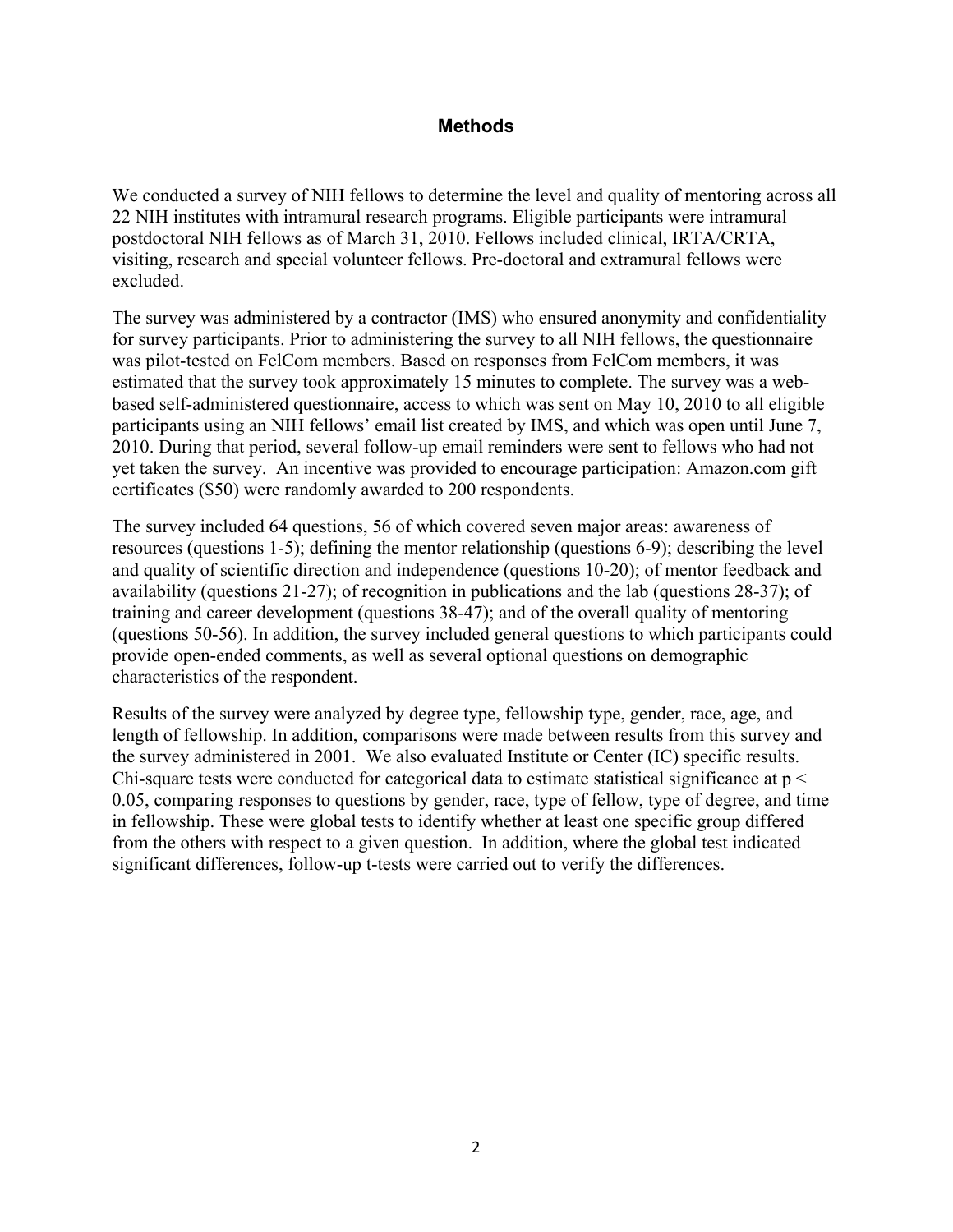#### **Results**

### *Demographics*

There were 4,208 eligible NIH fellows to whom access to the survey was sent, 43% of whom responded. Table 1 shows the demographic characteristics of survey respondents. Half were female, half were male. Only 15% had an MD or MD/PhD. Of the IRTA/CRTAs, the majority (66%) were Caucasian, followed by 17% Asian/Pacific Islander, 6% African-American, and 5% or less Hispanic, Native American, other, or unknown. Visiting fellows were the largest group of respondents (44%), followed by IRTA/CRTAs (30%), research fellows (19%), clinical fellows (5%), and other (1%). The percentage of respondents by fellowship type was in general agreement with the representation at the NIH, which includes approximately 8% clinical fellows, 25% research fellows, 45% visiting fellows and 23% IRTA/CRTAs. Although parameters of mentoring significantly differed with respect to type of degree, type of fellowship, gender, and race, there were no significant differences among fellows when analyzed by age or length of fellowship. In addition, the number of fellows per PI did not influence how frequently the fellows reported receiving a performance evaluation/progress review each year or whether they felt they received appropriate recognition for their work in publications, formal presentations from their lab, or within their laboratory/branch.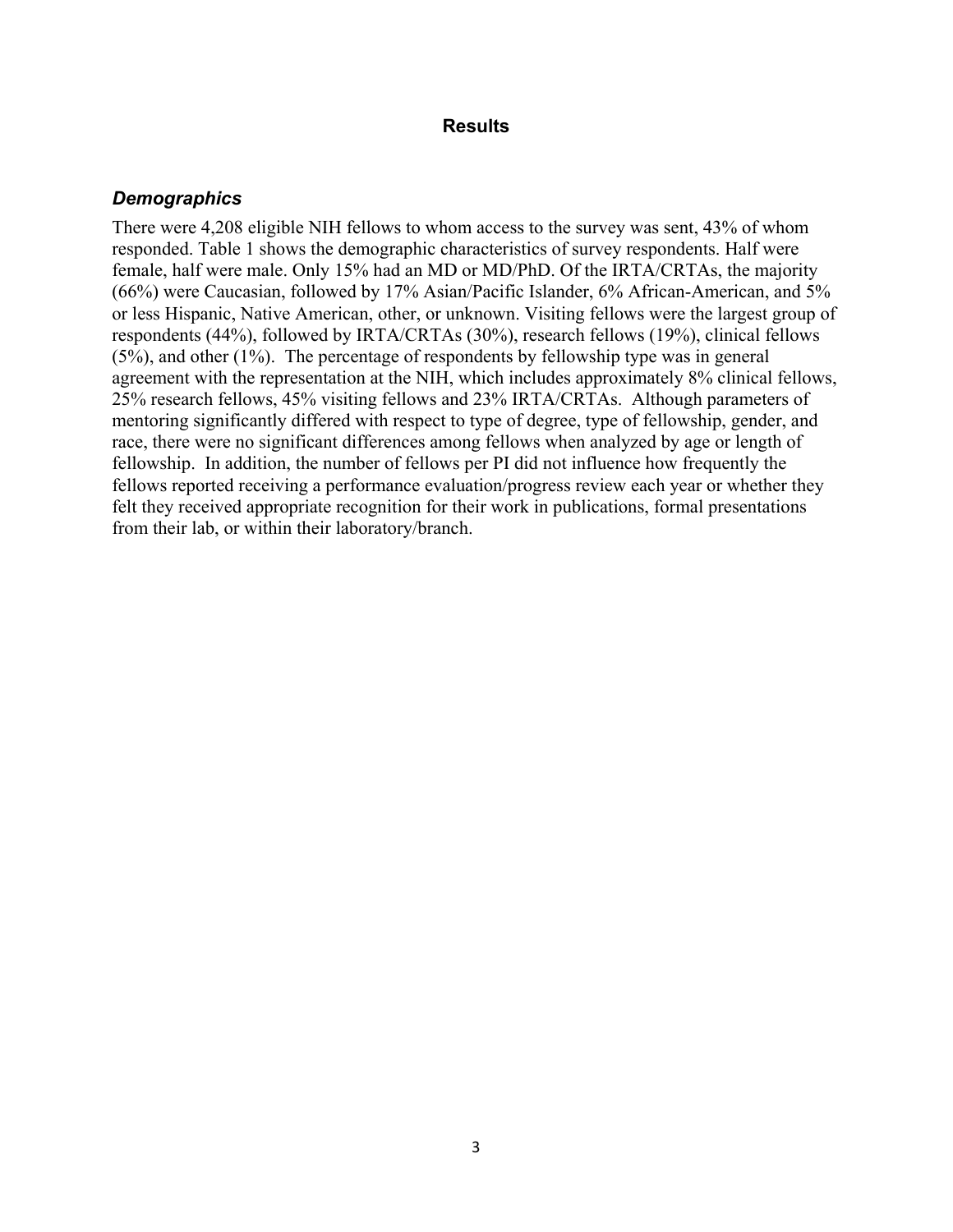<span id="page-10-0"></span>**Table 1Demographic characteristics of NIH postdoctoral fellows who responded to the 2010 Mentoring Survey**

| <b>Characteristic</b>          | <b>Number</b><br>responded | %              |
|--------------------------------|----------------------------|----------------|
| Gender*                        |                            |                |
| Male                           | 870                        | 50             |
| Female                         | 862                        | 50             |
| Ethnicity **                   |                            |                |
| African-American               | 33                         | 6              |
| Asian/Pacific                  |                            |                |
| Islander                       | 90                         | 17             |
| Caucasian                      | 350                        | 66             |
| Hispanic                       | 18                         | 3              |
| <b>Native American</b>         | 1                          | < 1            |
| Other                          | 26                         | 5              |
| Unknown                        | 9                          | $\overline{2}$ |
| Type of degree *               |                            |                |
| MD or MD/PhD                   | 269                        | 15             |
| Not MD                         | 1478                       | 85             |
| <b>Type of Fellow</b>          |                            |                |
| Clinical                       | 92                         | 5              |
| Research                       | 327                        | 19             |
| <b>IRTA/CRTA</b>               | 527                        | 30             |
| Visiting                       | 763                        | 44             |
| Other                          | 23                         | 1              |
| <b>Length of</b><br>Fellowship |                            |                |
| <2 years                       | 616                        | 36             |
| 2+ years                       | 1085                       | 64             |
| Age                            |                            |                |
| $30$                           | 237                        | 14             |
| 30-35                          | 1001                       | 57             |
| $>35$                          | 509                        | 29             |
| <b>Total</b>                   | 1747                       | 43             |

\* Higher proportion of females and non-MDs relative to 2001 (39% female; 71% not MDs)

\*\* Only includes IRTA/CRTA fellows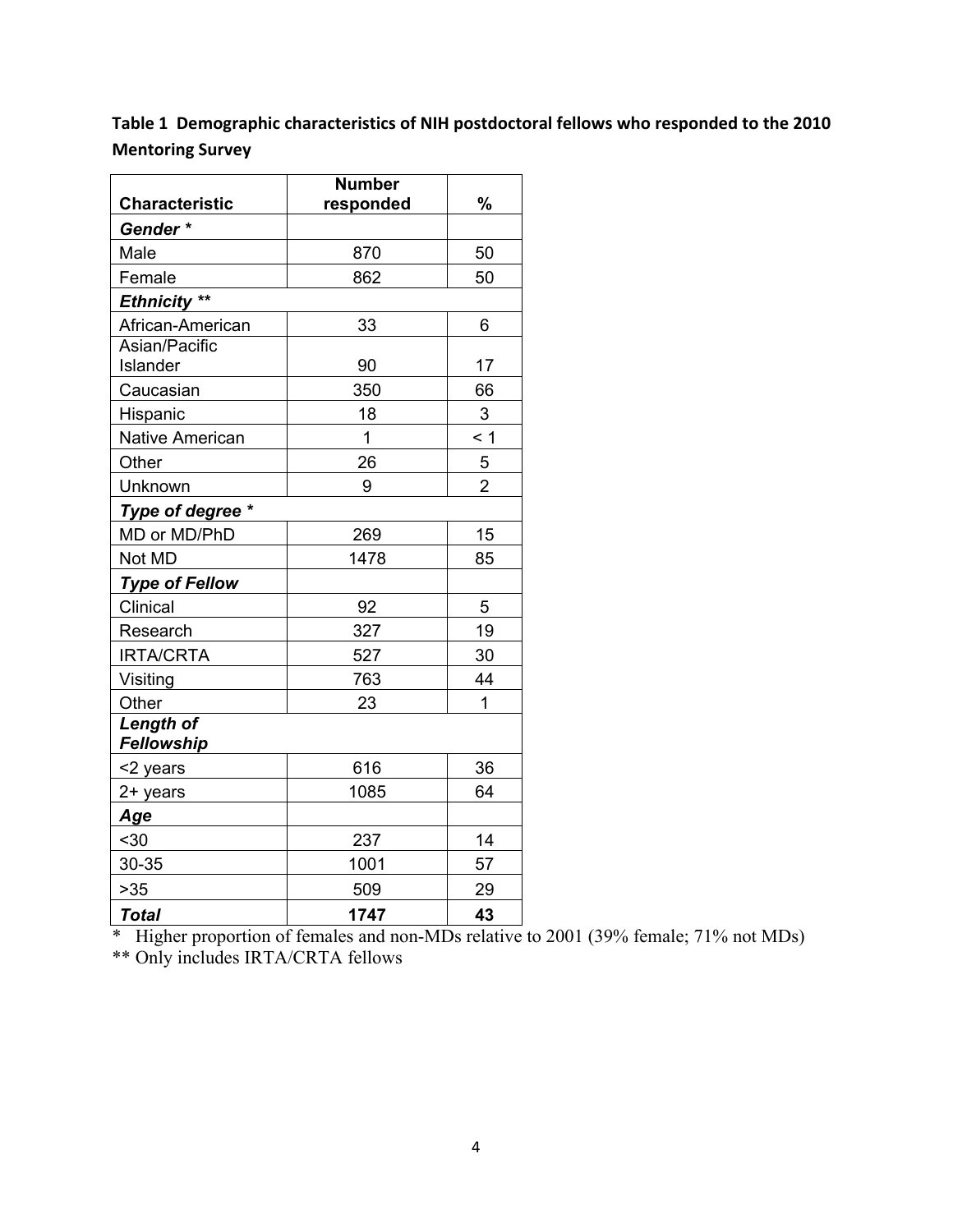### <span id="page-11-0"></span>*Comparison of 2001 and 2010 Data*

The proportion of female fellows (50%) and non-MD fellows (85%) who responded to the 2010 survey is greater than the proportion who responded to the 2001 survey (39% female and 71% non-MD), suggesting that there may be a higher proportion of female and non-MD fellows now than in 2001. There were no substantial differences between the results of this survey compared with those of the 2001 survey regarding who provides scientific and career guidance mentoring, the level of scientific direction and amount of independence provided by the mentor, the frequency of meetings with the mentor, the amount of encouragement to present at meetings and help with networking with other scientists, the perception of whether training and career goals are being met, and the overall satisfaction with the quality of mentoring. There was some indication of small improvements in the mentors' availability, increasing from 46% to 51% among those who indicated that their mentor is always available, and decreasing from 14% to 8% among those who said that their mentor was only occasionally available (Table 2). There was also an increase in the proportion of fellows who had discussed training goals with their mentors, from 62% in 2001 to 71% in 2010. Moreover, the vast majority of both male (>80%) and female (>70%) fellows indicated that they were evaluated by their mentor at least once per year, in great contrast to the 2001 survey when approximately 40% of male and 60% of female fellows indicated yearly evaluations. There was some indication of decline in mentoring performance with regard to recognizing the fellows' contributions in publications and presentations as well as providing recognition within the lab or branch.

|                                       | 2001 | 2010 |
|---------------------------------------|------|------|
| <b>Mentor's Availability</b>          |      |      |
| Always Available                      | 46%  | 51%  |
| <b>Occasionally Available</b>         | 14%  | 8%   |
|                                       |      |      |
| Discussed training goals with mentors | 62%  | 71%  |
|                                       |      |      |
| Evaluated at least once per year      |      |      |
| <b>Males</b>                          | 40%  | 80%  |
| Females                               | 60%  | 70%  |

### **Table 2 Comparison of 2001 and 2010 Survey Data**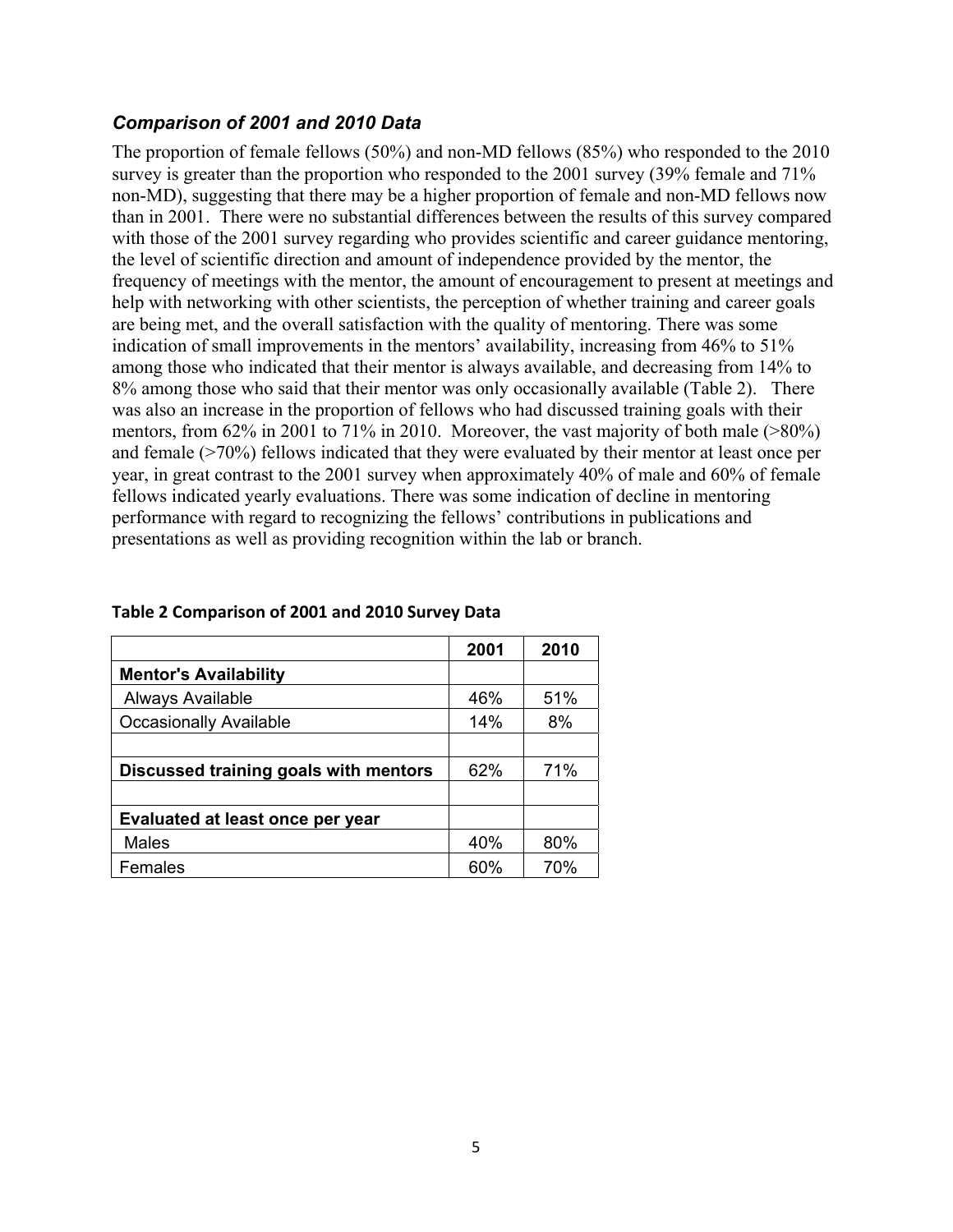## <span id="page-12-0"></span>*Quality of Mentoring by Degree*

Of the fellows who responded to the survey, approximately 7.6% have an MD, 7.8% have an MD & PhD, 82% have a PhD and 2.6% have other degrees. For a number of the questions, there were no differences in responses relative to type of degree. For example, all felt that their training and career goals were being met; and that they received appropriate recognition in publications, formal presentations by their PIs and laboratory presentations. They were equally likely to have designed all or part of their research projects, to have analyzed the data, and to have written part or all of the manuscript. They had equivalent opportunities to peer-review manuscripts and to mentor a summer student or postbac.

However, there were some significant differences. MD/PhDs were most likely to have discussed the amount of scientific direction they needed (78% vs. 64-69% - Table 3) and most comfortable with what is provided (80% vs. 64% for MDs - Table 4). They were most satisfied with the amount of access to their mentor (always available 62% vs. 48-51% - Table 5).

### **Table 3Have you discussed the extent and nature of scientific direction you receive with your mentor?**

|           | <b>MD</b> | <b>PhD</b> | <b>MD/PhD</b> |
|-----------|-----------|------------|---------------|
| Yes       | 68.9%     | 64.2%      | 78.1%         |
| <b>No</b> | 31.1%     | 35.8%      | 21.9%         |

p<0.01

### **Table 4How would you characterize the level of scientific direction provided?**

|            | MD    | <b>PhD</b> | <b>MD/PhD</b> |
|------------|-------|------------|---------------|
| Too much   | 6.8%  | 7.5%       | 7.3%          |
| Too little | 28.8% | 19.7%      | 13.1%         |
| Just right | 64.4% | 72.8%      | 79.6%         |

p<0.006 for MD vs MD/PhD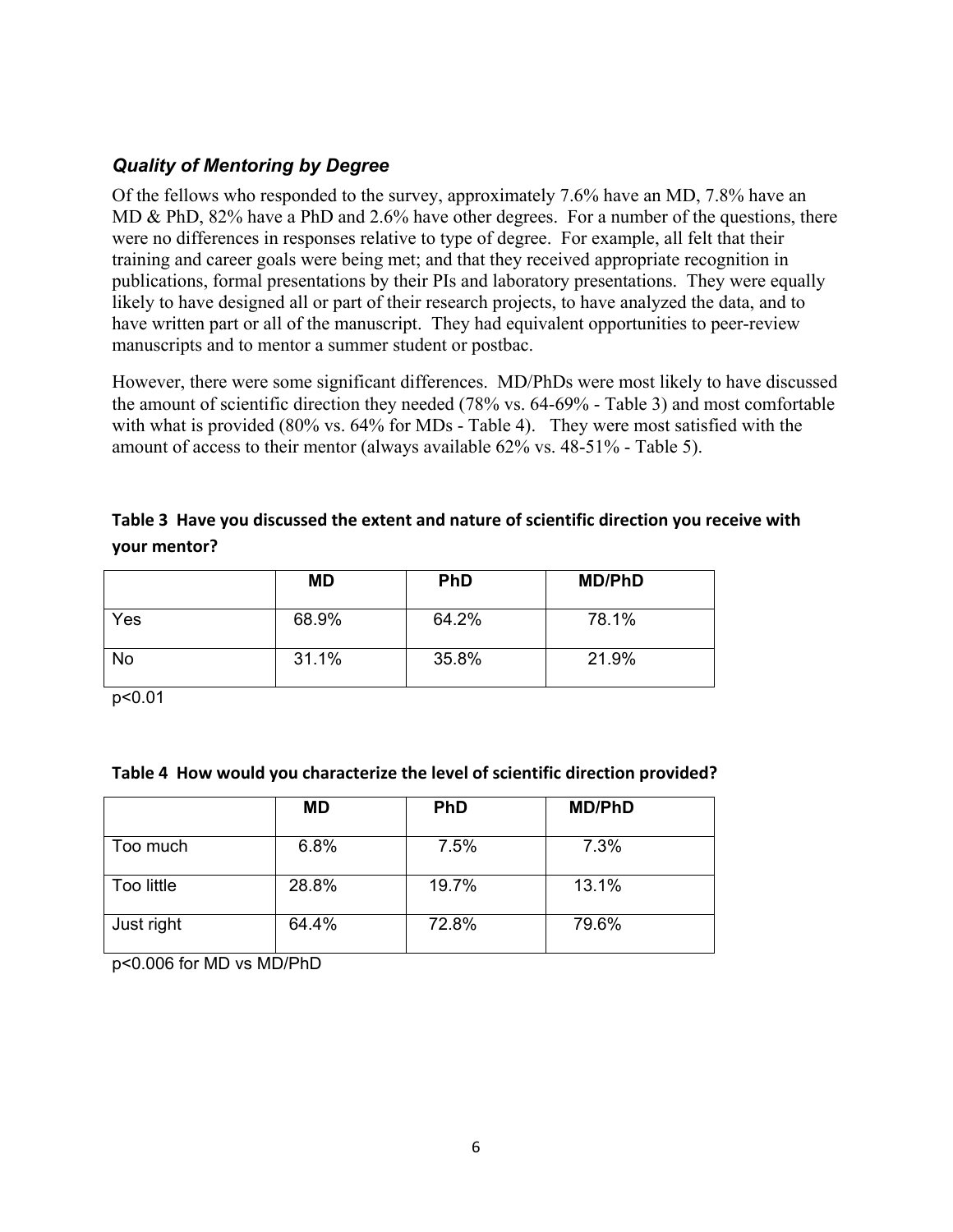| <b>Availability of Mentor</b> | <b>MD</b> | <b>PhD</b> | <b>MD/PhD</b> |
|-------------------------------|-----------|------------|---------------|
| Always                        | 47.7%     | 51.3%      | 62.0%         |
| Mostly                        | 40.2%     | 40.8%      | 31.4%         |
| Occasionally                  | 10.6%     | 7.3%       | 6.6%          |
| Not available                 | 1.5%      | 0.6%       | 0.0%          |
|                               |           |            |               |
| <b>Sufficient</b>             | <b>MD</b> | <b>PhD</b> | <b>MD/PhD</b> |
| Yes                           | 78.8%     | 87.6%      | 88.3%         |
| <b>No</b>                     | 21.2%     | 12.4%      | 11.7%         |

### <span id="page-13-0"></span>**Table 5 How would you rate your mentor's availability and is it sufficient?**

p<0.0001 for availability of mentor; p<0.04 for sufficiency

The MD/PhDs were likely to get evaluations more than once per year (52% vs. 34% for PhDs) and to consider the feedback useful (63.5% vs. 51.9% for PhDs - Table 6). Reflecting all of this, and presumably their mentor's awareness of their research, they were most likely to present at scientific meetings (96% vs. 86-87% - Table 7) and to have their mentor promote scientific networking for them (86% vs. 71-75% - Table 8).

## **Table 6How frequently do you receive a performance evaluation/progress review from your mentor and is the scientific feedback useful?**

| <b>Frequency of evaluation/review</b> | <b>MD</b> | <b>PhD</b> | <b>MD/PhD</b> |
|---------------------------------------|-----------|------------|---------------|
| More than 1 per year                  | 52.3%     | 34.0%      | 51.8%         |
| One per year                          | 32.6%     | 43.5%      | 35.8%         |
| Less than 1 per year                  | 6.1%      | 6.8%       | 3.6%          |
| Never                                 | 9.1%      | 15.7%      | 8.8%          |
|                                       |           |            |               |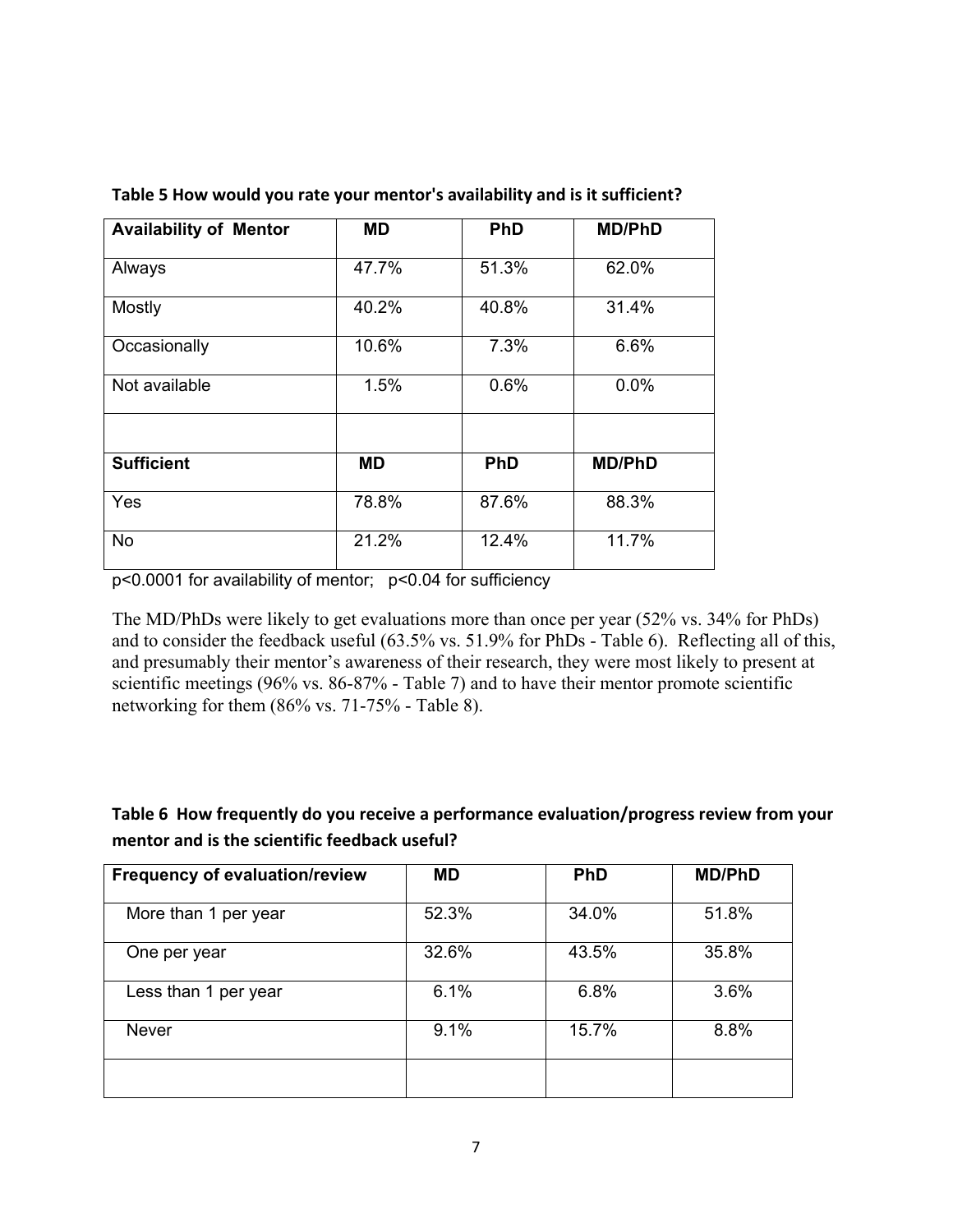<span id="page-14-0"></span>

| Value of scientific feedback | <b>MD</b> | <b>PhD</b> | <b>MD/PhD</b> |
|------------------------------|-----------|------------|---------------|
| Very useful                  | 60.6%     | 51.9%      | 63.5%         |
| Somewhat useful              | 27.3%     | 38.8%      | 30.7%         |
| Not useful                   | 5.3%      | 5.3%       | 1.5%          |
| Never receive feedback       | 6.8%      | 4.0%       | 4.4%          |

p<0.0001 for frequency; p<0.03 for value of scientific feedback

**Table 7Have you presented at a scientific meeting; written a review or book chapter; performed most or all of the experiments for a paper?**

| <b>Presentation at scientific meeting</b> | <b>MD</b> | <b>PhD</b> | <b>MD/PhD</b> |
|-------------------------------------------|-----------|------------|---------------|
|                                           |           |            |               |
| Yes                                       | 87.1%     | 86.1%      | 95.6%         |
| <b>No</b>                                 | 12.9%     | 13.9%      | 4.4%          |
| <b>Review or book chapter</b>             |           |            |               |
|                                           |           |            |               |
| Yes                                       | 41.7%     | 23.1%      | 24.1%         |
| <b>No</b>                                 | 58.3%     | 76.9%      | 75.9%         |
| <b>Experiments for paper</b>              |           |            |               |
| Yes                                       | 42.4%     | 54.0%      | 56.9%         |
| No                                        | 57.6%     | 46.0%      | 43.1%         |

p<0.02 for presentation; p<0.0001 for review/book chapter; p<0.02 for experiments

## **Table 8Is your mentor helpful in promoting opportunities for networking with scientists outside your lab or branch?**

| Helpful                           | <b>MD</b> | <b>PhD</b> | <b>MD/PhD</b> |
|-----------------------------------|-----------|------------|---------------|
| Yes                               | 75.0%     | 71.3%      | 86.1%         |
| No<br>$\sim$ $\sim$ $\sim$ $\sim$ | 25.0%     | 28.7%      | 13.9%         |

p<0.001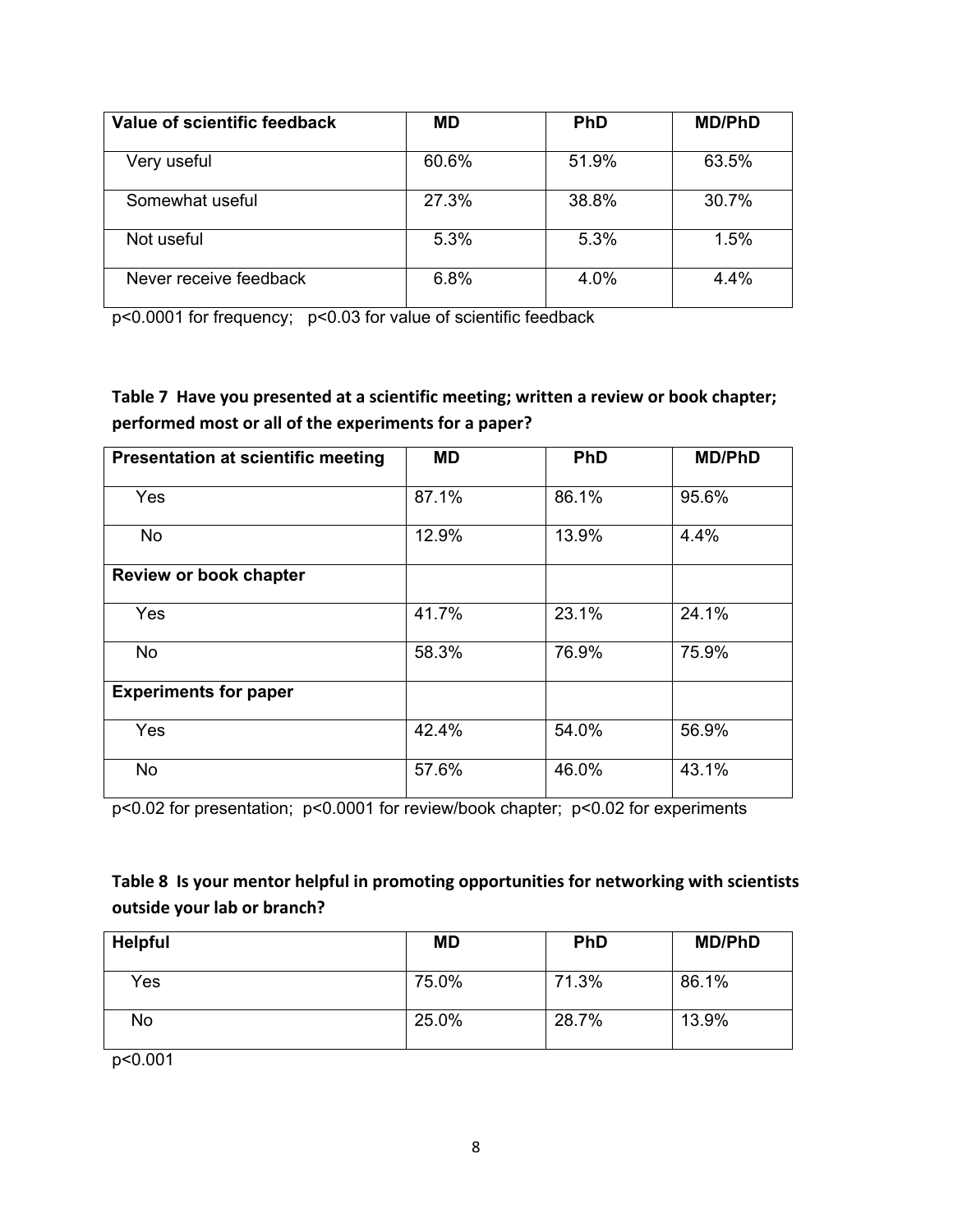<span id="page-15-0"></span>Presumably this satisfaction with the mentoring they were receiving led them to rate the quality of mentoring, and its improvement over the course of the fellowship, the highest (excellent quality 57% vs. 38-44% and improved 51% vs. 28-31% - Table 9) and to be least likely to consider career options other than research (42% vs. 55% of PhDs - Table 10).

| Table 9 Rate the quality of the mentoring you receive and indicate whether it has improved |  |
|--------------------------------------------------------------------------------------------|--|
| over the course of your fellowship.                                                        |  |

| Quality | <b>MD</b> | <b>PhD</b> | <b>MD/PhD</b> | <b>Improvement</b> | <b>MD</b> | <b>PhD</b> | <b>MD/PhD</b> |
|---------|-----------|------------|---------------|--------------------|-----------|------------|---------------|
| Exc.    | 43.9%     | 38.1%      | 56.9%         | Improved           | 28.0%     | 30.7%      | 51.1%         |
| Good    | 31.1%     | 34.2%      | 22.6%         | Same               | 64.4%     | 62.4%      | 46.7%         |
| Satisf. | 15.2%     | 16.9%      | 13.9%         | Worse              | 7.6%      | 6.9%       | 2.2%          |
| Poor    | 9.8%      | 10.8%      | 6.6%          |                    |           |            |               |

p<0.02 p<0.0001

### **Table 10Have you considered careers other than bench or clinical/population research?**

|           | <b>MD</b> | <b>PhD</b> | <b>MD/PhD</b> |
|-----------|-----------|------------|---------------|
| Yes       | 50.0%     | 55.2%      | 42.3%         |
| <b>No</b> | 50.0%     | 44.8%      | 57.7%         |

p<0.02

In contrast to the MD/PhDs, the MDs appeared to feel less prepared (for scientific direction, too little was high and just right the lowest of the respondents – Table 4) and indicated less commitment to a career in research (Table 10). Interestingly, they were both the most likely to have a second mentor (5.3% vs. 1.5-2.0%), and to report that no one mentors them (8% vs. 2-4%) - Table 11).

### **Table 11Who provides your scientific and career development mentoring?**

|            |           | <b>Scientific</b> |               |           | <b>Career</b> |               |
|------------|-----------|-------------------|---------------|-----------|---------------|---------------|
|            | <b>MD</b> | <b>PhD</b>        | <b>MD/PhD</b> | <b>MD</b> | <b>PhD</b>    | <b>MD/PhD</b> |
| Supervisor | 64.4%     | 80.9%             | 75.9%         | 53.0%     | 53.4%         | 53.4%         |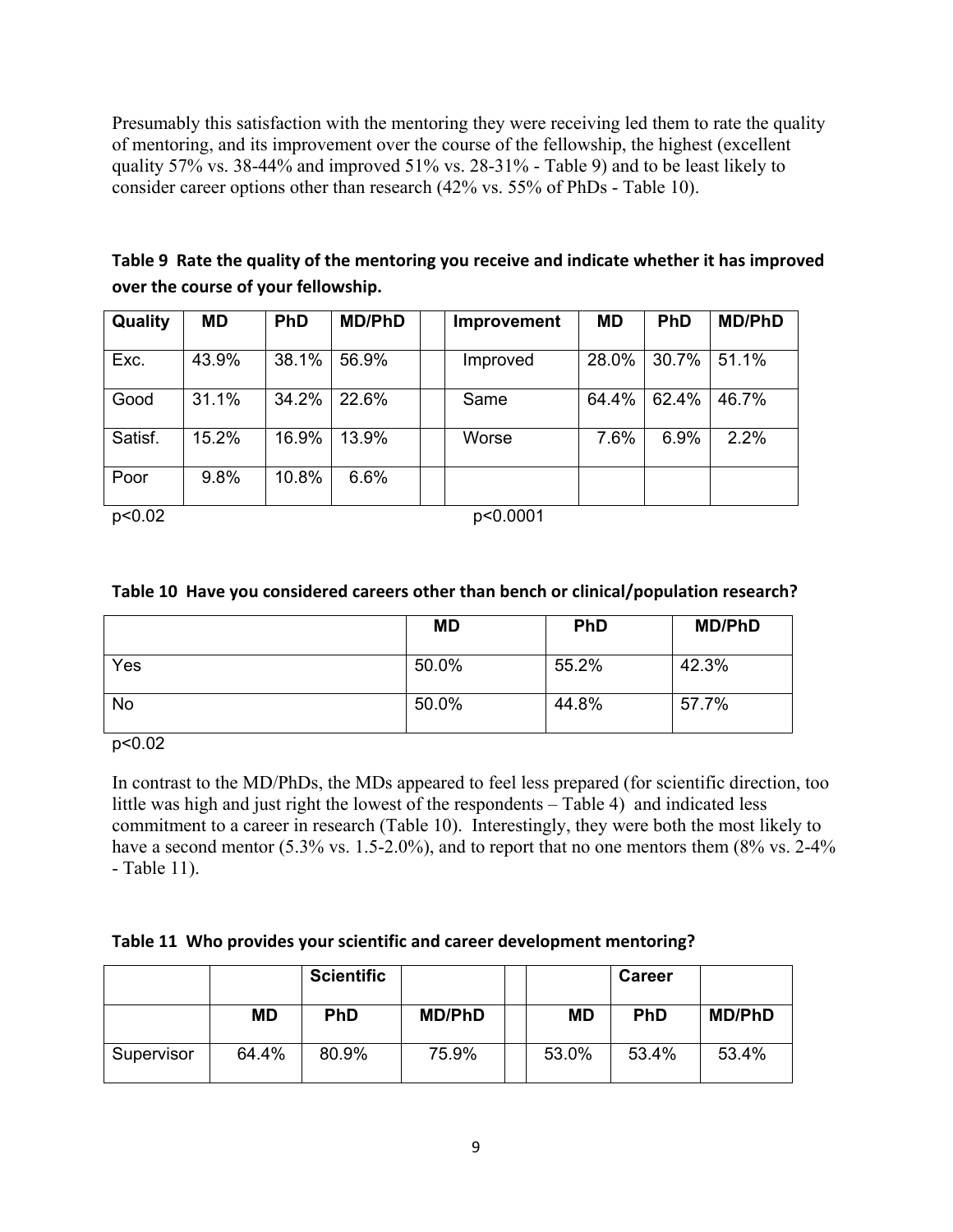<span id="page-16-0"></span>

| $\sqrt{2^{nd}}$ Mentor | 5.3%  | 2.0%  | 1.5%  | 9.1%     | 2.7%  | 2.7%  |
|------------------------|-------|-------|-------|----------|-------|-------|
| <b>Both</b>            | 20.4% | 10.3% | 10.3% | 18.2%    | 8.2%  | 13.1% |
| No One                 | 7.6%  | 4.0%  | 2.2%  | 14.4%    | 25.4% | 13.9% |
| p<0.0001               |       |       |       | p<0.0001 |       |       |

The MDs were clearly looking for input from their mentors, and thus more likely to discuss both training (79% vs. 69% for PhDs) and career goals (78% vs. 64-67%) with their mentor (Table 12). Despite that, they were most likely to feel they receive too little scientific direction, whether they are clinical fellows or postdoctoral fellows (with an MD) (28% vs. 13-20% - Table 4). Similarly, they reported the least access to their mentor (always available 48% vs. 51-62%) and considered the availability insufficient (21% vs. 12%), again regardless of whether they are a clinical fellow or a postdoctoral fellow with an MD (Table 5).

|  |  |  | Table 12 Have you and your mentor discussed your training goals and your career goals? |
|--|--|--|----------------------------------------------------------------------------------------|
|--|--|--|----------------------------------------------------------------------------------------|

|           |           | <b>Training</b> |               |           | <b>Career</b> |               |
|-----------|-----------|-----------------|---------------|-----------|---------------|---------------|
|           | <b>MD</b> | <b>PhD</b>      | <b>MD/PhD</b> | <b>MD</b> | <b>PhD</b>    | <b>MD/PhD</b> |
| Yes       | 78.8%     | 69.3%           | 78.8%         | 78.0%     | 64.3%         | 67.4%         |
| <b>No</b> | 21.2%     | 30.7%           | 21.2%         | 22.0%     | 35.7%         | 33.6%         |
| p<0.02    |           |                 |               |           | p<0.02        |               |

Although the MDs receive evaluations more than once per year, they are most likely to say they never receive scientific feedback (7% vs. 4%) – part of this may reflect the biannual evaluations that fellows in GME programs receive, that are primarily related to the clinical aspects of their fellowship (Table 6). They were least likely to do experiments (42% vs. 54-57%) but most likely to write a review or book chapter (42% vs. 24%) (Table 7).

One suggestion of a lower interest in a research career was the finding that half of the MDs consider a discussion of taking a project along not applicable (50% vs. 34-45%) (Table 13).

| Table 13 If you are considering a PI position, have you discussed the option of taking a part of |
|--------------------------------------------------------------------------------------------------|
| a current project with you?                                                                      |

|     | <b>MD</b> | <b>PhD</b> | <b>MD/PhD</b> |
|-----|-----------|------------|---------------|
| Yes | 22.0%     | 34.1%      | 34.3%         |
| No  | 28.0%     | 32.3%      | 21.2%         |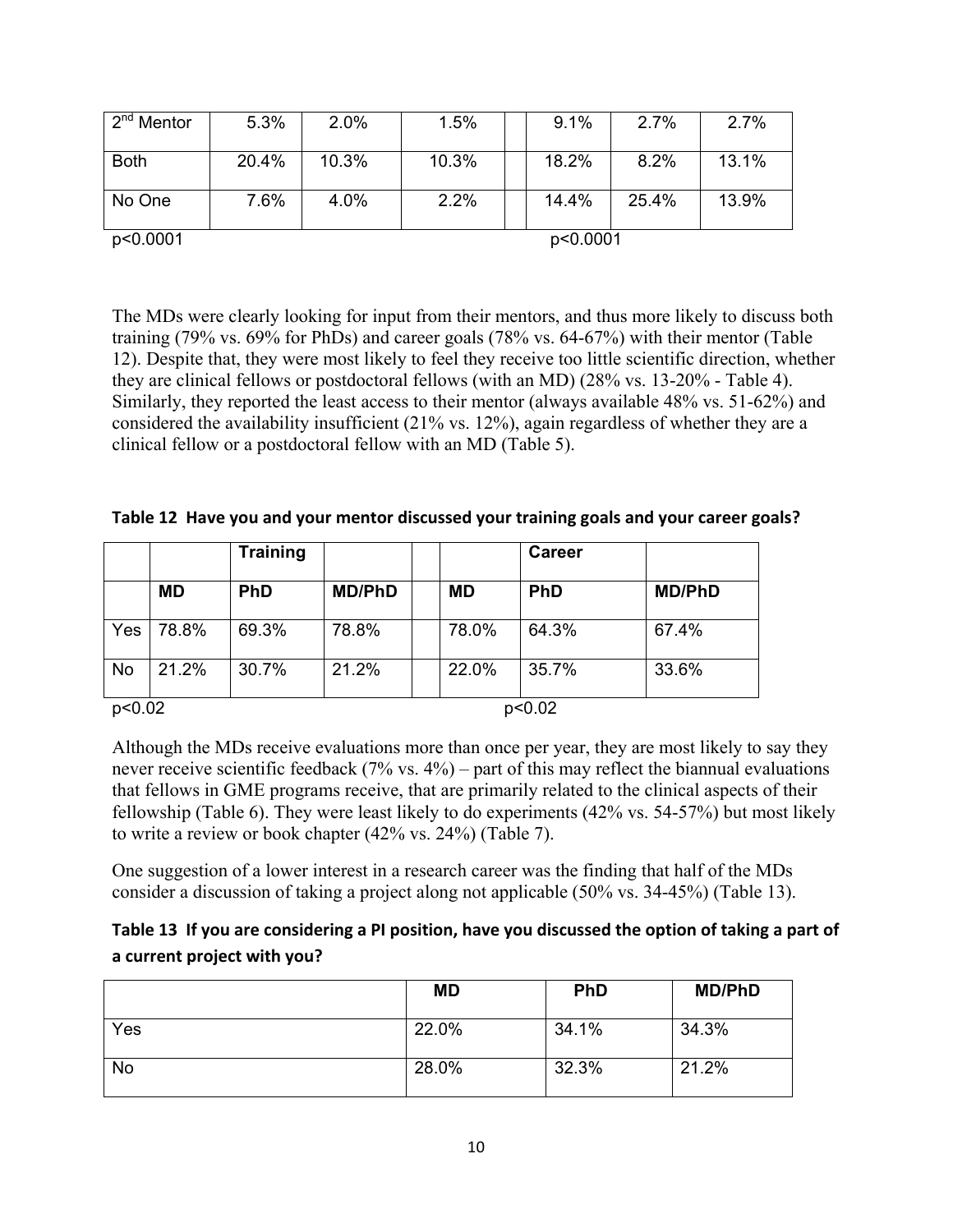<span id="page-17-0"></span>

| Not applicable | 50.0% | 33.6% | 44.5% |
|----------------|-------|-------|-------|
|----------------|-------|-------|-------|

### p<0.0001

These findings suggest that if the NIH is serious about increasing the number of MDs involved in research, it needs to identify better ways to mentor them scientifically.

## *Quality of Mentoring by Fellowship Type*

Results from the NIH Fellow's survey on mentoring show that 45% of all postdoctoral fellows at the NIH who participated in the survey are visiting fellows, followed by IRTA/CRTA (30%), research (19%), clinical (5%) and "other" fellows (1%). This survey provides an opportunity to assess the level of mentorship fellows are receiving based on their fellowship type. Considering the fact that the NIH fellows community is culturally diverse, with the majority of fellows coming from countries all over the world, there are bound to be some differences in how mentoring is perceived and evaluated. Therefore, results should be interpreted with caution. The results showed some significant differences by type of fellowship in the characterization of the level of scientific direction that mentors give. Clinical (30.4%) and IRTA/CRTA (25.2%) fellows reported getting too little scientific direction from their mentors compared to visiting (15.9%) and research fellows (18.7%) (Table  $14 - p \le 0.05$  for clinical vs. research fellows; p<0.001 for clinical fellows vs. visiting fellows; p<0.05 for IRTA/CRTAs vs. research fellows; p<0.0001 for IRTA/CRTAs vs. visiting fellows).

## **Table 14How would you characterize the level of scientific direction that your mentor gives you?**

|            | <b>Type of Fellowship</b> |                 |                  |                 |              |
|------------|---------------------------|-----------------|------------------|-----------------|--------------|
|            | <b>Clinical</b>           | <b>Research</b> | <b>IRTA/CRTA</b> | <b>Visiting</b> | <b>Other</b> |
|            | $N=92$                    | $N = 327$       | $N = 527$        | $N = 763$       | $N = 23$     |
| Too much   | 3.2%                      | 4.9%            | 6.1%             | 9.7%            | 4.5%         |
| Just right | 66.3%                     | 76.5%           | 68.7%            | 74.4%           | 72.8%        |
| Too little | 30.4%                     | 18.7%           | 25.2%            | 15.9%           | 19.9%        |

p<0.0001 for overall table

p<0.05 for clinical vs. research fellows; p<0.001 for clinical fellows vs. visiting fellows; p<0.05 for IRTA/CRTAs vs. research fellows; p<0.0001 for IRTA/CRTAs vs. visiting fellows

When asked how often they received appropriate recognition for their work, significantly fewer visiting fellows (46.9%) felt that they always received appropriate recognition compared to research fellows (58.1%) (Table  $15 - p < 0.03$ ).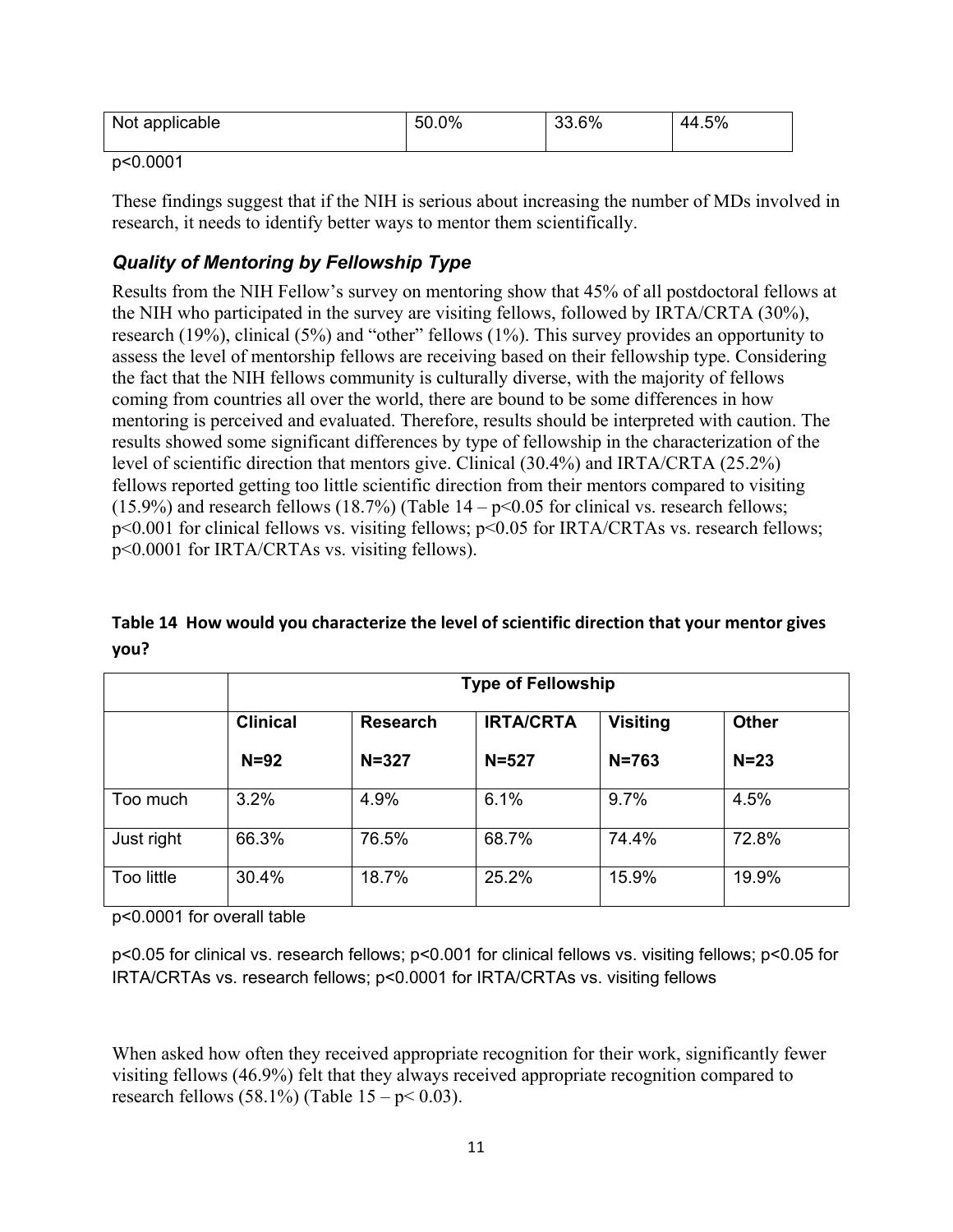|                  | <b>Type of Fellowship</b> |                 |                  |                 |              |
|------------------|---------------------------|-----------------|------------------|-----------------|--------------|
|                  | <b>Clinical</b>           | <b>Research</b> | <b>IRTA/CRTA</b> | <b>Visiting</b> | <b>Other</b> |
|                  | $N=92$                    | $N = 327$       | $N = 527$        | $N = 763$       | $N = 23$     |
| Always           | 53.6%                     | 58.1%           | 60.0%            | 46.9%           | 65.2%        |
| Most of the time | 31.5%                     | 34.9%           | 31.7%            | 41.7%           | 26.1%        |
| Seldom           | 7.6%                      | 6.4%            | 5.9%             | 8.0%            | 4.4%         |
| Never            | 3.3%                      | 0.6%            | 2.5%             | 3.4%            | 4.4%         |

<span id="page-18-0"></span>**Table 15In publications and in formal presentations by members of your lab including your mentor, do you receive appropriate recognition for your work?**

p<0.001 for overall table; p<0.03 for visiting fellows vs. research fellows

When asked whether training, career and mentor's goals for their fellowship were being met, significantly fewer visiting fellows compared to the other fellowship types indicated that these different goals were fully met (Tables 17, 18, and 19).

|  |  |  |  |  |  | Table 16 Are your training goals for your fellowship being met? |
|--|--|--|--|--|--|-----------------------------------------------------------------|
|--|--|--|--|--|--|-----------------------------------------------------------------|

| <b>Training goals</b> | <b>Type of Fellowship</b> |                 |                  |                 |              |
|-----------------------|---------------------------|-----------------|------------------|-----------------|--------------|
|                       | <b>Clinical</b>           | <b>Research</b> | <b>IRTA/CRTA</b> | <b>Visiting</b> | <b>Other</b> |
|                       | $N=92$                    | $N = 327$       | $N = 527$        | $N = 763$       | $N = 23$     |
| Fully met             | 23.9%                     | 23.2%           | 24.3%            | 18.1%           | 30.4%        |
| Mostly met            | 52.2%                     | 56.6%           | 46.5%            | 51.5%           | 56.5%        |
| Partially met         | 20.7%                     | 17.1%           | 23.5%            | 27.0%           | 4.4%         |
| Not met at all        | 3.3%                      | 3.1%            | 5.7%             | 3.4%            | 8.7%         |

p<0.001 for overall table

p<0.004 for visiting fellows vs. research fellows; p<0.006 for visiting fellows vs. IRTA/CRTAs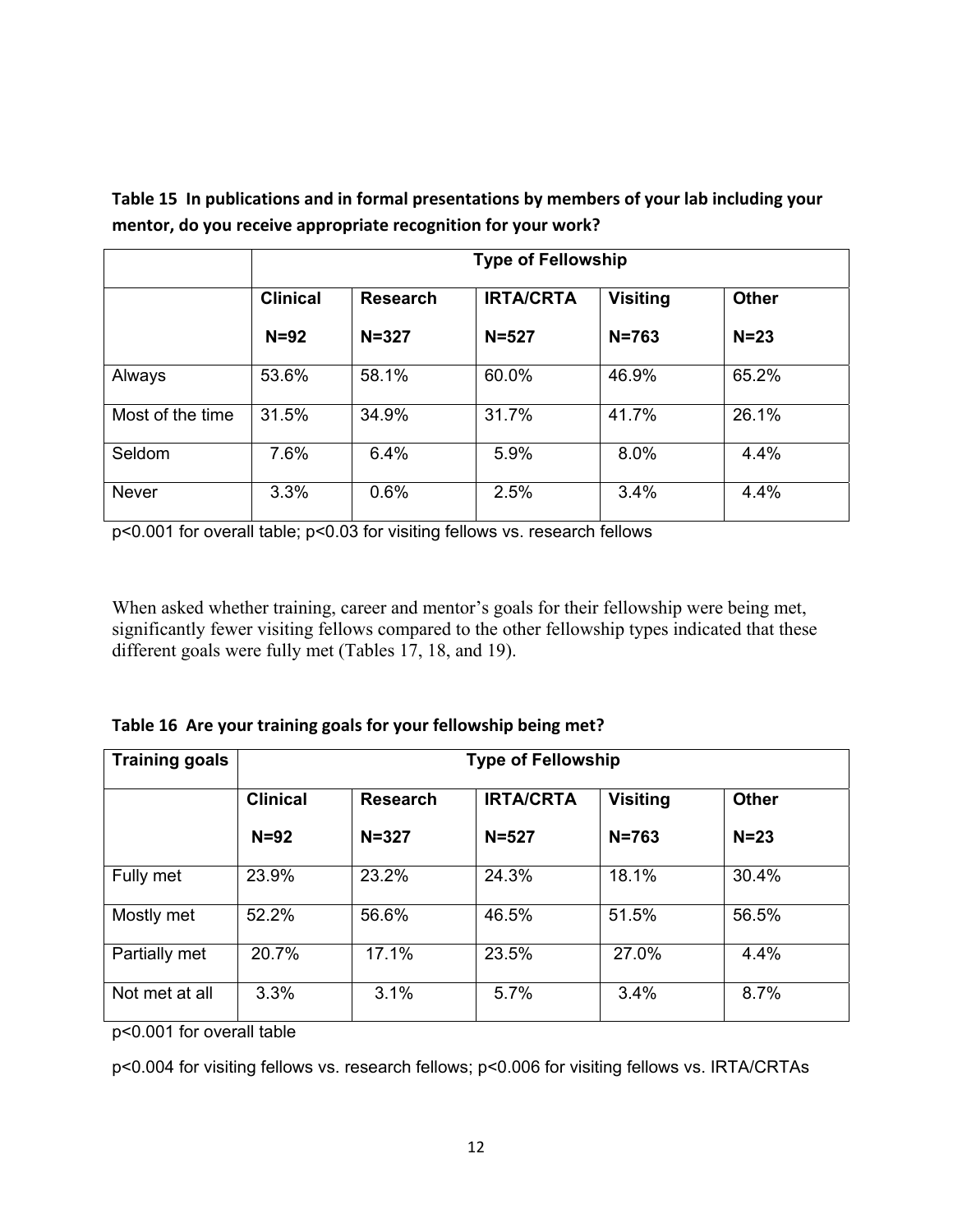| Career goals   | <b>Type of Fellowship</b> |                 |                  |                 |              |
|----------------|---------------------------|-----------------|------------------|-----------------|--------------|
|                | <b>Clinical</b>           | <b>Research</b> | <b>IRTA/CRTA</b> | <b>Visiting</b> | <b>Other</b> |
|                | $N=92$                    | $N = 327$       | $N = 527$        | $N = 763$       | $N = 23$     |
| Fully met      | 19.6%                     | 21.1%           | 21.6%            | 13.9%           | 26.1%        |
| Mostly met     | 46.7%                     | 48.6%           | 40.2%            | 44.4%           | 52.2%        |
| Partially met  | 32.6%                     | 23.9%           | 30.7%            | 33.2%           | 13.0%        |
| Not met at all | 1.1%                      | 6.4%            | 7.4%             | 8.5%            | 8.7%         |

<span id="page-19-0"></span>

|  | Table 17 Are your career goals for your fellowship being met? |  |  |  |
|--|---------------------------------------------------------------|--|--|--|
|--|---------------------------------------------------------------|--|--|--|

p<0.001 for overall table

p<0.001 for visiting fellows vs. research fellows; p<0.05 for visiting fellows vs. clinical fellows; p<0.004 for visiting fellows vs. IRTA/CRTAs

| Mentor's<br>goals         | <b>Type of Fellowship</b> |                 |                  |                 |              |  |
|---------------------------|---------------------------|-----------------|------------------|-----------------|--------------|--|
|                           | <b>Clinical</b>           | <b>Research</b> | <b>IRTA/CRTA</b> | <b>Visiting</b> | <b>Other</b> |  |
|                           | $N=92$                    | $N = 327$       | $N = 527$        | $N = 763$       | $N=23$       |  |
| Fully met                 | 23.9%                     | 25.8%           | 24.5%            | 16.2%           | 30.4%        |  |
| Mostly met                | 50.0%                     | 52.0%           | 47.8%            | 49.0%           | 47.8%        |  |
| Partially met             | 18.5%                     | 14.4%           | 13.5%            | 20.6%           | 8.7%         |  |
| Not met at all            | 0.0%                      | 0.9%            | 1.5%             | 0.9%            | 0.0%         |  |
| Don't know                | 5.4%                      | 4.3%            | 10.0%            | 9.2%            | 13.0%        |  |
| <b>Never</b><br>discussed | 2.2%                      | 3.4%            | 2.9%             | 4.2%            | 0.0%         |  |

### **18 Are your mentor's goals for your research project being met?**

p<0.001 for overall table

p<0.0001 for visiting fellows vs. IRTA/CRTAs; p<0.0001 for visiting fellows vs. research fellows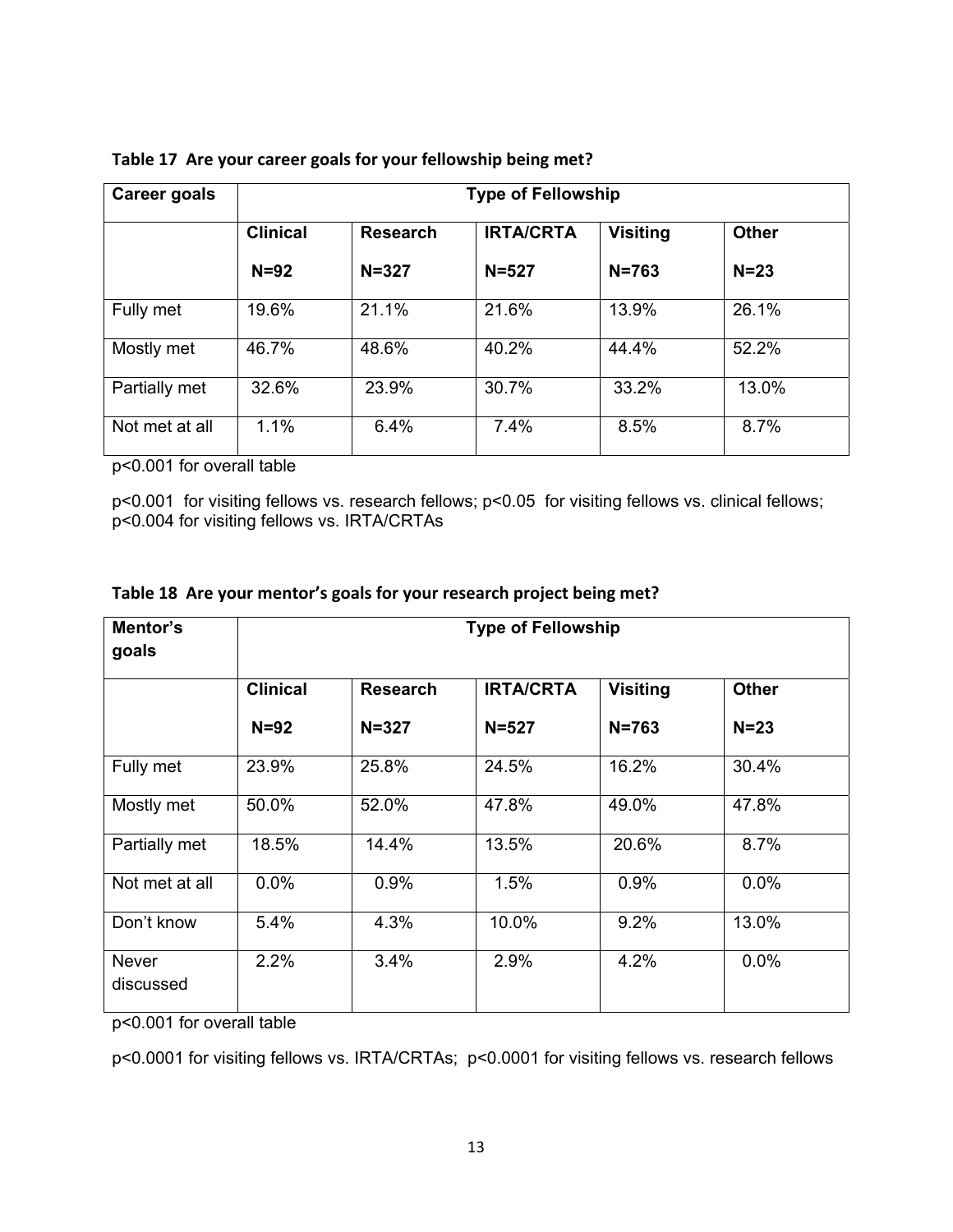## <span id="page-20-0"></span>*Quality of Mentoring by Gender*

Essentially half of all postdoctoral fellows at the NIH are women and this provides an important opportunity to increase the percentage of faculty who are women both at the NIH and at other research institutions. However, for this to occur the women must feel that they are receiving equal treatment and are equally likely to succeed if they become PIs. In many categories, men and women responded comparably: for example, being provided the opportunity to peer-review a manuscript; to write the first draft of their paper; to write a review/book chapter; to present at a scientific meeting; to have mentored a student. They equally felt they received recognition for their contributions in publications or formal presentations, and that they had discussed their training and career goals with their mentor. However, some significant differences were identified in the way the women perceive that they are being mentored. They indicated that the frequency of meetings with their mentors was not sufficient from their perspective (84% vs. 90% for men - Table 19). When asked how often they met with their mentor in person, women indicated a lower frequency than men (69% daily or weekly vs. 76% for men (p<0.005)- Table 20).

| <b>Sufficient</b> | Men   | Women |
|-------------------|-------|-------|
| Yes               | 90.1% | 83.9% |
| <b>No</b>         | 9.9%  | 16.1% |

|  |  | Table 19 Is the frequency of these meetings sufficient for your needs? |  |  |
|--|--|------------------------------------------------------------------------|--|--|
|--|--|------------------------------------------------------------------------|--|--|

p<0.0001

|  |  |  |  | Table 20 How often do you meet in person with your mentor on an individual basis? |
|--|--|--|--|-----------------------------------------------------------------------------------|
|--|--|--|--|-----------------------------------------------------------------------------------|

| <b>Frequency</b>         | Men   | Women |
|--------------------------|-------|-------|
| Daily                    | 25.4% | 18.8% |
| Weekly                   | 51.3% | 50.5% |
| Monthly                  | 13.1% | 15.8% |
| Less than once per month | 9.3%  | 11.1% |
| <b>Never</b>             | 0.9%  | 1.2%  |

p<0.001 for overall table; p<0.005 for daily plus weekly men vs. women

Meetings with one's mentor are important to ensure that the mentor knows the fellow and his/her research well enough that the mentor can promote the fellow when invitations for talks and job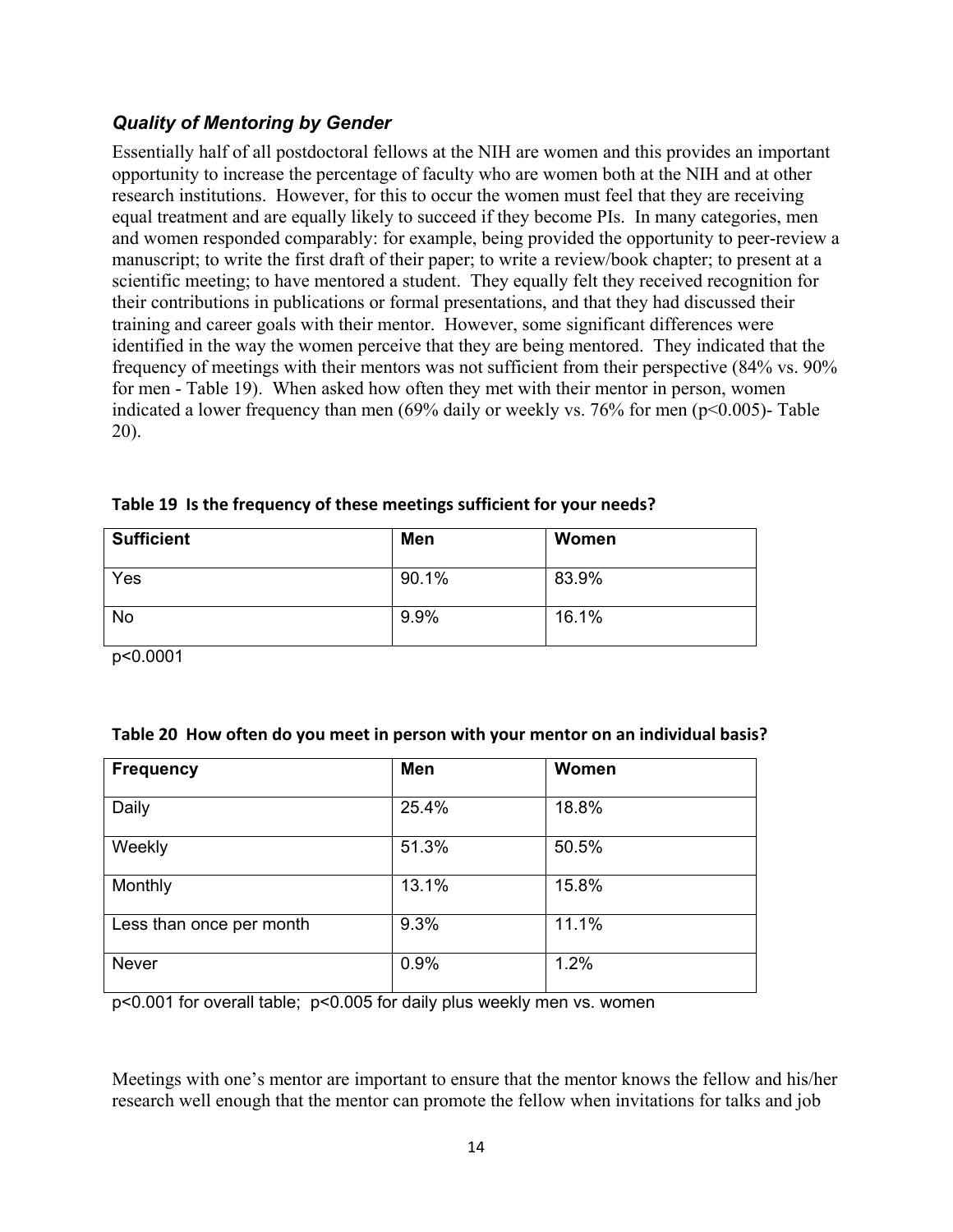<span id="page-21-0"></span>applications are received. In line with the lower access are the data that women receive evaluations less frequently (Table 21).

|              | Table 21 How frequently do you receive a performance evaluation/progress review from |
|--------------|--------------------------------------------------------------------------------------|
| your mentor? |                                                                                      |

| <b>Frequency</b>    | Men   | Women |
|---------------------|-------|-------|
| More than one/year  | 41.3% | 33.2% |
| Once/year           | 40.1% | 43.7% |
| Less than once/year | 5.6%  | 7.1%  |
| <b>Never</b>        | 13.0% | 16.0% |

p<0.004 for overall table

p<0.02 for one or more/year vs. less than once/year or never for men vs. women

Less knowledge about how their female postdocs are doing, as a result of fewer meetings and evaluations, may result in mentors being less likely to promote networking opportunities for them (68% vs. 77% for men - Table 22). These differences were true whether the mentor was male or female. However, it is likely that they reflect the fact that women on average tend to be less assertive about making their needs known.

| Table 22 Is your mentor helpful in promoting opportunities for networking with scientists |  |  |  |  |
|-------------------------------------------------------------------------------------------|--|--|--|--|
| outside your lab or branch?                                                               |  |  |  |  |

| <b>Helpful</b> | Men   | Women |
|----------------|-------|-------|
| Yes            | 77.2% | 67.9% |
| <b>No</b>      | 22.8% | 32.1% |

p<0.0001

The net result of the lack of availability, evaluation, and promotion of networking opportunitites may be that women were less likely to feel that their training and career goals are being fully or mostly met (70% for training goals vs. 75% for men; 58% for career goals vs. 66% for men - Table 23), even though they had indicated equivalent discussion of training and career goals with their mentors. The differences were significant regardless of whether the categories were collapsed to fully + mostly vs. partially + not met, or analyzed as separate responses.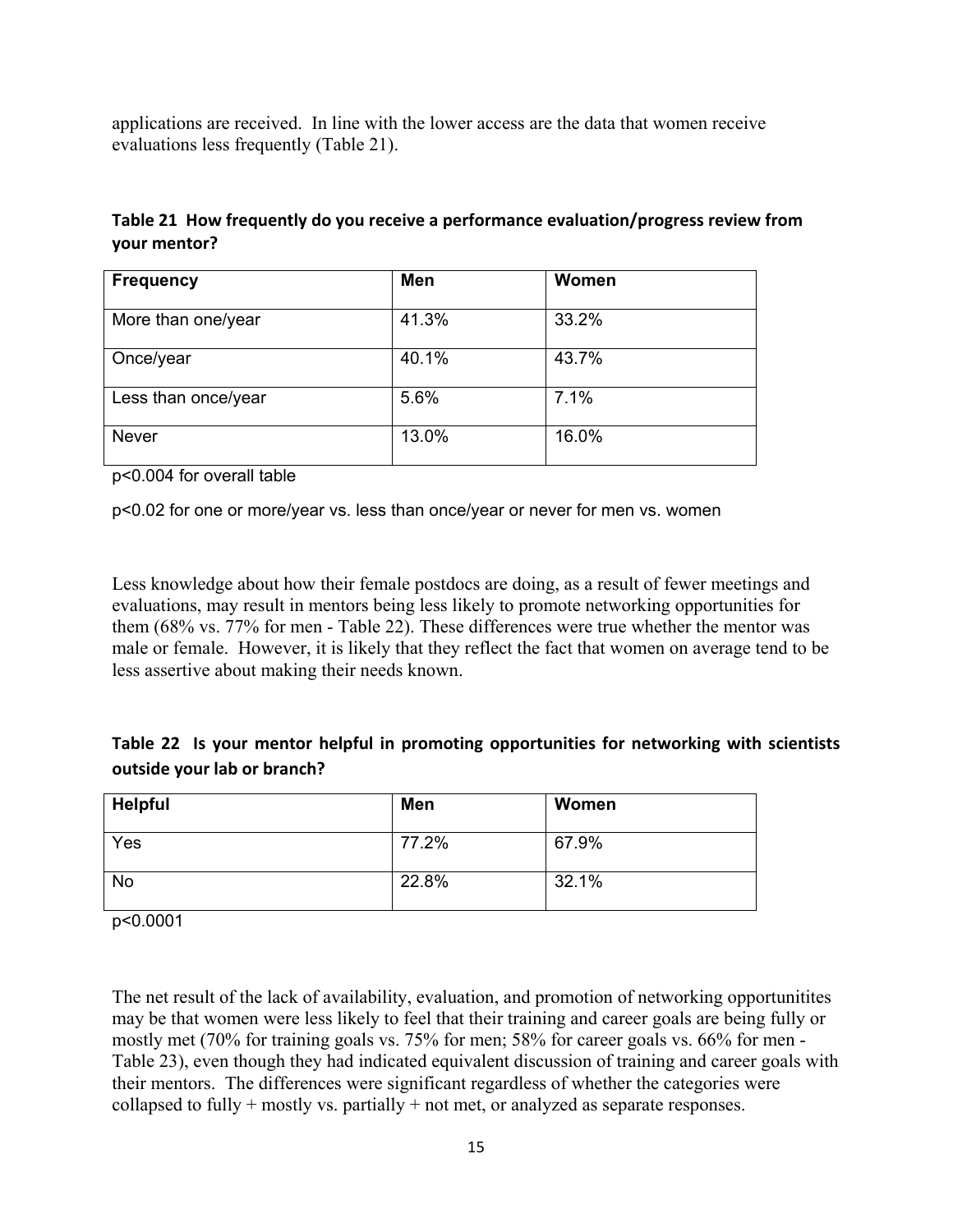|           |        | <b>Training Goals</b> |            | <b>Career Goals</b> |  |
|-----------|--------|-----------------------|------------|---------------------|--|
|           | Men    | Women                 | <b>Men</b> | Women               |  |
| Fully     | 22.9%  | 19.7%                 | 19.5%      | 16.4%               |  |
| Mostly    | 52.5%  | 49.8%                 | 46.2%      | 42.5%               |  |
| Partially | 20.3%  | 26.6%                 | 27.2%      | 33.3%               |  |
| Not met   | 4.2%   | 3.9%                  | 7.0%       | 7.9%                |  |
|           | p<0.02 |                       | p<0.02     |                     |  |

### <span id="page-22-0"></span>**Table 23Are your training and career goals for your fellowship being met?**

That impacts on the women's perception of the quality of the mentoring received and whether it improved over the course of the fellowship (quality excellent for 34% of women vs. 46% of men; improvement seen by 29% of women vs. 35% of men - Table 24). These results are also significant regardless of how categories are collapsed.

We cannot know for sure but all these factors may contribute to women being less interested in PI positions (43% vs. 30% of men felt that this was not applicable,  $p<0.001$  - Table 25) and more likely to consider other career options (58% vs. 50% for men - Table 26). The types of other career options being considered by men and women are shown in Figure 1.

## **Table 24Rate the quality of mentoring you receive and indicate whether it has improved over the course of your fellowship.**

| <b>Quality of Mentoring</b> | Men   | <b>Women</b> | <b>Improvement</b> | <b>Men</b> | Women |
|-----------------------------|-------|--------------|--------------------|------------|-------|
| <b>Excellent</b>            | 46.1% | 33.8%        | Improved           | 34.9%      | 28.8% |
| Good                        | 29.2% | 36.8%        | Same               | 59.5%      | 63.5% |
| Satisfactory                | 15.3% | 18.1%        | Worse              | 5.5%       | 7.8%  |
| Poor                        | 9.4%  | 11.4%        |                    |            |       |

p<0.0001 p<0.008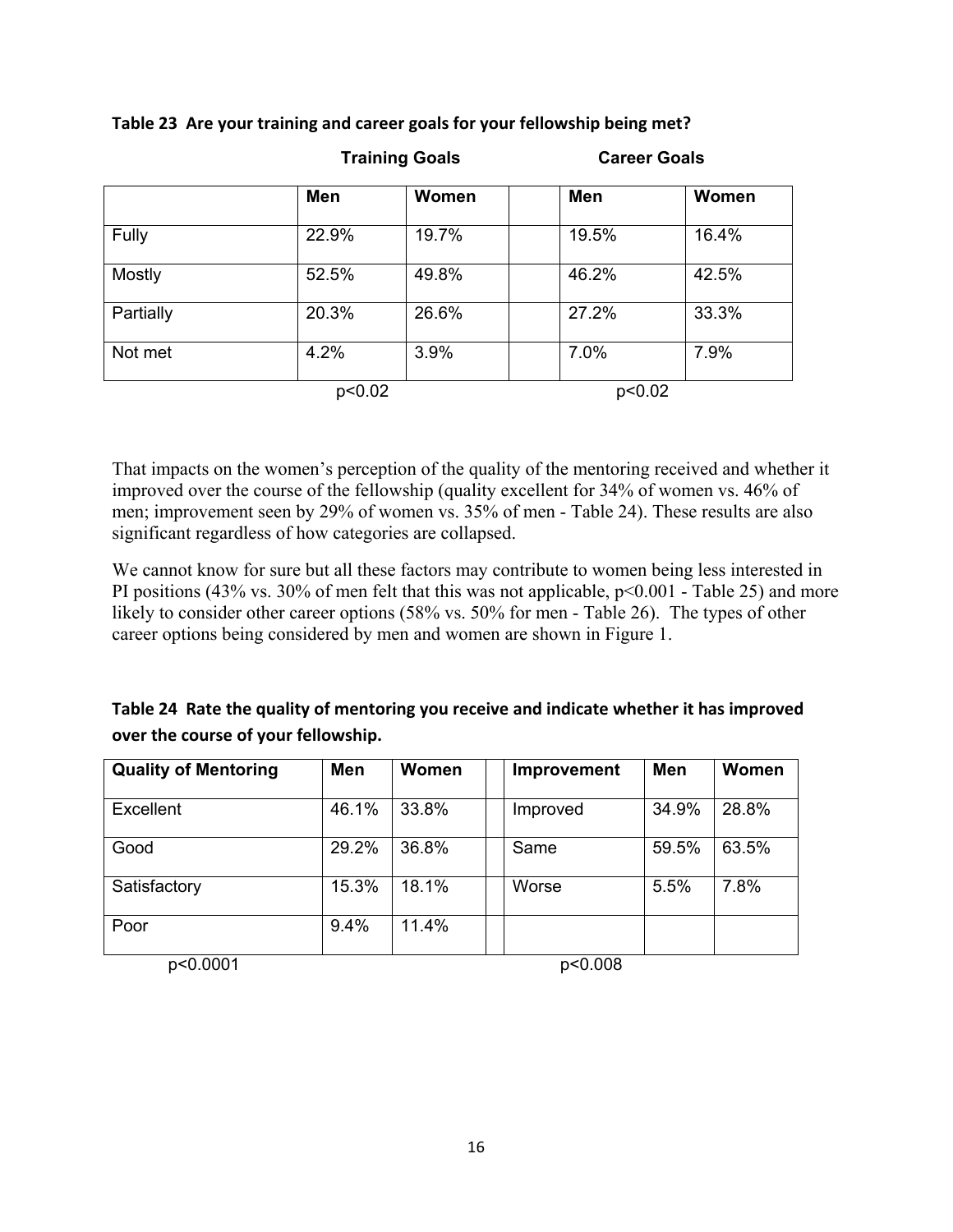## <span id="page-23-0"></span>Table 25 If you are considering a PI position, have you discussed the option of taking a part of **a current project with you?**

|                | Men   | Women |
|----------------|-------|-------|
| Yes            | 37.5% | 27.5% |
| <b>No</b>      | 32.5% | 29.8% |
| Not applicable | 30.0% | 42.7% |

p<0.0001

## **Table 26Have you considered careers other than bench or clinical/population research?**

|           | Men   | Women |
|-----------|-------|-------|
| Yes       | 49.5% | 58.2% |
| <b>No</b> | 50.5% | 41.8% |

p<0.001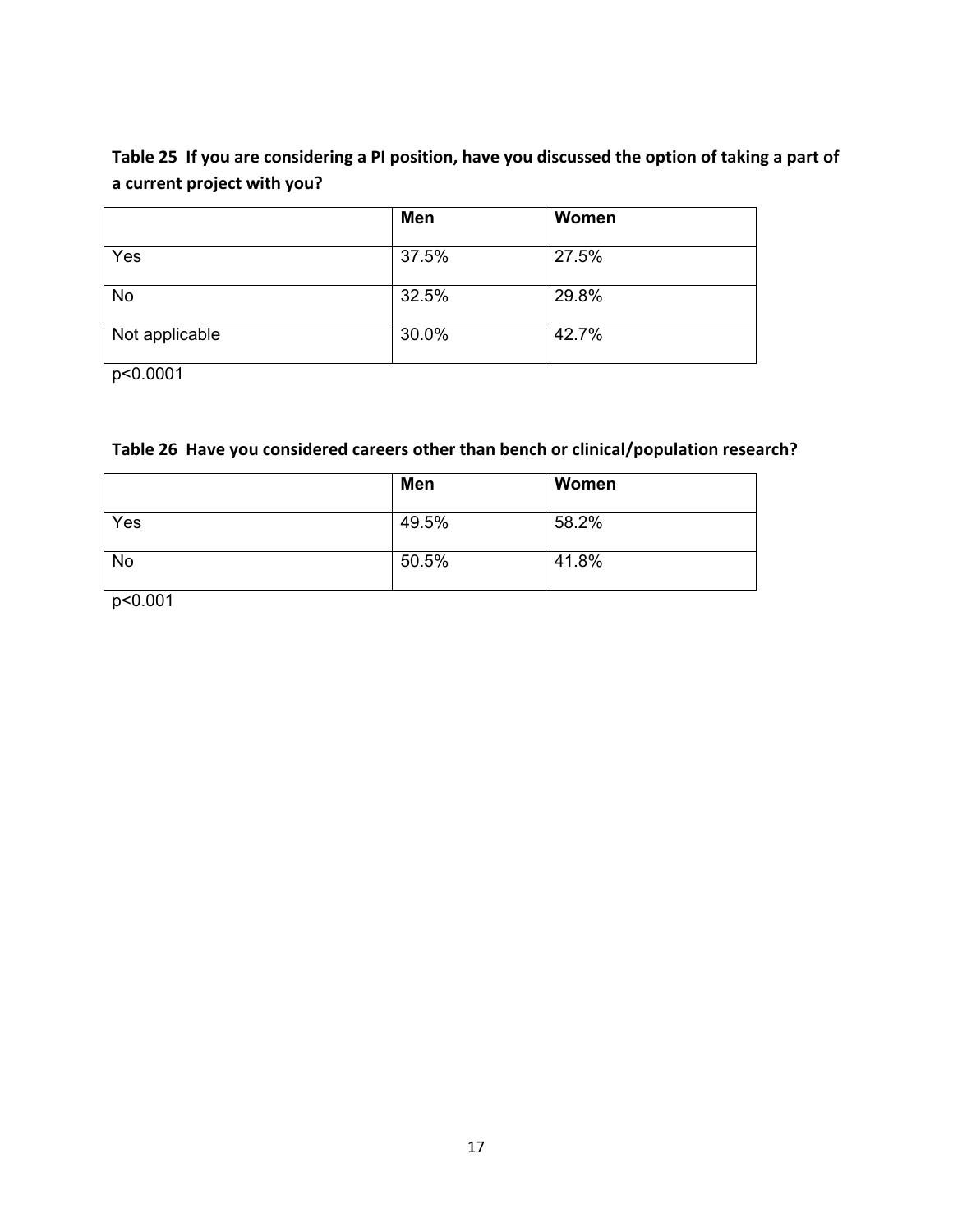

<span id="page-24-0"></span>**Figure 1 "Non-academia" careers under consideration.** 

 $*$  p<0.05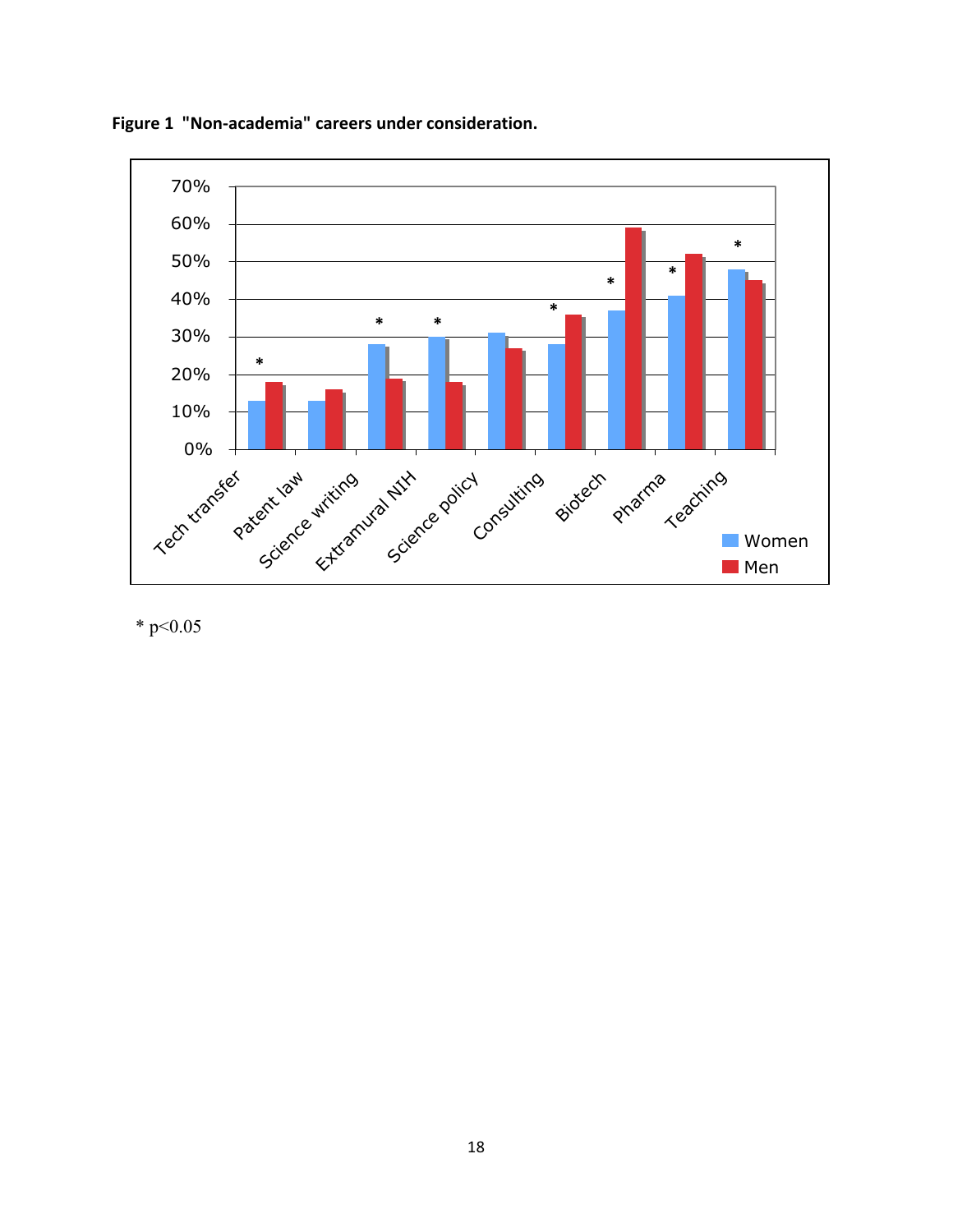## <span id="page-25-0"></span>*Quality of Mentoring by Race*

The US Office of Management and Budget defines race as a self-identified, self-reported social and cultural concept. Here, we report race/ethnicity-based differences in mentoring of postdoctoral fellows at NIH who are US citizens or permanent residents (i.e., IRTAs or CRTAs). Of the 1,747 NIH fellows that participated in the survey, 527 were included in this section of the analysis. The participants included 17% Asian, 6% Black, 3% Hispanic (of any race), 66% White, 5% who checked more than one race, and less than 2% Native American and unknown. For the most part all fellows were equally satisfied, regardless of race/ethnicity. However, there were some significant differences among fellows from different races/ethnicities with regard to their mentor/mentee relationships and the usefulness of these interactions. When asked, "who mainly provides your scientific mentoring", Hispanics were more likely to indicate that no one was mentoring them (22% Hispanics vs. 4-8% all other groups; Table  $27 - p \le 0.0001$  vs. whites).

| Race         | <b>Supervisor</b> | <b>Alternate</b><br>mentor | <b>Both</b> | Other | No one            |
|--------------|-------------------|----------------------------|-------------|-------|-------------------|
| Asian        | 69.0%             | 1.1%                       | 17.0 %      | 5.6 % | 7.8%              |
| <b>Black</b> | 67.0 %            | 6.1%                       | 18.0%       | 3.0%  | 6.1%              |
| Hispanic     | 67.0 %            | 0.0%                       | 5.6 %       | 5.6 % | $\star$<br>22.0 % |
| White        | 78.0%             | 3.4%                       | 11.0 %      | 4.3 % | 4.0%              |

**Table 27Who mainly provides your scientific mentoring?**

 $*$  p<0.001 vs. whites (other groups too small for statistical comparisons)

Interestingly, when asked about the usefulness of mentor evaluations, Hispanic fellows were more likely to find the evaluations not useful (22.2% vs. 3-7.7% - p<0.035 vs. whites) and Black fellows were less likely to report ever having been evaluated  $(15.2\% \text{ vs. } 0.7.8\% \cdot \text{p} < 0.001 \text{ vs. } 0.001 \text{ vs. } 0.001 \text{ vs. } 0.001 \text{ vs. } 0.001 \text{ vs. } 0.001 \text{ vs. } 0.001 \text{ vs. } 0.001 \text{ vs. } 0.001 \text{ vs. } 0.001 \text{ vs. } 0.001 \$ whites) compared to fellows in all other groups (Table 28). There were no significant differences among the groups regarding the frequency of meetings with supervisors (data not shown), which may indicate that informal meetings are insufficient to provide adequate evaluation and feedback for some fellows. These results underscore the need for a standard formal evaluation process that occurs on a regular basis (perhaps biannually) for all fellows.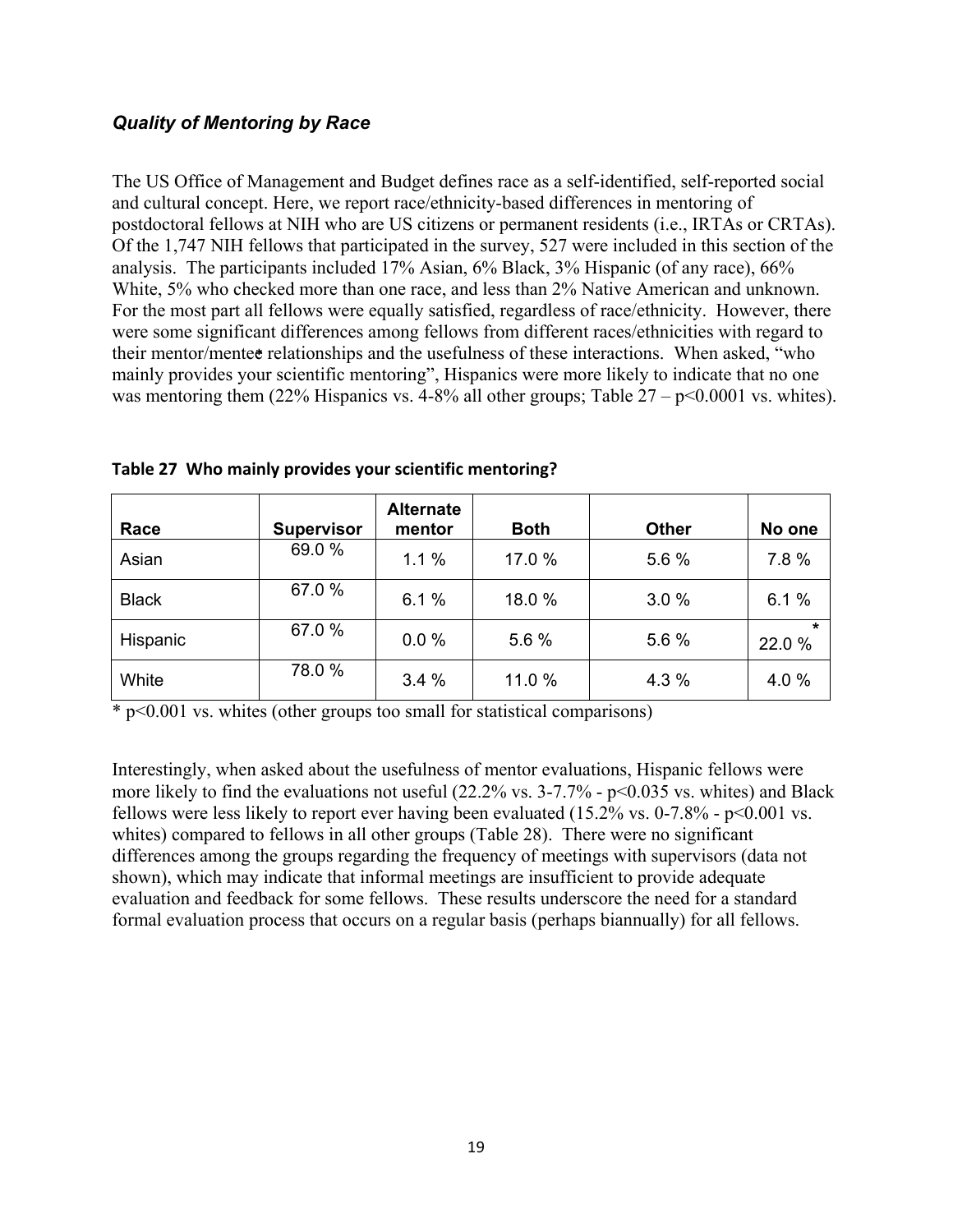| Race         | Very useful | Somewhat | <b>Not Useful</b> | <b>Never Evaluated</b> |
|--------------|-------------|----------|-------------------|------------------------|
| Asian        | 45.6%       | 42.2 %   | 4.4 %             | 7.8%                   |
| <b>Black</b> | 60.6%       | 21.2 %   | 3.0%              | **<br>15.2 %           |
| Hispanic     | 55.6%       | 22.2 %   | $22.2 \%$         | 0.0%                   |
| White        | 49.1 %      | 40.0 %   | 7.7%              | 3.1%                   |

<span id="page-26-0"></span>**Table 28When your mentor evaluates your work, how useful is that?**

\* p<0.035 vs. whites; \*\* p<0.001 vs. whites

Although most fellows in all groups report receiving appropriate recognition for their work, only Asian and White fellows indicated "never" receiving recognition (5.6% and 2.3% respectively), and Hispanic fellows were most likely to report "seldom" receiving recognition for their work (Figure 2). Both Asians ( $p<0.007$ ) and Hispanics ( $p<0.015$ ) were significantly more likely than Whites to report that they seldom/never received appropriate recognition. The real or perceived lack of recognition may cause disenchantment among fellows, possibly leading to poor mentor/mentee relationships and decreasing the overall quality of the training experience.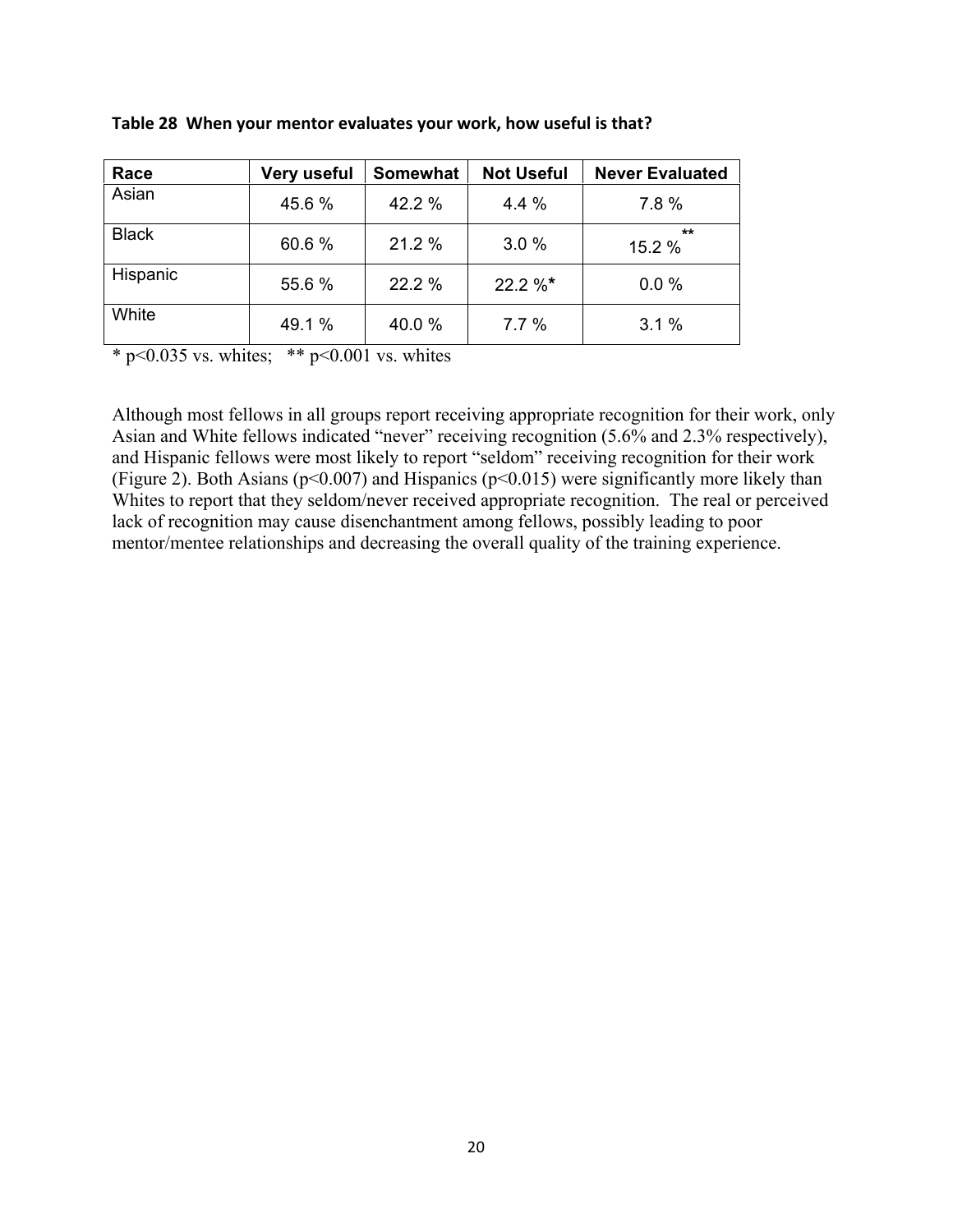

<span id="page-27-0"></span>**Figure 2Do you receive appropriate recognition for your work?**

 $*$  p<0.007 vs. whites  $*$   $*$  p<0.015 vs. whites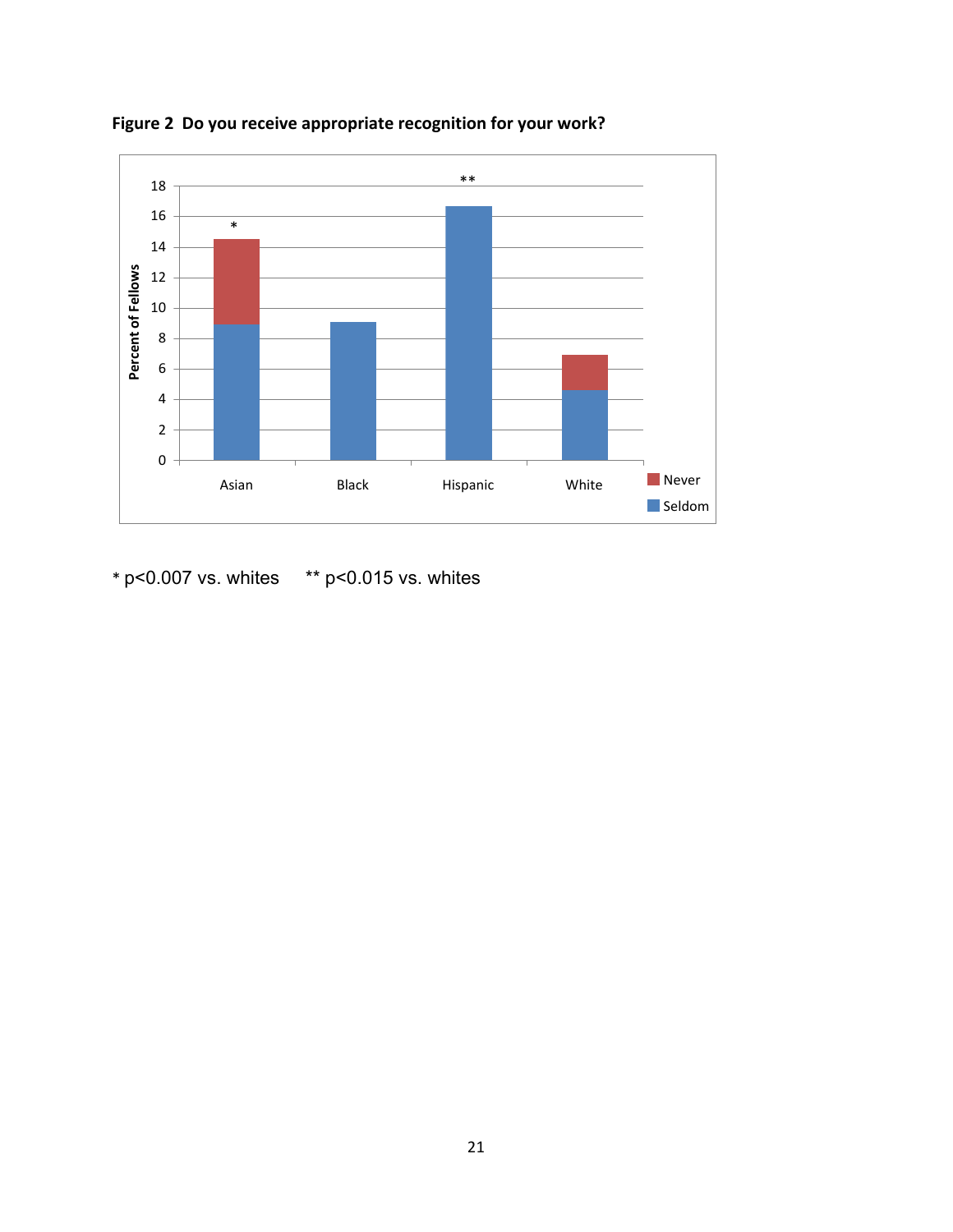### **Conclusions and Recommendations**

These survey results are an invaluable tool to guide our understanding of the merits and shortcomings of mentoring at the NIH. An appreciation of the origin(s) of the differences found in this survey among various groups of fellows is imperative to determine what steps should be taken to address each finding. One fundamental question in all cases where significant differences were noted is whether the affected groups are treated differently than their peers or are they responding differently to their surroundings and situations. Both possibilities need to be addressed in order to ensure quality training experiences for all fellows. Below we describe a set of recommendations, based on the findings from the survey, for OIR and the Scientific Directors to consider.

(1) Our first recommendation is that the Trans-NIH Mentoring Committee develop a workshop to train PIs in mentoring. We suggest that all PIs who take on trainees should be required to complete the workshop. In addition to this one-time workshop, continued refresher courses on mentoring (perhaps an abbreviated online version of the workshop) should be taken every one to two years.

(2) The second recommendation is to ensure that annual evaluations of trainees are being done appropriately. In the 2001 Mentoring Report we recommended that mentors provide mentees with an annual assessment of the trainee's progress, strengths, and areas requiring improvements. These evaluations should include an in-person discussion between the trainee and mentor. Interestingly, in the current survey approximately 14% of fellows report never receiving a performance evaluation or progress review and an additional 6% report receiving an evaluation less than once per year. Therefore, we suggest that Scientific Directors ensure that all evaluations involve a meeting between mentor and trainee, and that this meeting and written documentation be required for renewal of the fellowship.

(3) A review of the data by type of degree suggests that fellows with an MD (whether clinical or postdoctoral fellows) appeared to feel the least prepared and indicated the least commitment to a career in research relative to their PhD or MD/PhD peers. More information is required to properly address this issue; therefore we recommend that Clinical FelCom, the FelCom Mentoring Subcommittee, and representatives from the CC Office of Clinical Research Training and Medical Education have a roundtable discussion of the origin of these findings, to address the seemingly unique needs of this population of fellows.

(4) Visiting Fellows are the largest group of fellows at NIH and make up 45% of the survey respondents. Only 18% of this group responded that their training goals were being fully met. It would be interesting to determine if these results reflect cultural differences in expectations between mentors and trainees. We recommend that a follow-up survey aimed specifically at Visiting Fellows be carried out to ascertain and address specific issues in this population. In addition, we recommend that all PIs take the OITE course on cultural diversity, or alternatively that a section on cultural diversity be included in the mentor-training workshop mentioned in recommendation one.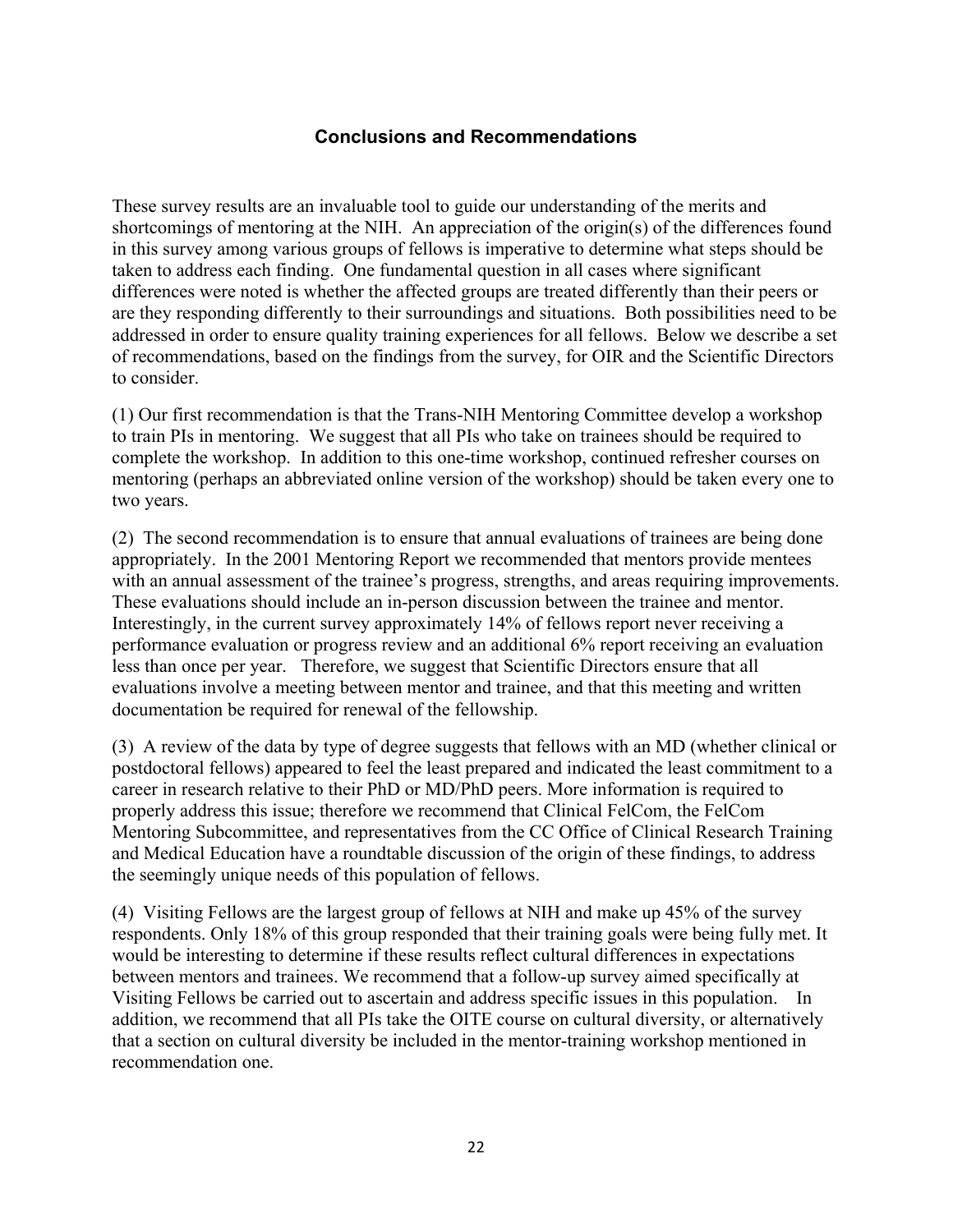(5) In our assessment of fellows by gender, we found that female fellows were more likely than males to report a lack of mentor availability, evaluation, and promotion of networking opportunities and were less likely to respond that their training and career goals are being fully or mostly met. One possible reason for these results is that female fellows may be less assertive than their male counterparts and therefore do not seek out their mentors or request their time as frequently. In order to address this concern we recommend that a training workshop designed to specifically address how to make one's needs known should be implemented and available to fellows at least once per year. [We have since learned that OITE offers such a workshop, called Speaking Up]. We also recommend that PIs regularly assess if their availability and scientific direction are sufficient for the trainees in their labs. In addition, sessions for fellows (particularly females) that address how to navigate career and family are recommended and may help retain some of the fellows who had been considering careers outside of bench or population-based research.

(6) Our recommendations for improving mentoring with regards to race and ethnicity begin with trying to understand why 22% of Hispanic fellows report that no one mentors them. We propose a discussion with appropriate senior Hispanic PIs at NIH about creating a "support" group for Hispanic scientists similar to the Black Scientist Association (BSA) headed by Roland Owens. This group would also give Hispanic fellows a chance to network with one another and discuss other important issues affecting this population. [OITE has just established a chapter of SACNAS (Society for the Advancement of Chicano and Native American Scientists) at the NIH, which could begin to address these issues]. The Mentoring Subcommittee would like to work with both groups (BSA and SACNAS chapter) to enhance the services they provide for postdoctoral fellows. Interestingly, Hispanics were more likely to report that when they are evaluated this process is not useful, while approximately 15% of black fellows report never being evaluated. Again, we recommend annual formal evaluations as well as less formal (and more frequent) progress assessments, which should benefit all fellows but may be especially useful to those that report never being evaluated.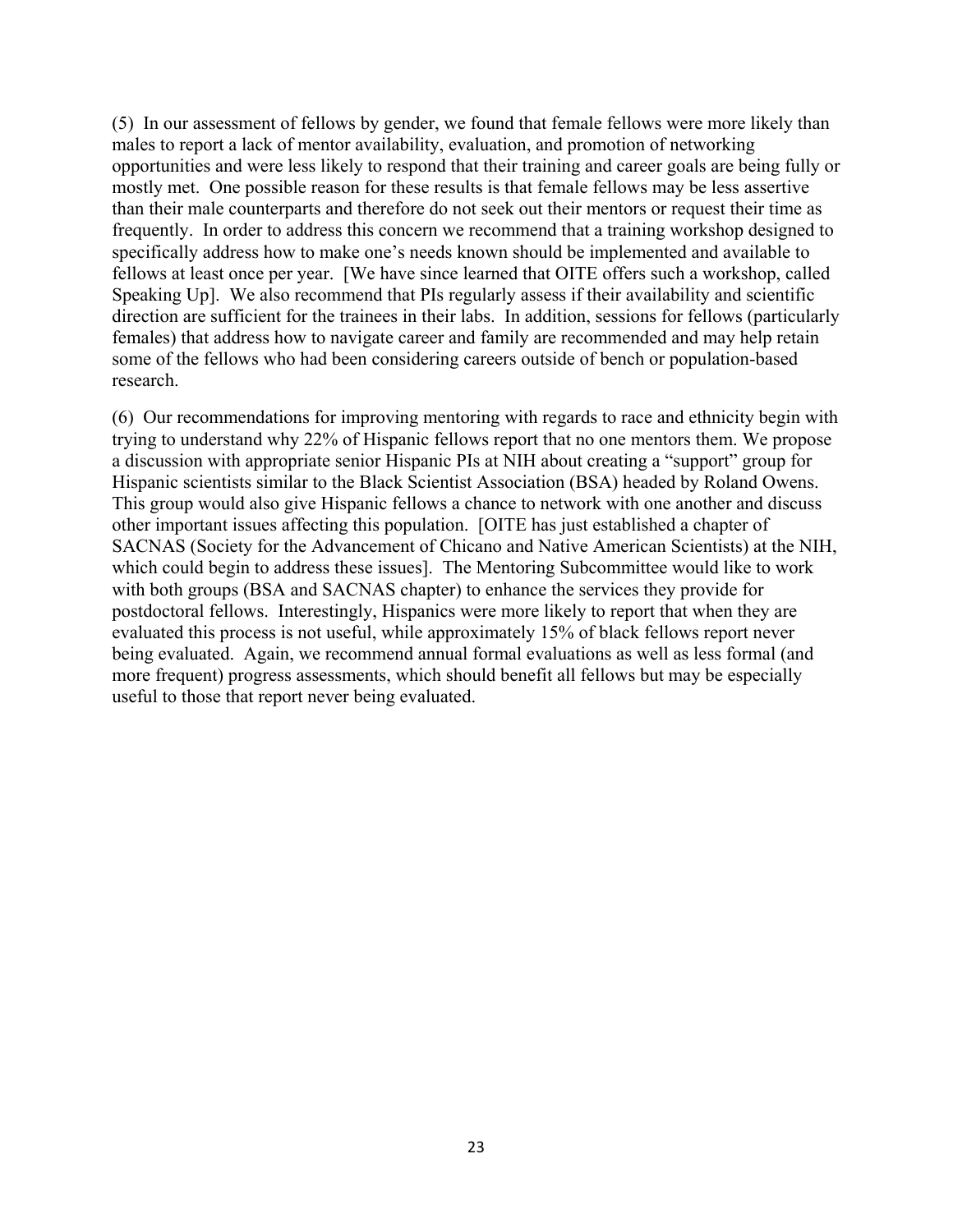## **Acknowledgements**

We would like to acknowledge the contributions made by several former postdoctoral fellows, Drs. Porcia Bradford, Nuria Gavara, Cristina Strong, and Chu-Ling Yu.

We also appreciated useful input and recommendations from the Scientific Directors, Training Directors and members of FelCom, and Drs. Patricia Hartge and Joni Rutter, members of our advisory board.

We particularly appreciated the Set-aside Evaluation funding provided by DPCPSI/OD, without which it would not have been possible to carry out the survey.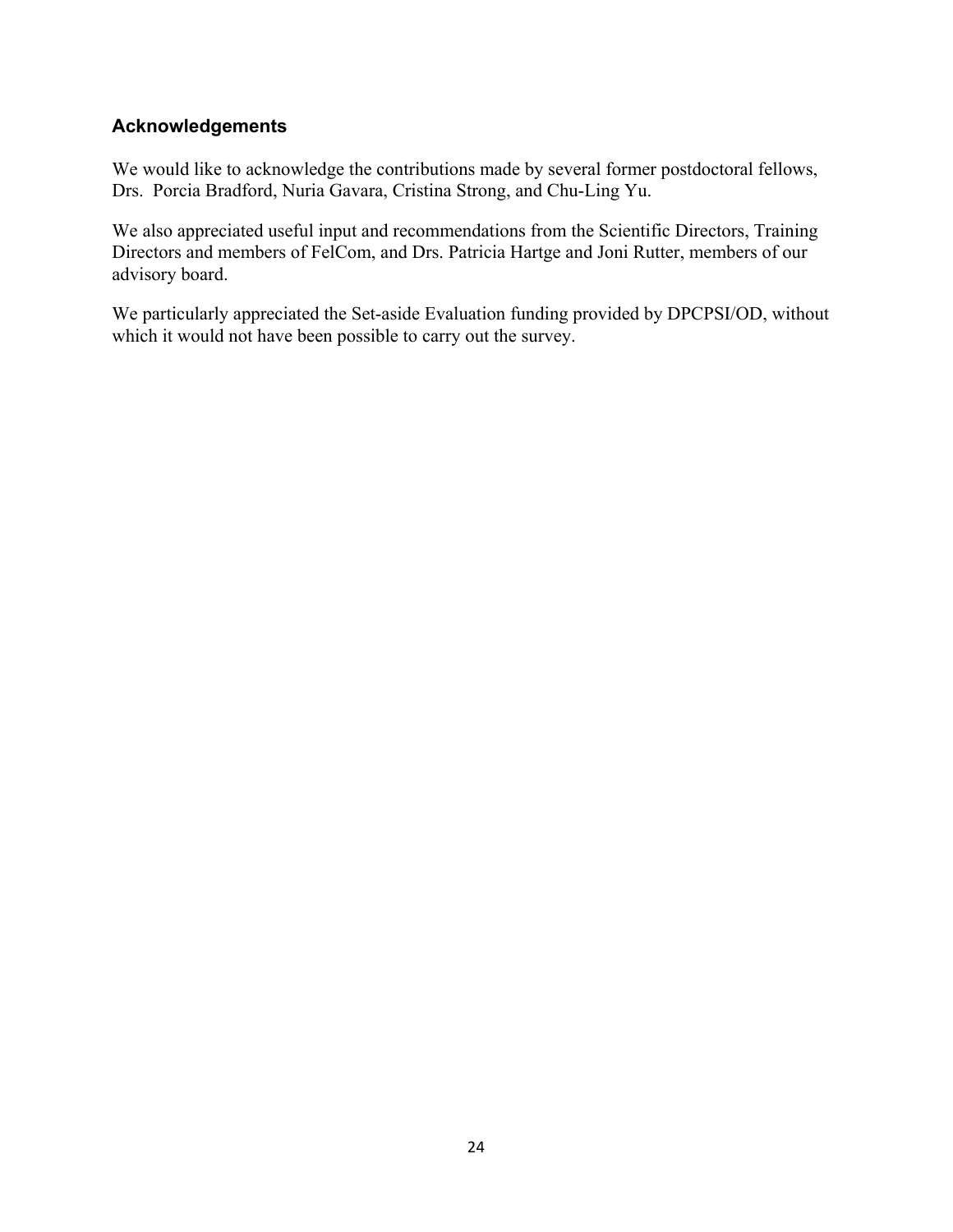## **Appendix 1- Open Comments**

The NIH FelCom 2010 survey contained several questions (questions 3, 7, 17, 19, 37, 48, 55, and 56) that allowed fellows to write in comments. As part of our analysis, the FelCom mentoring committee has further dissected the comment questions and presented those analyses as pie charts in Figures 3-8. Here we present some additional information about those analyses.

### **Question 3 (Figure 3):How did you learn about Felcom?**

Although there were not many respondents to this question, two interesting pieces of information were learned. First, 17% of fellows had no idea what Felcom was. Second, IC Training Offices were the source of information for only 7%, suggesting that these offices could do a more significant job of informing new fellows. In contrast, at NIEHS the NTA and their training office informed another 7%.

### **Question 5 (Figure 4):Who else mentors you?**

Respondents were asked to indicate others who provide mentoring.

## **Question 37 (Figure 5): Has your mentor encouraged you to present your work at scientific meetings? If you answered "No", please specify why not?**

Half of the respondents to this question stated that lack of progress or data in the project was the reason that he/she was not encouraged to present at scientific meetings. The next highest percentage response was grouped under "mentor" at 23%. Comments that fit into this group included that mentors had someone other than the respondent present the work, that mentors deemed the respondent's data inadequate, that mentors considered presenting at scientific meetings to be unimportant and that the mentor felt that presenting at scientific meetings was a waste of time. Fear of being scooped after presenting unpublished data was cited as the reason in 9% of responses, while funding was cited in 4% of responses. Comments grouped under "other" cited language barrier, a conflict with another NIH lab, lack of a suitable forum, or that the postdoctoral fellow, not the mentor, initiated the discussion about presenting at a scientific meeting.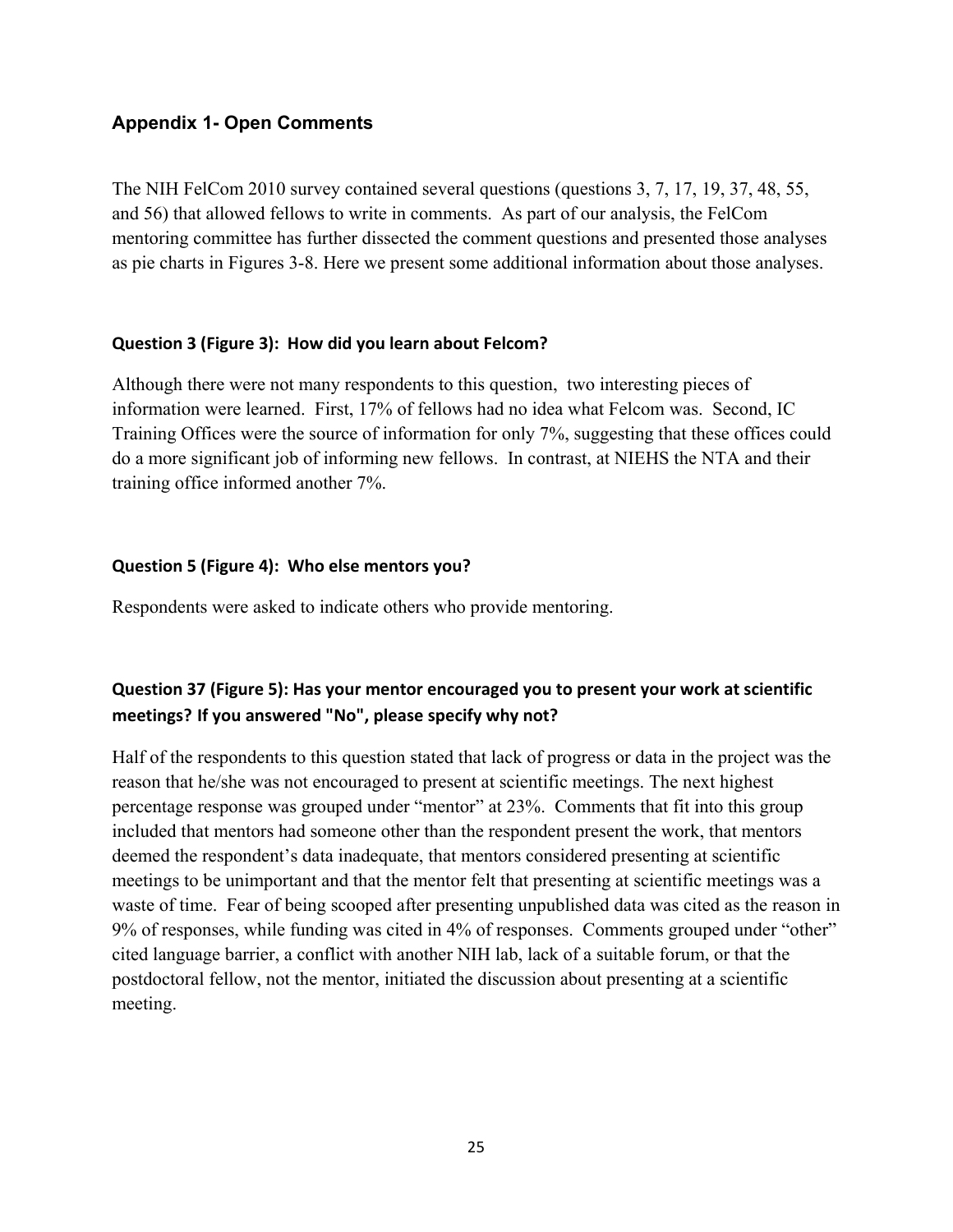## **Question 47 (Figure 6): Have you considered careers other than bench or clinical/populationͲ based research? If you answered Q46 "Yes", what type(s) of careers have you considered? (Mark all that apply). If you answered Q47 "Other", please specify:**

The largest group, accounting for 33% of the responses, chose clinical practice. A striking 4% of the responses cited that they were considering careers completely outside of science. The remaining 21% were so varied that they were grouped as "other". This group contained responses as diverse as forensics, politics, sales, computational biology, and consulting.

## **Question 55 (Figure 7): What are the most positive aspects of the mentoring you have received at NIH?You may respond "Not applicable".**

Scientific training was the most common response followed by mentor, environment, career development, and networking and collaboration. Of note, OITE was specifically mentioned in 3% of all the responses.

## **Question 56 (Figure 8): What aspects of the mentoring you have received at NIH need improvement?You may respond "Not applicable".**

The groups of responses listed from most common to least common were career development, scientific training, mentor, networking and collaborations, environment, "all", and evaluations. Comments were grouped into the "all" category when the respondents indicated that all aspects of NIH needed improvement.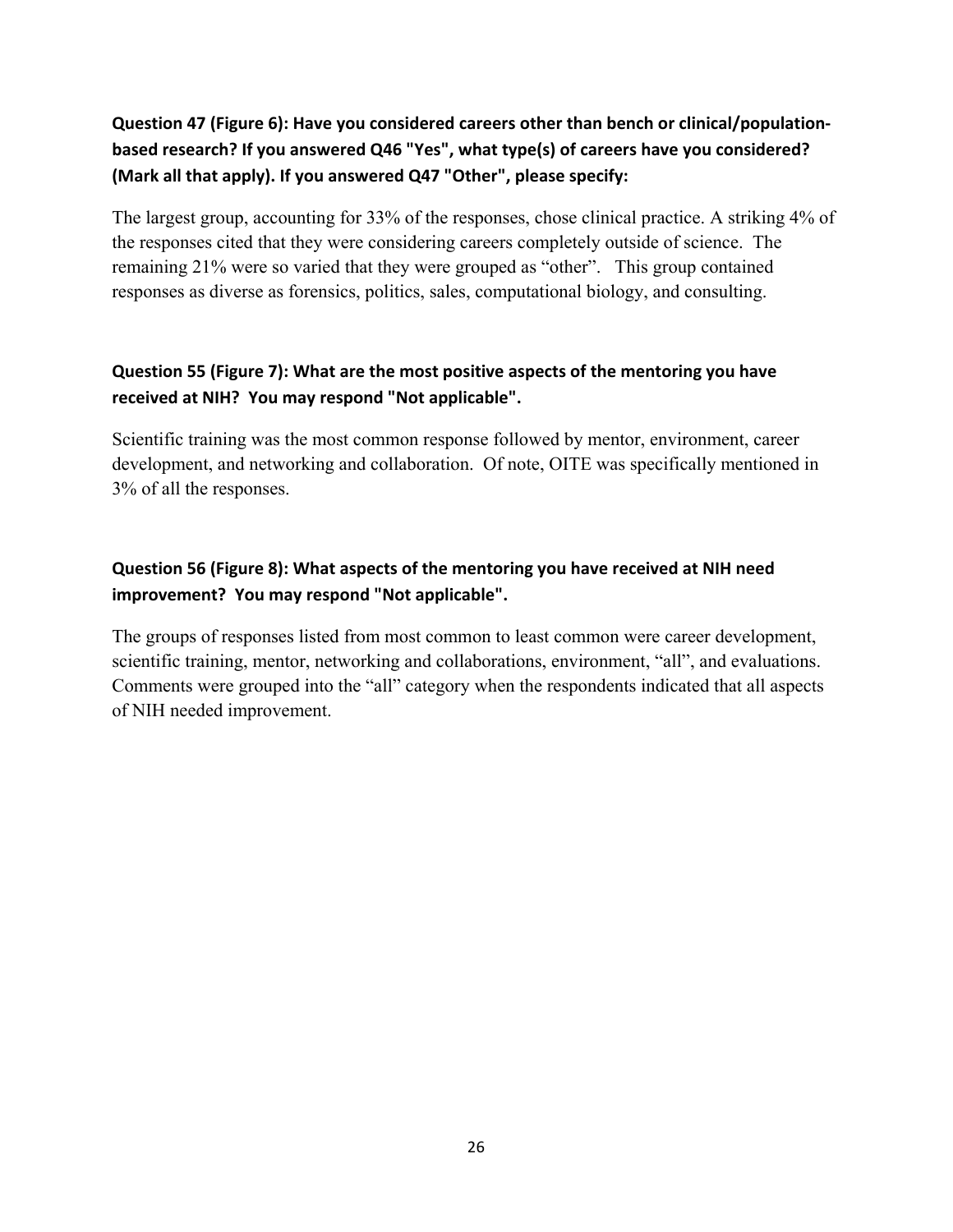<span id="page-33-0"></span>

**Figure 3How did you hear about FelCom?**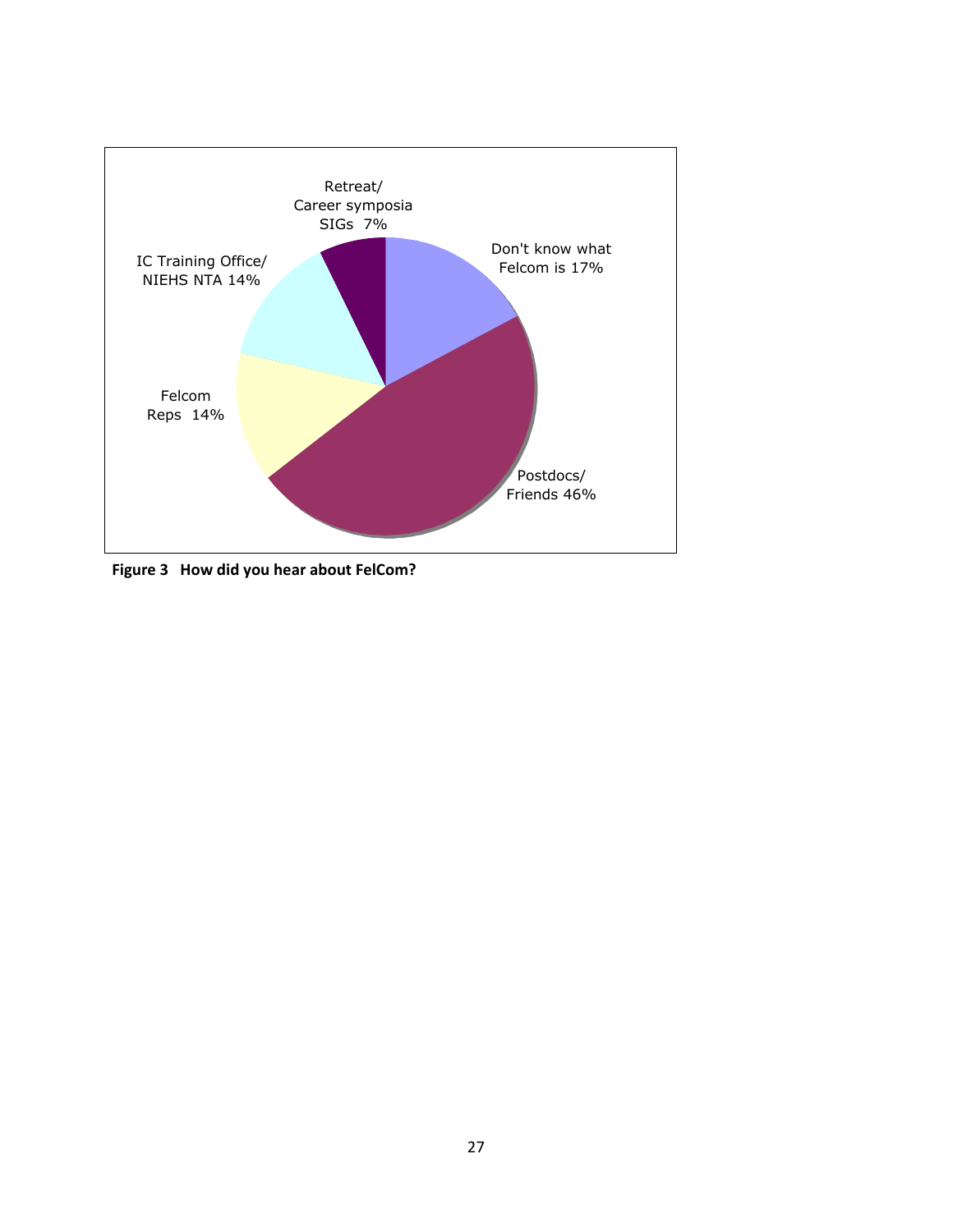<span id="page-34-0"></span>

**Figure 4Who is your second mentor?**



**Figure 5Reasons for not presenting at scientific meetings**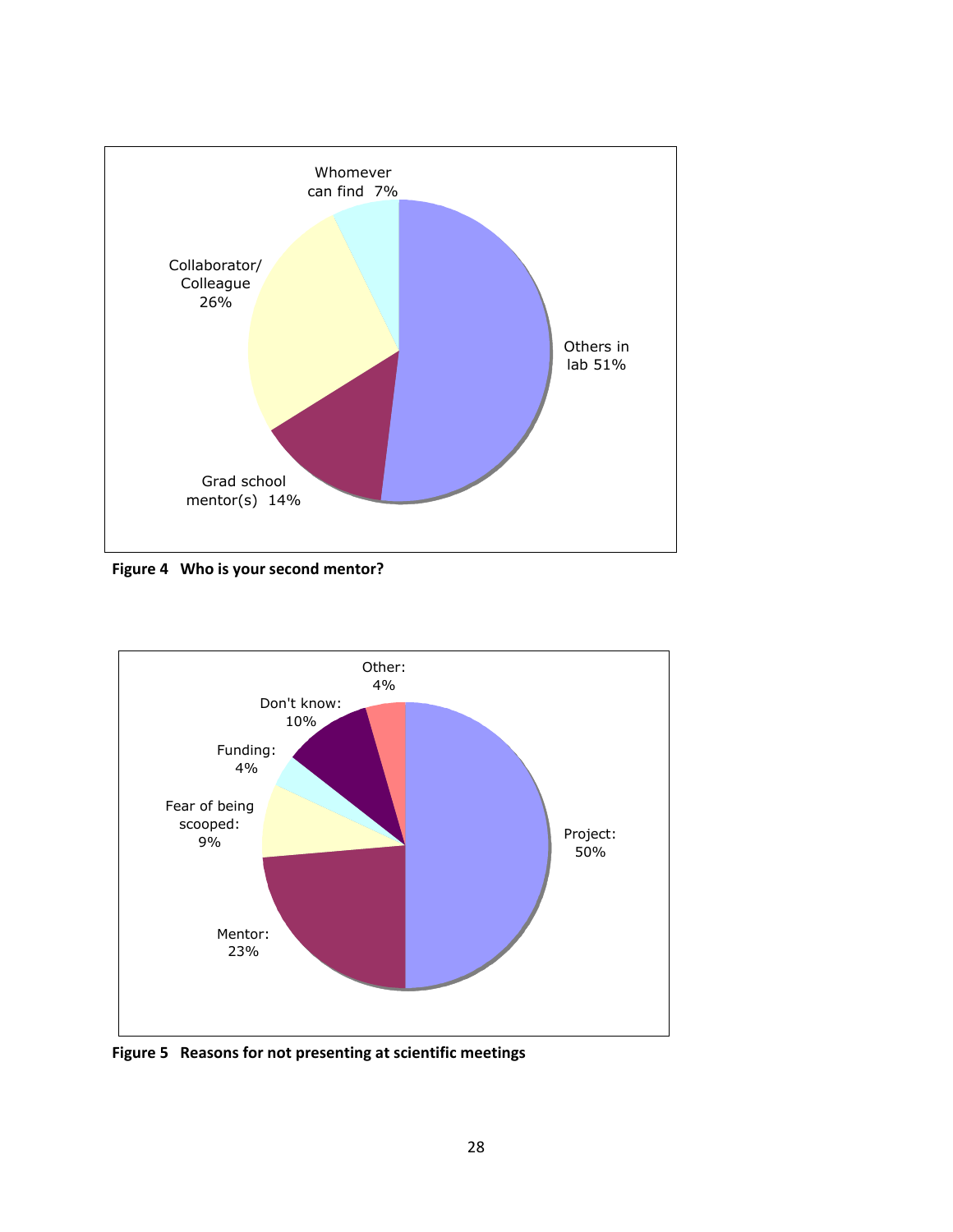<span id="page-35-0"></span>

**Figure 6Careers considered besides bench, clinical, or population research**



**Figure 7Positive aspects of mentoring at NIH**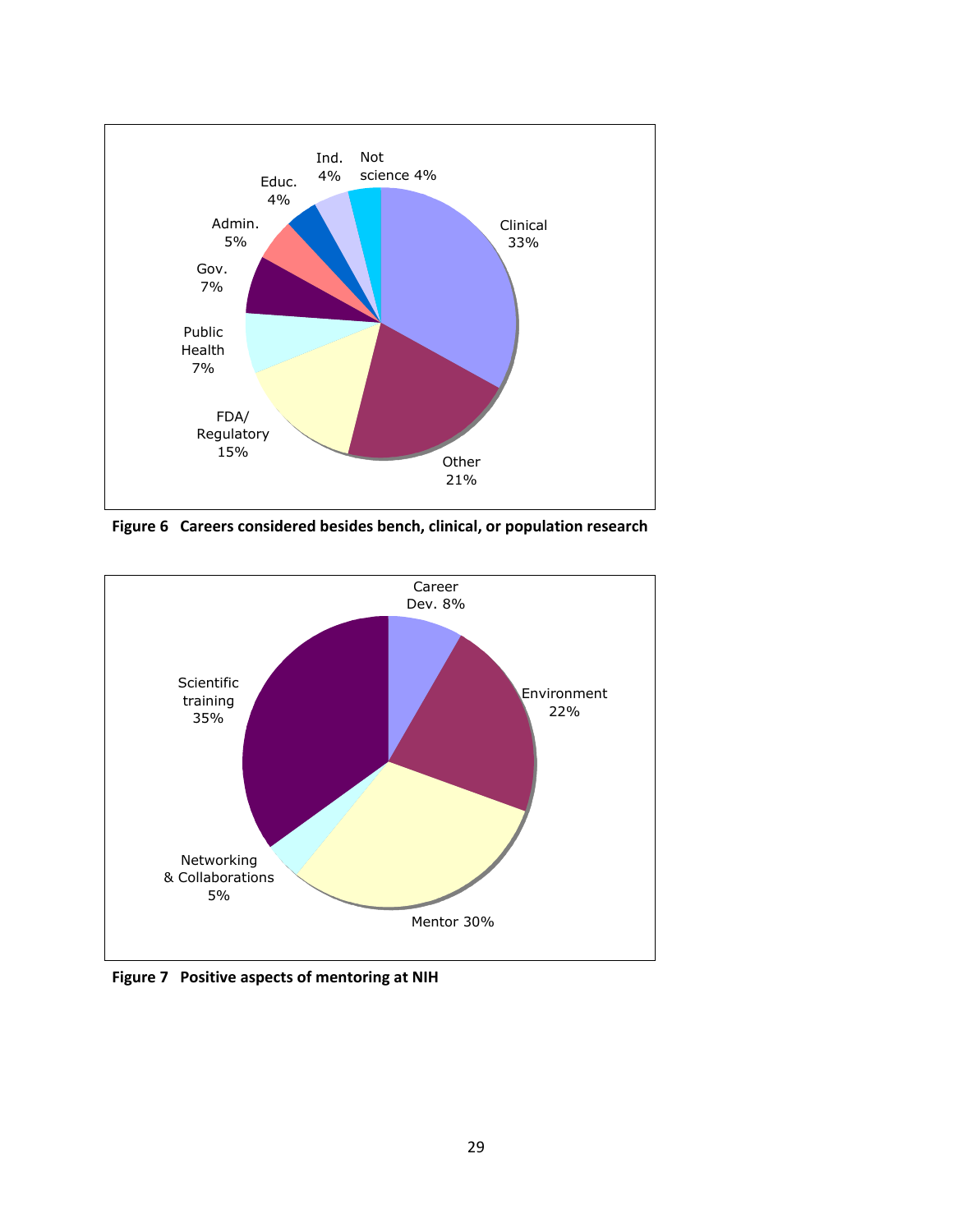<span id="page-36-0"></span>

**Figure 8Aspects of mentoring at NIH that need improvement**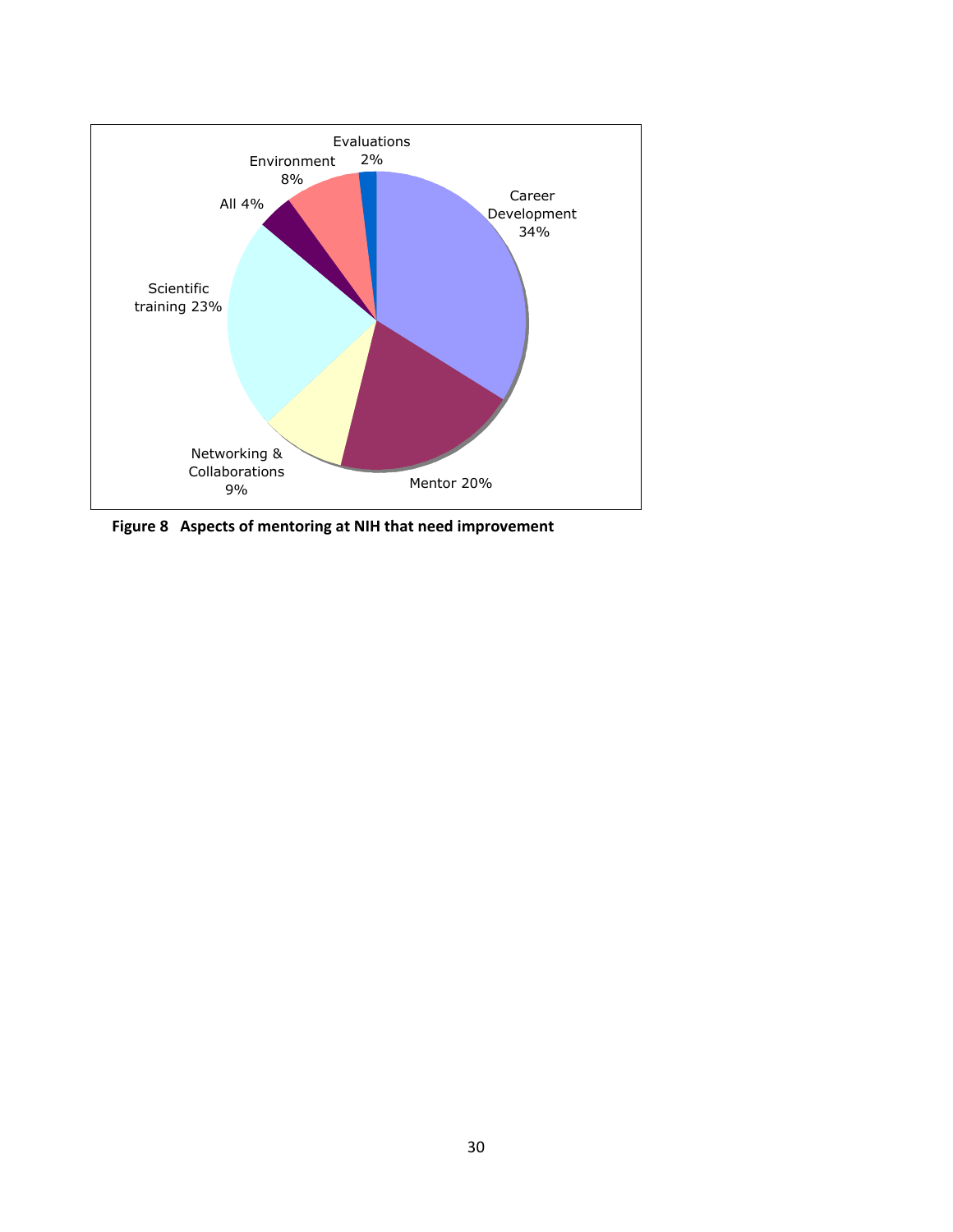## **Appendix 2 - 2010 Mentoring Survey**

#### Fellows Training (Resources) Materials

1. Did you receive the NIH guidelines for:

*\*Training and Mentoring?*

- a. Yes
- b. No
- c. Don't know

*\*Conduct of Research?*

- a. Yes
- b. No
- c. Don't know
- 2. Are you aware of the Office of Intramural Training and Education and its resources, such as the new postdoctoral fellow orientation or handbook?
	- a. Yes
	- b. No
- 3. How do you learn about FelCom events and activities? Please select all that apply from the drop-down menu.
- 4. Are you aware of your Institute or Center (IC) Training/Education Office's resources, such as grant writing, teaching curriculum, or writing courses/workshops?
	- a. Yes
	- b. No

Identification of primary source of mentoring

- 5. Who mainly provides your scientific mentoring?
	- a. My supervisor
	- b. Someone else designated as my mentor
	- c. Both
	- d. Other \_\_\_\_\_\_\_\_\_\_ (please specify)
	- e. No one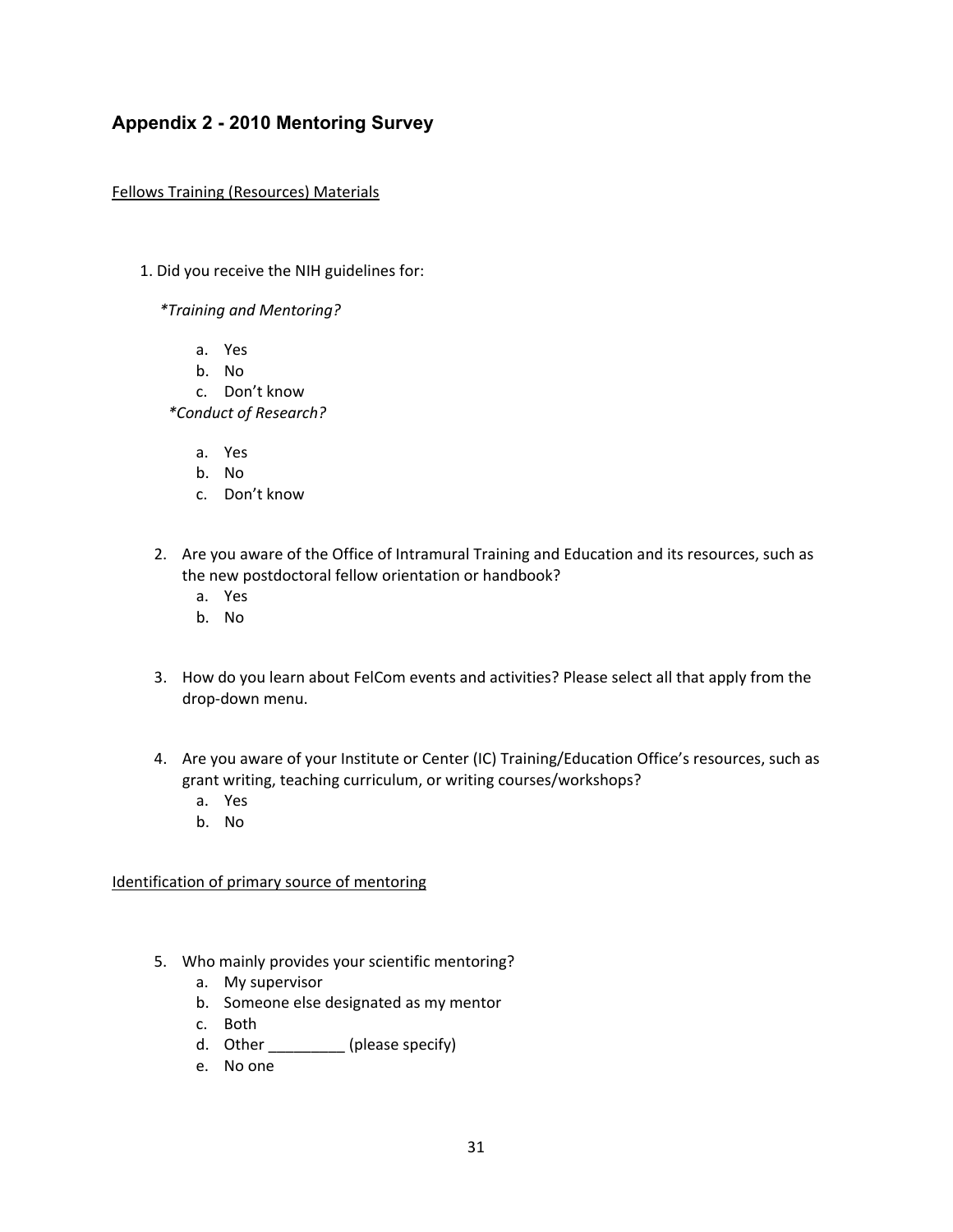- 6. Who mainly provides your career guidance mentoring?
	- a. My supervisor
	- b. Someone else designated as my mentor
	- c. Both
	- d. Other
	- e. No one

For the remaining questions, assume your direct supervisor is your mentor:

7. My mentor is: Male Female  ${\circ}$   ${\circ}$ 

Quality of scientific direction provided by mentor

- 8. How would you characterize the level of scientific direction that your mentor gives you?
	- a. Too much
	- b. Too little
	- c. Just right
- 9. How would you have answered this question 2 years ago?
	- a. Too much
	- b. Too little
	- c. Just right
	- d. Not applicable
- 10. Have you discussed with your mentor the extent and nature of scientific direction you want him/her to give you for your project within the present year?
	- a. Yes
	- b. No
- 11. How would you characterize the amount of independence you have in your research?
	- a. Too much
	- b. Too little
	- c. Just right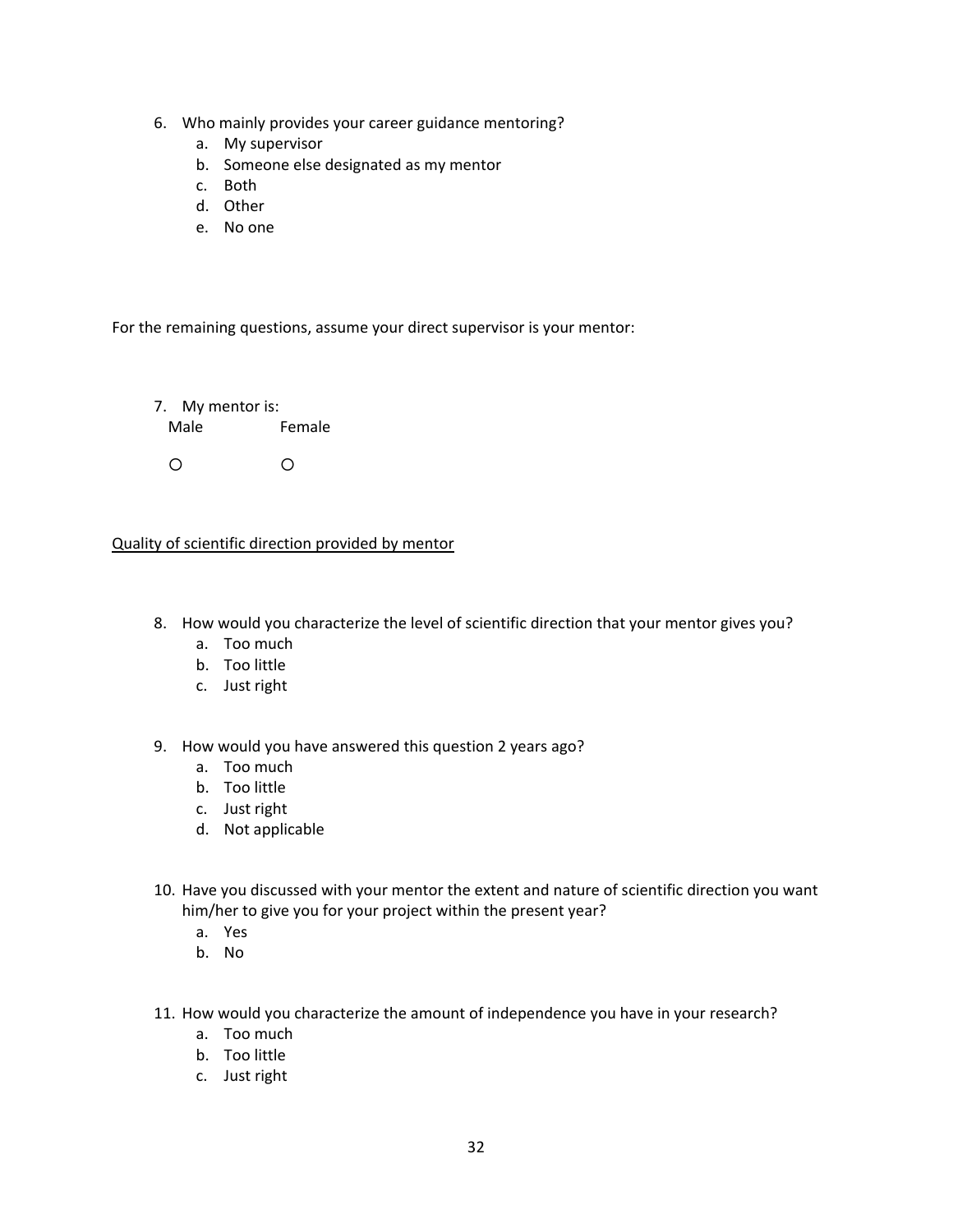- 12. Has the extent and nature of scientific direction that you have received ever been a source of tension between you and your mentor?
	- a. Never
	- b. Occasionally
	- c. Often
	- d. Very often

If you answered "often" or "very often", did you seek conflict resolution assistance?

- a. Yes
- b. No

If you said "yes", which resource(s) did you seek out for help?

- a. Lab or Branch Chief
- b. Institute/Center (IC) Training Director
- c. OITE
- d. Ombudsman's Office
- e. Other (please specify):\_\_\_\_\_\_\_\_\_\_\_\_\_

Was the conflict resolved?

a. Yes

b. No

c. Additional comments (optional)

- 13. If you are considering a PI position, have you discussed the option of taking some part of your current postdoctoral project with you as a starting point for your own research lab?
	- a. Yes
	- b. No
	- c. Not applicable

Extent and type of scientific direction provided by mentor

14. In general, when your mentor critically evaluates your work, how useful is that criticism?

- a. Very useful
- b. Somewhat useful
- c. Not useful
- d. Never critically evaluates my work
- 15. When your work is going well, how useful is your mentor's feedback?
	- a. Very useful
	- b. Somewhat useful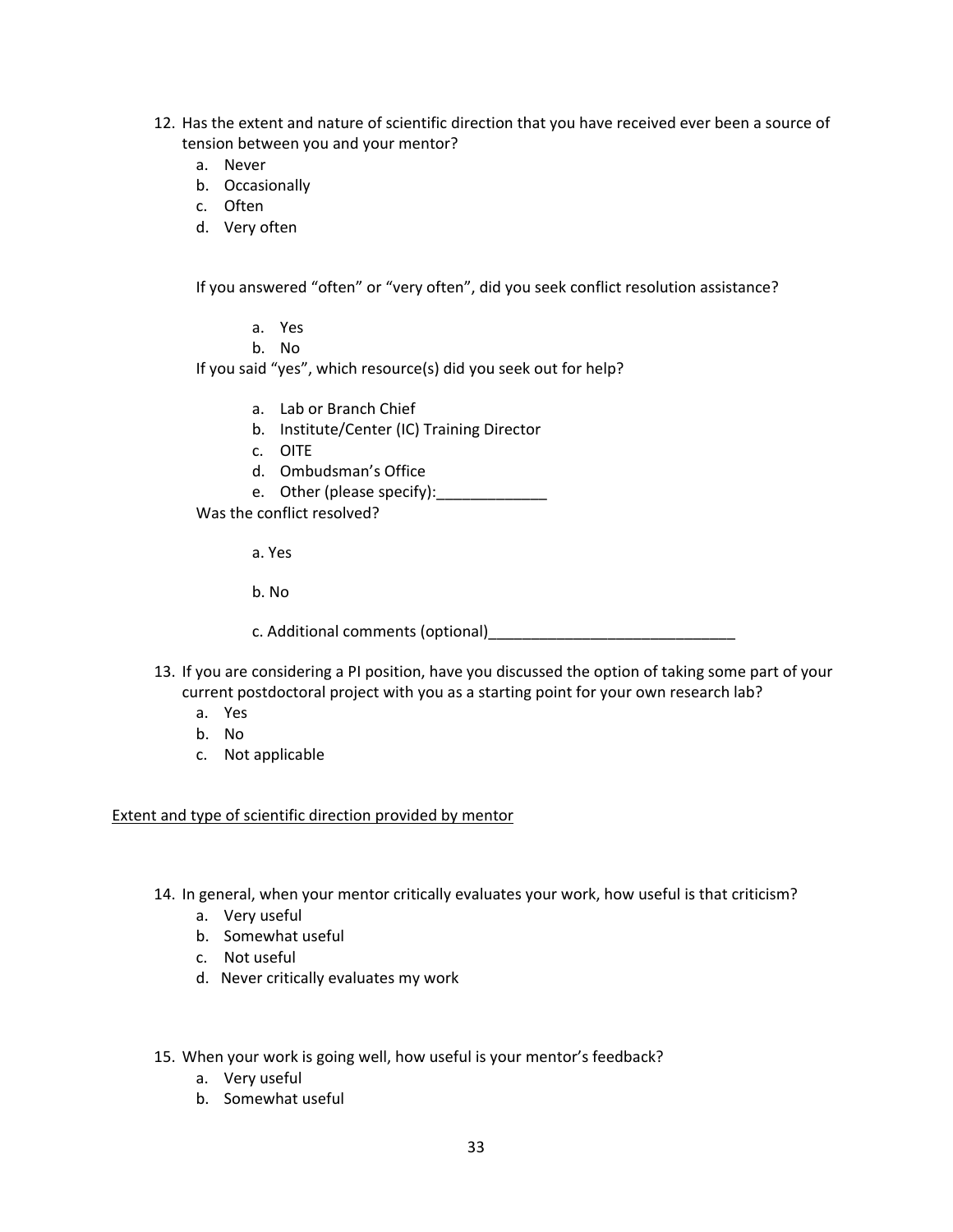- c. Not useful
- d. Never gives feedback
- e. My work has never gone well
- 16. How frequently do you receive a performance evaluation/progress review from your mentor?
	- a. More than once per year
	- b. Once per year
	- c. Less than once per year
	- d. Never

### Extent of mentor availability

17. How would you rate your mentor's availability to you? By availability, we are referring to "face-to-face" time and response to email correspondence and telephone calls.

- a. Always available
- b. Mostly available
- c. Occasionally available
- d. Not available

18. How often do you meet in person with your mentor on an individual basis?

- a. Daily
- b. Weekly
- c. Monthly
- d. Less than once per month
- e. Never

19. Is the frequency of these meetings sufficient for your needs?

- a. Yes
- b. No

20. How many other postdoctoral fellows work directly for your mentor?

- a. 0
- b. 1
- c. 2
- d. 3
- e. 4 or more
- f. Don't know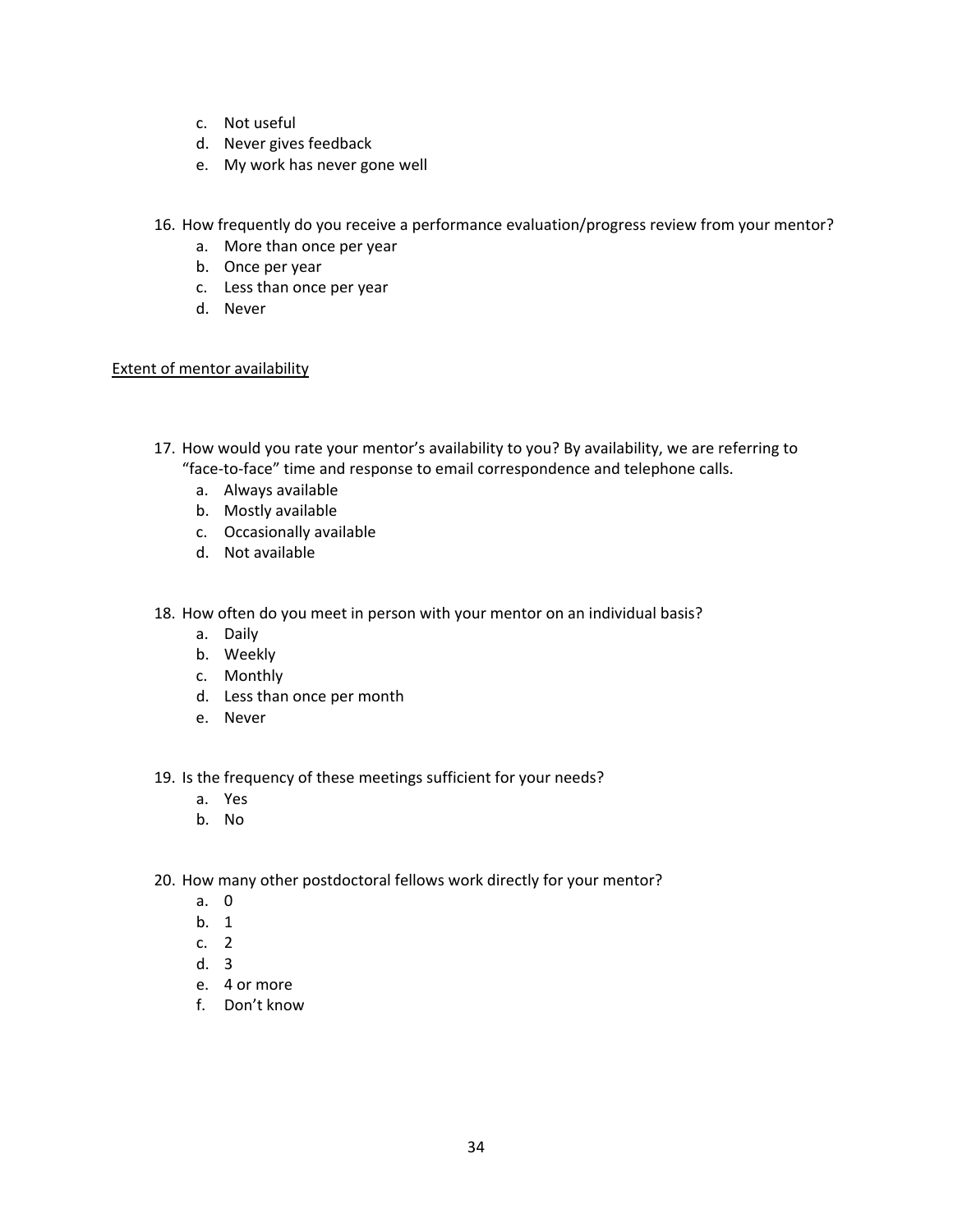#### Opportunities for building communication skills

21. Has your mentor provided opportunities for you to peer-review manuscripts?

- a. Yes
- b. No

22. Has your mentor let you write the first draft of your own manuscripts?

- a. Yes
- b. No
- c. Not applicable
- 23. How many publications do you have from your current postdoctoral position at NIH? \_\_\_\_\_\_\_\_\_\_\_\_

On how many of your publications are you first or co-first author?

#### 24. What were your contributions to the manuscript(s)? (**check all that apply**)

- a. Wrote the first draft
- b. Performed all or most of the experiments
- c. Wrote part of the paper
- d. Wrote part of or the entire discussion
- e. Contributed to the discussion

25. Have you written a review or book chapter during your current postdoc?

- a. Yes
- b. No

26. In publications and in formal presentations by members of your laboratory including your mentor, do you receive appropriate recognition for your work?

- a. Always
- b.Most of the time
- c. Seldom
- d. Never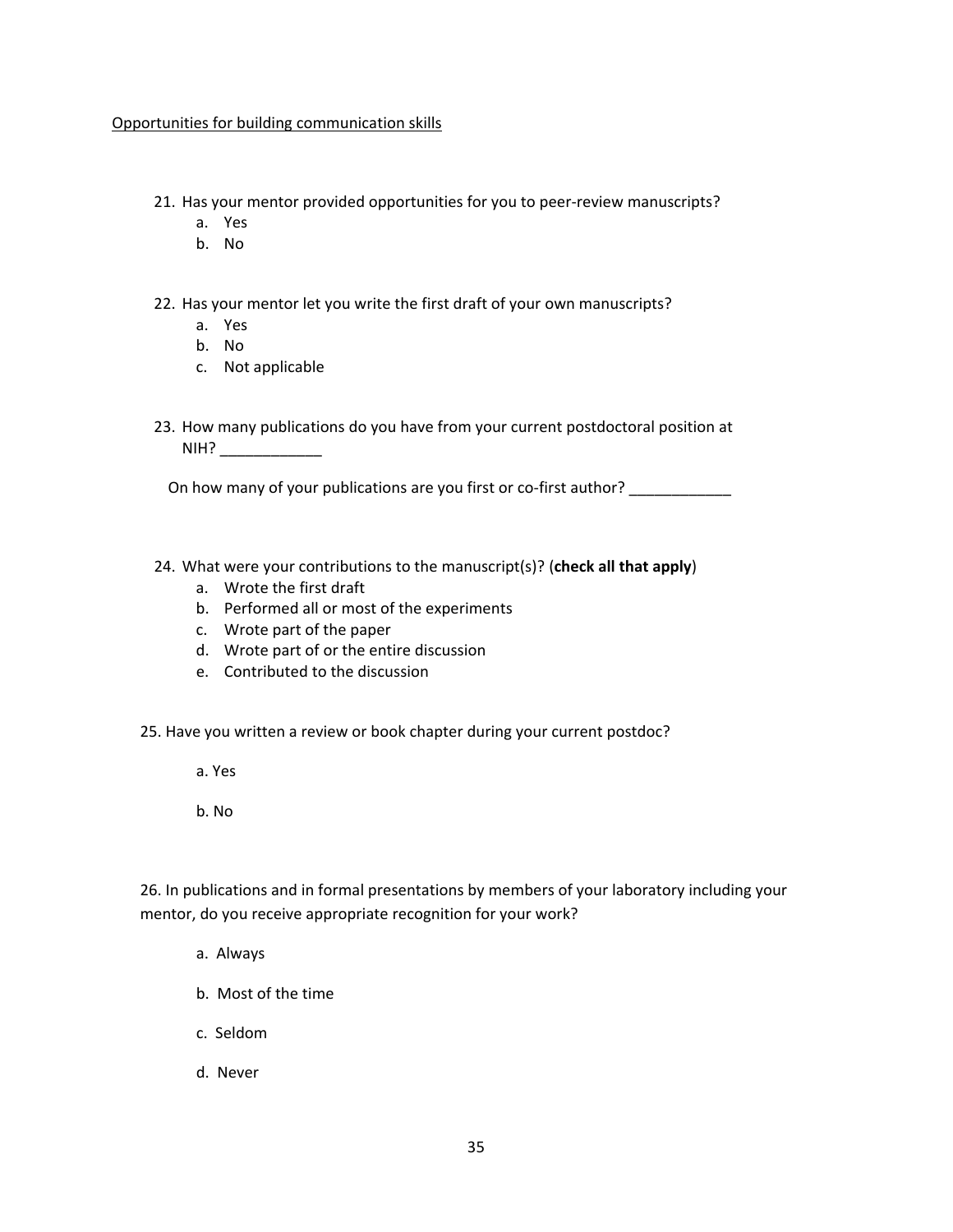27. Within your lab or branch, do you receive appropriate recognition for your work?

a.Yes

- b.Most of the time
- c. Seldom
- d. Never

28. Has your mentor encouraged you to present your work at scientific meetings?

- a.Yes
- b.No
- c. If no, why?  $\blacksquare$

#### Networking opportunities provided by mentor

29. Is your mentor helpful in promoting opportunities for networking with scientists outside your lab or branch?

- a.Yes
- b.No

30. Has your mentor helped to set-up collaborations with others outside your

laboratory?

a. Yes

b. No

If so, are your collaborations with:

a. A PI

b. A staff scientist

c. A fellow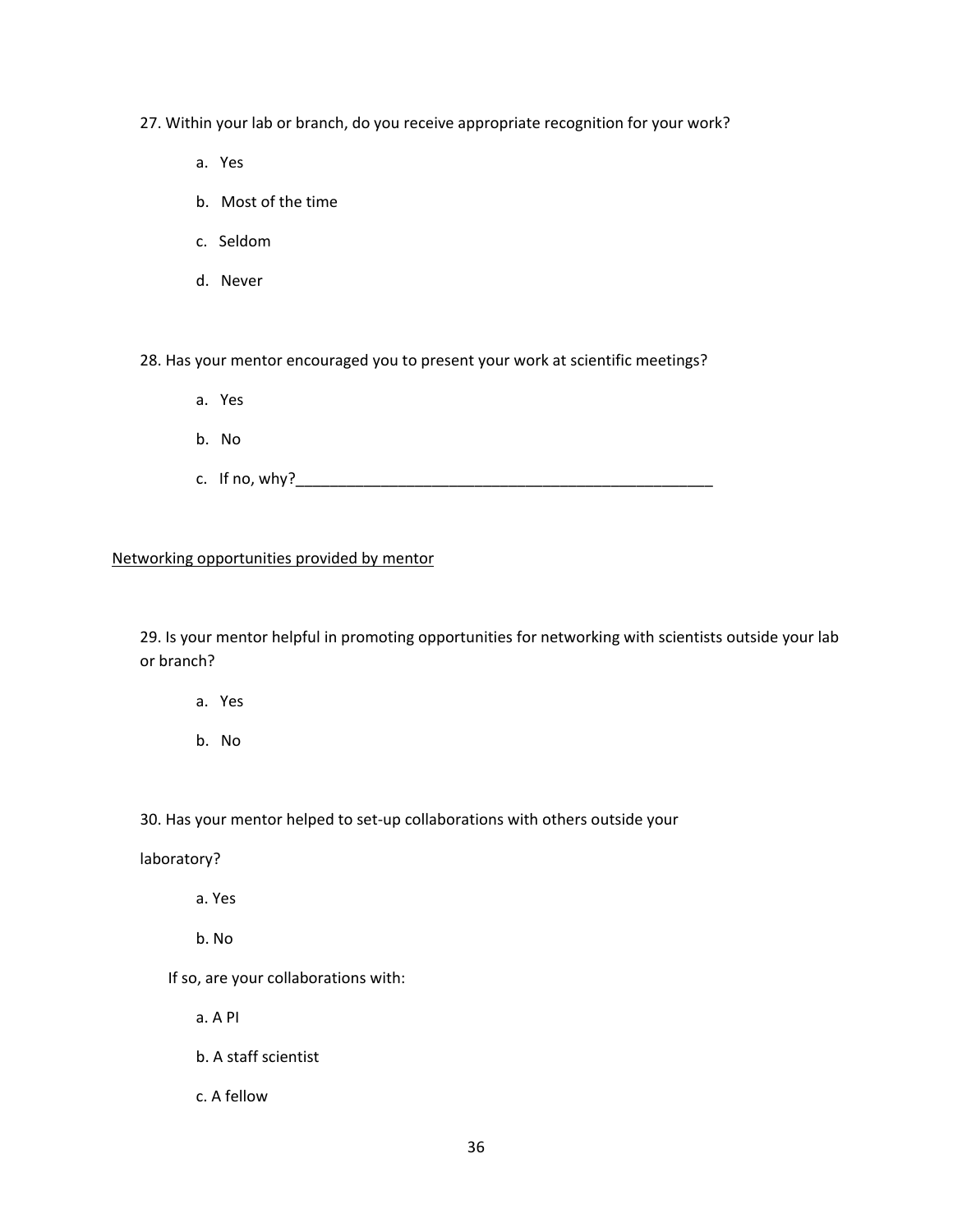If so, are your collaborations outside of:

- a. Your Laboratory/Branch/Program
- b. Your Institute or Center (IC)

c. NIH

31. Approximately how many seminars do you attend per month (seminars within Institutes or Centers (IC) throughout NIH?

- a.0
- b.1 to 5
- c.6 to 10
- d. More than 10

#### Career development

32. Have you and your mentor discussed the possibility of you taking courses at FAES, other NIH courses, and/or courses outside NIH?

- a.Yes
- b.No
- 33. Have you mentored a student (summer, post-bac, etc)?
	- a. Yes
	- b. No
- 34. Have you and your mentor sat down to discuss your:

Training goals?

- a.Yes
- b.No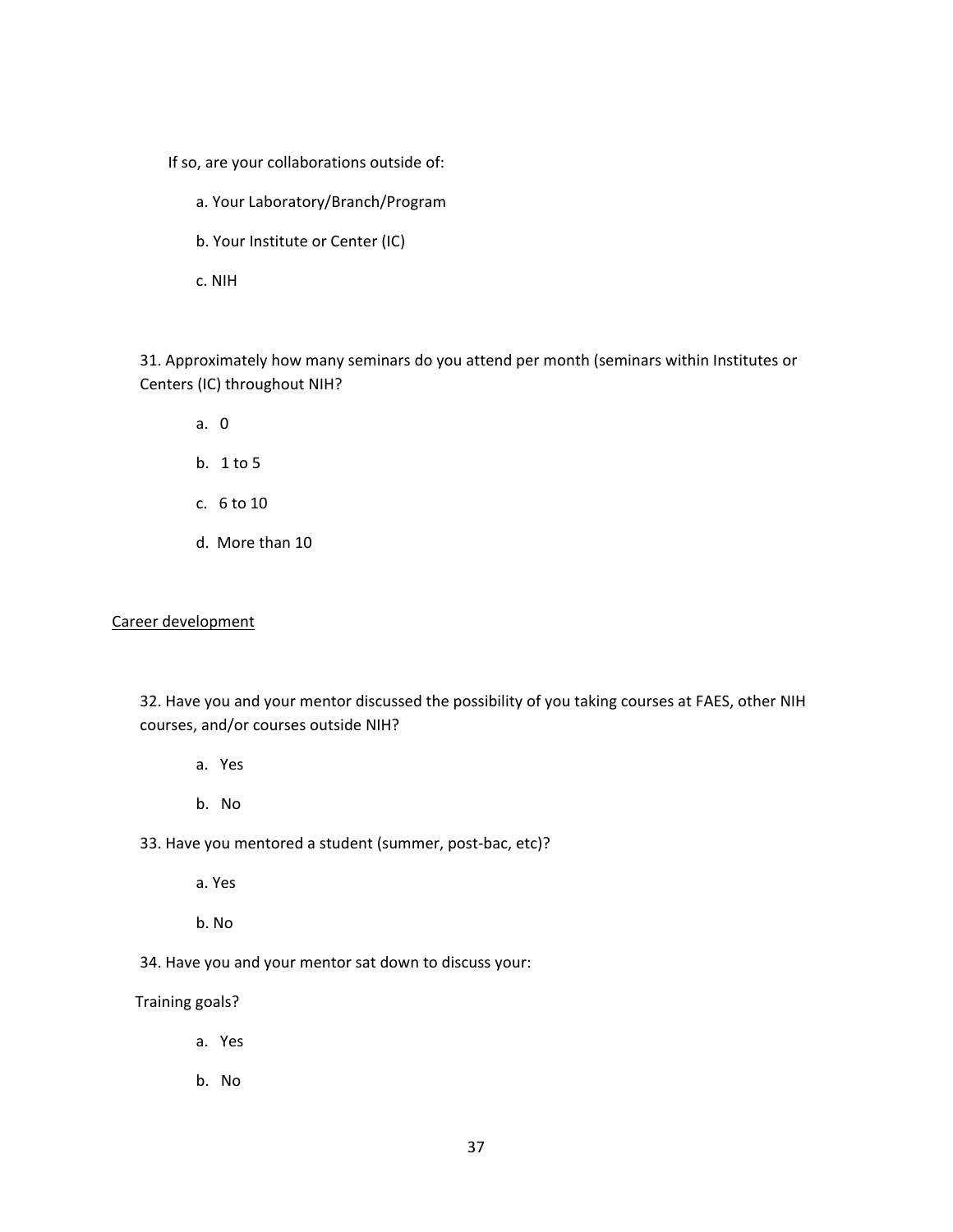Career goals? a. Yes b. No

35. Have you considered careers other than bench or clinical/population-based research?

- a. Yes
- b. No

If yes, what type(s) of careers have you considered? (choose all that apply)

- a. Science policy
- b. Science writing
- c. Technology transfer
- d. Patent law
- e. Biotechnology
- f. Pharmaceutical
- g. Teaching
- h. Consulting
- i. Extramural NIH Program Development/Grant Review
- j. Other\_\_\_\_\_\_\_\_\_\_\_\_

36. Is your mentor supportive of you pursuing such careers?

- a. Yes
- b. No
- c. Haven't discussed it
- d. Don't know

e.

**Summary Questions** 

37. Are **your** training goals for your fellowship being met?

- a. Fully met
- b. Mostly met
- f. Partially met
- g. Not met at all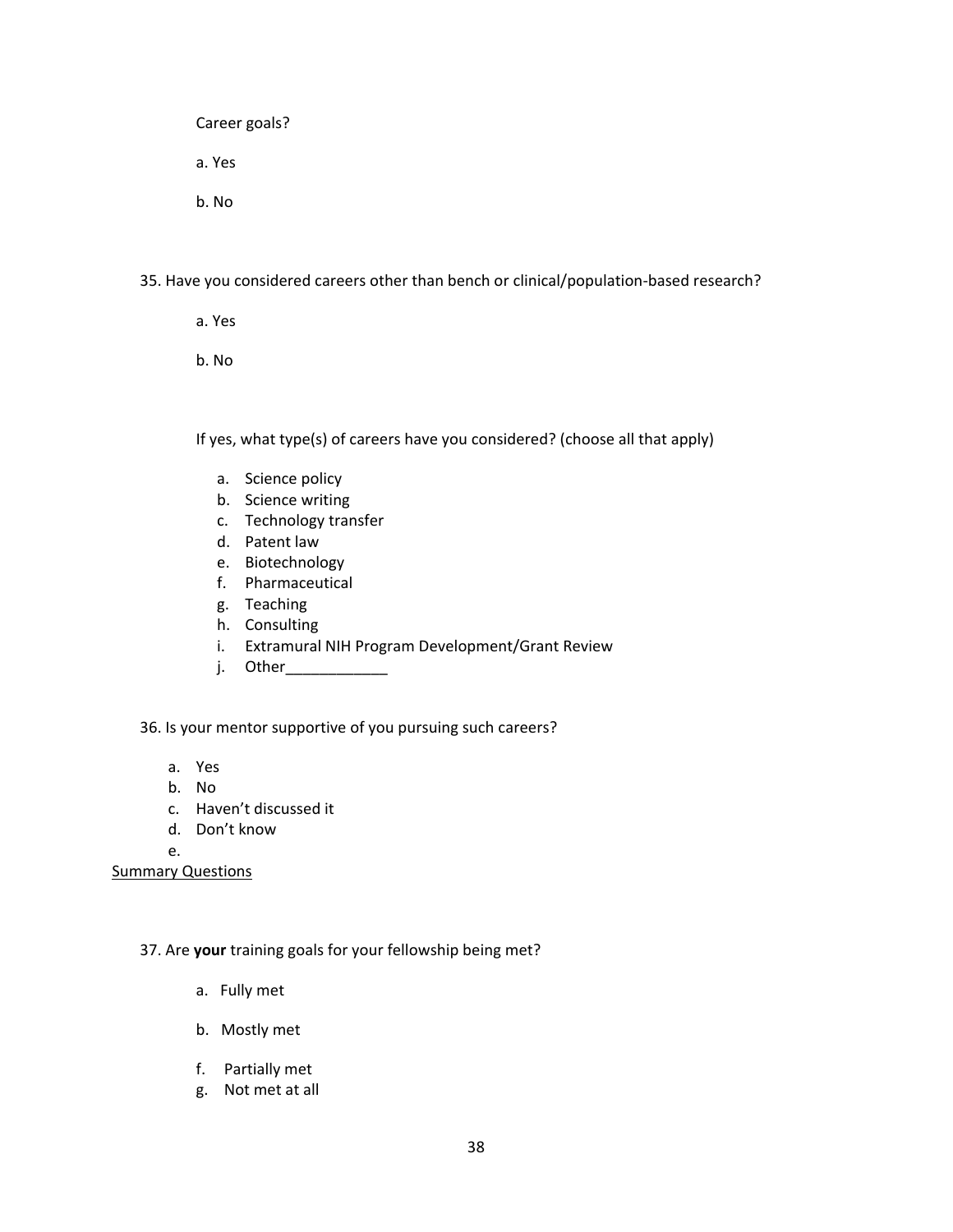#### 38. Are **your** career goals for your fellowship being met?

- a. Fully met
- b. Mostly met
- c. Partially met
- d. Not met at all

#### 39. Are your mentor's goals for your research project being met?

- a. Fully met
- b. Mostly met
- c. Partially met
- d. Not met at all
- e. Don't know
- f. Never discussed

#### 40. Overall, how would you rate the quality of mentoring you now receive?

- a. Excellent
- b. Good
- c. Satisfactory
- d. Poor
- 41. Over the course of your fellowship, has the quality of the mentoring you receive changed?
	- a. Improved
	- b. Stayed the same
	- c.Worsened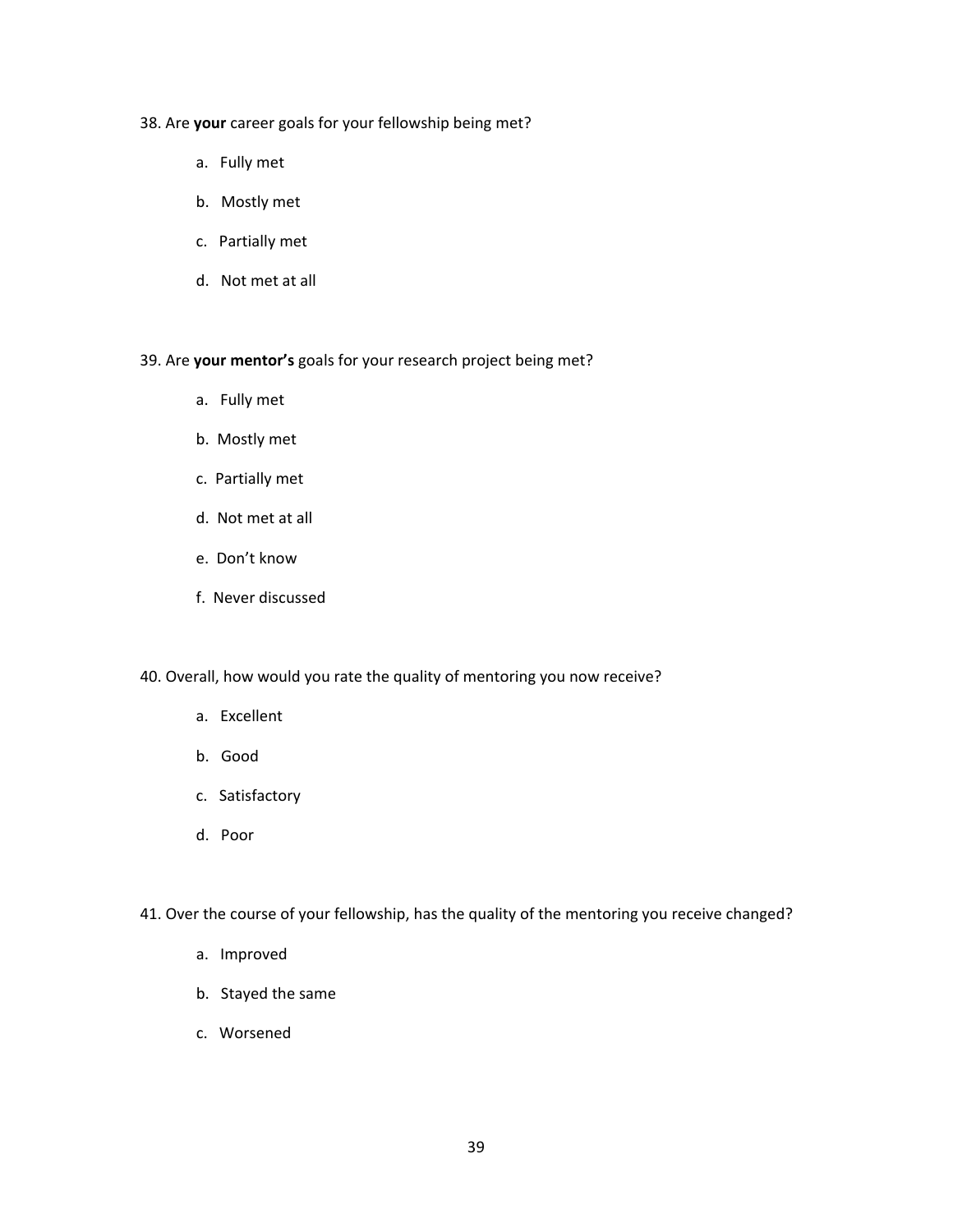What are the most positive aspects of the mentoring you have received at NIH?\_\_\_\_\_\_\_

\_\_\_\_\_\_\_\_\_\_\_\_\_\_\_\_\_\_\_\_\_\_\_\_\_\_\_\_\_\_\_\_\_\_\_\_\_\_\_\_\_\_\_\_\_\_\_\_\_\_\_\_\_\_\_\_\_\_\_

\_\_\_\_\_\_\_\_\_\_\_\_\_\_\_\_\_\_\_\_\_\_\_\_\_\_\_\_\_\_\_\_\_\_\_\_\_\_\_\_\_\_\_\_\_\_\_\_\_\_\_\_\_\_\_\_\_\_\_\_\_\_\_\_\_\_\_\_\_\_\_\_\_\_\_\_\_\_\_\_\_\_\_\_\_

\_\_\_\_\_\_\_\_\_\_\_\_\_\_\_\_\_\_\_\_\_\_\_\_\_\_\_\_\_\_\_\_\_\_\_\_\_\_\_\_\_\_\_\_\_\_\_\_\_\_\_\_\_\_\_\_\_\_\_\_\_\_\_\_\_\_\_\_\_\_\_\_

What aspects of the mentoring you have received at NIH need improvement?\_\_\_\_\_\_\_\_

\_\_\_\_\_\_\_\_\_\_\_\_\_\_\_\_\_\_\_\_\_\_\_\_\_\_\_\_\_\_\_\_\_\_\_\_\_\_\_\_\_\_\_\_\_\_\_\_\_\_\_\_\_\_\_\_\_\_\_\_\_\_\_\_\_\_\_\_\_\_\_\_

Demographic Information

These data will be used for statistical purposes only; please answer as many questions as possible.

I am:

Male Female

 ${\circ}$   ${\circ}$ 

I was born in the year:



I am a:

{ Clinical Fellow

O Research Fellow

{ IRTA/CRTA

{ Visiting Fellow

{ Other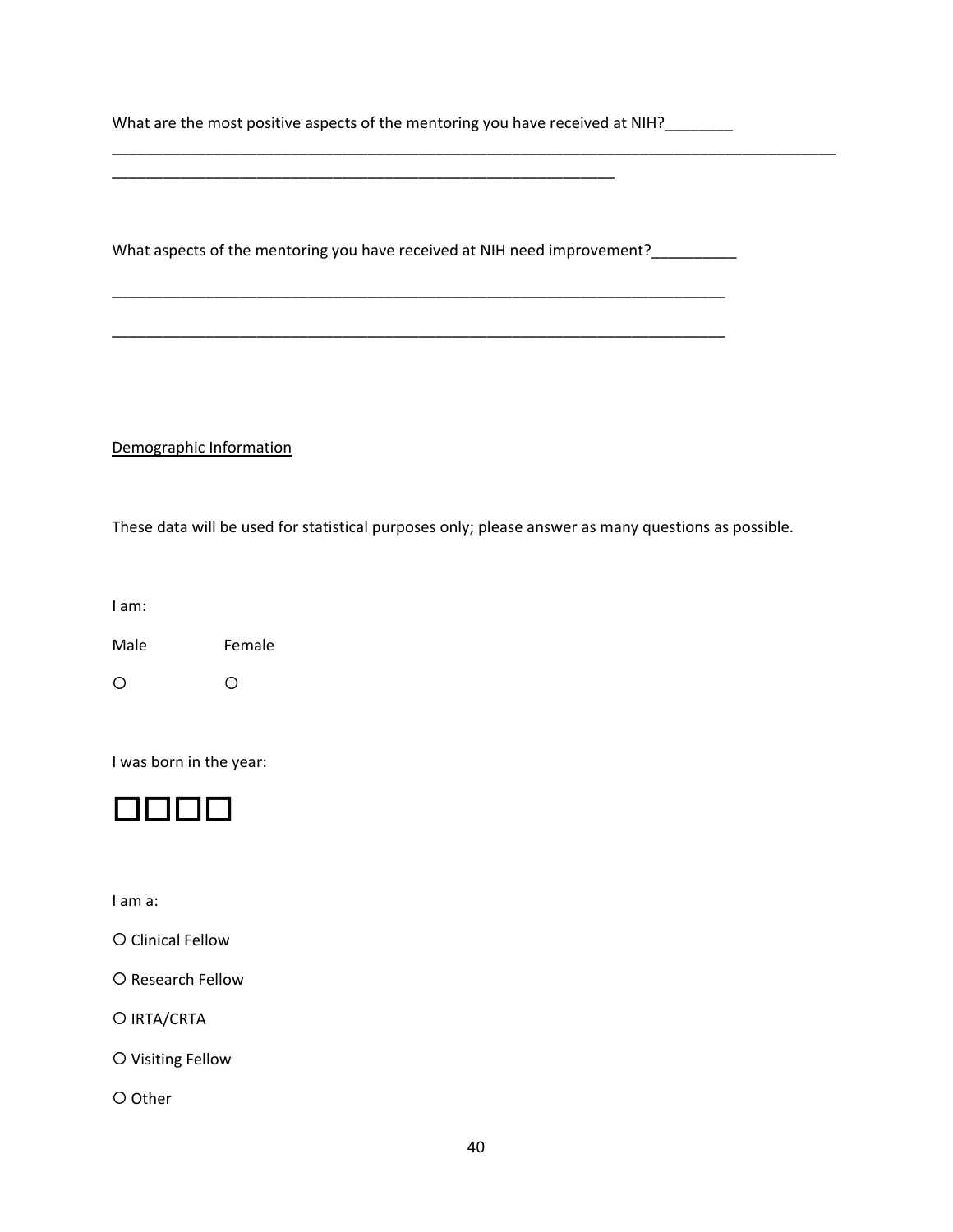I have a **(check all that apply):**

 $O$  MD  $O$  PhD  $O$  DDS/DMD

 $O$  DVM $O$  DO  $O$  Other

How many *previous* post-doctoral positions have you held?

 $00 01 02$ 

 $O$  3  $O$  More than 3

In what year did you begin your **current** fellowship?



Institute or Center:

| O FDA/CBER O NHGRI |         | O NICHD | O NINDS |
|--------------------|---------|---------|---------|
| $\circ$ cc         | O NHLBI | O NIDA  | O NINR  |
| O NCCAM            | O NIA   | O NIDCD |         |
| O NCBI/NLM O NIAAA |         | O NIDCR |         |
| O NCI-CCR          | O NIAID | O NIDDK |         |
| O NCI-DCEG         | O NIAMS | O NIEHS |         |
| O NEI              | O NIBIB | O NIMH  |         |